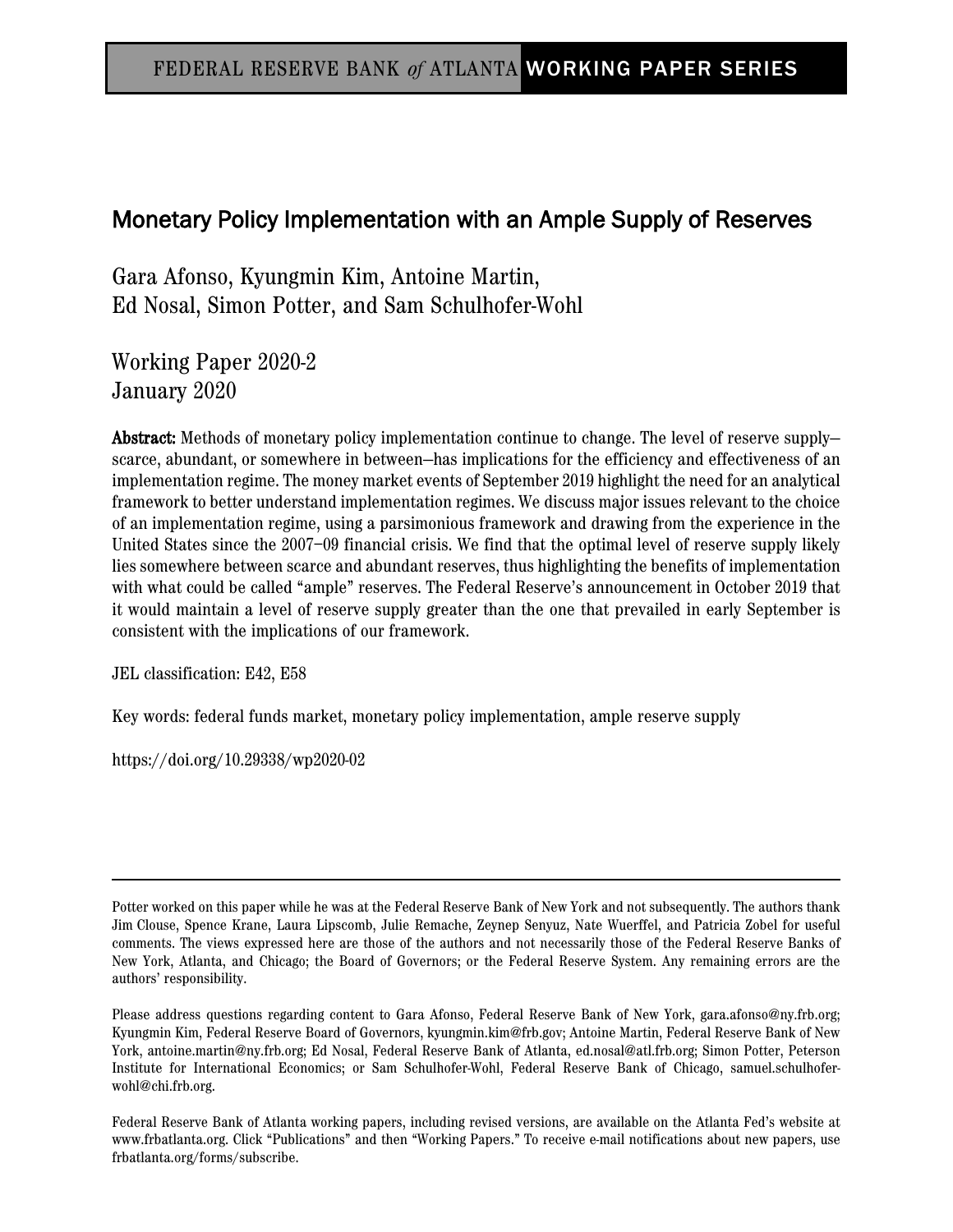#### **Monetary policy implementation with an ample supply of reserves**

Gara Afonso, Kyungmin Kim, Antoine Martin, Ed Nosal, Simon Potter, and Sam Schulhofer-Wohl<sup>[1](#page-1-0)</sup>

#### Abstract

Methods of monetary policy implementation continue to change. The level of reserve supply scarce, abundant, or somewhere in between—has implications for the efficiency and effectiveness of an implementation regime. The money market events of September 2019 highlight the need for an analytical framework to better understand implementation regimes. We discuss major issues relevant to the choice of an implementation regime, using a parsimonious framework and drawing from the experience in the United States since the 2007-2009 financial crisis. We find that the optimal level of reserve supply likely lies somewhere between scarce and abundant reserves, thus highlighting the benefits of implementation with what could be called "ample" reserves. The Federal Reserve's announcement in October 2019 that it would maintain a level of reserve supply greater than the one that prevailed in early September is consistent with the implications of our framework.

Keywords: federal funds market, monetary policy implementation, ample reserve supply

JEL classification: E42, E58

l

<span id="page-1-0"></span><sup>&</sup>lt;sup>1</sup> Afonso and Martin, Federal Reserve Bank of New York; Kim, Board of Governors; Nosal, Federal Reserve Bank of Atlanta; Schulhofer-Wohl, Federal Reserve Bank of Chicago; Potter, Peterson Institute for International Economics. Potter worked on this paper while he was at the Federal Reserve Bank of New York and not subsequently. We thank Jim Clouse, Spence Krane, Laura Lipscomb, Lorie Logan, Julie Remache, Zeynep Senyuz, Nate Wuerffel, and Patricia Zobel for useful comments. The views expressed herein are those of the authors and may not represent the views of the Federal Reserve Banks of New York, Atlanta, and Chicago, the Board of Governors, or the Federal Reserve System.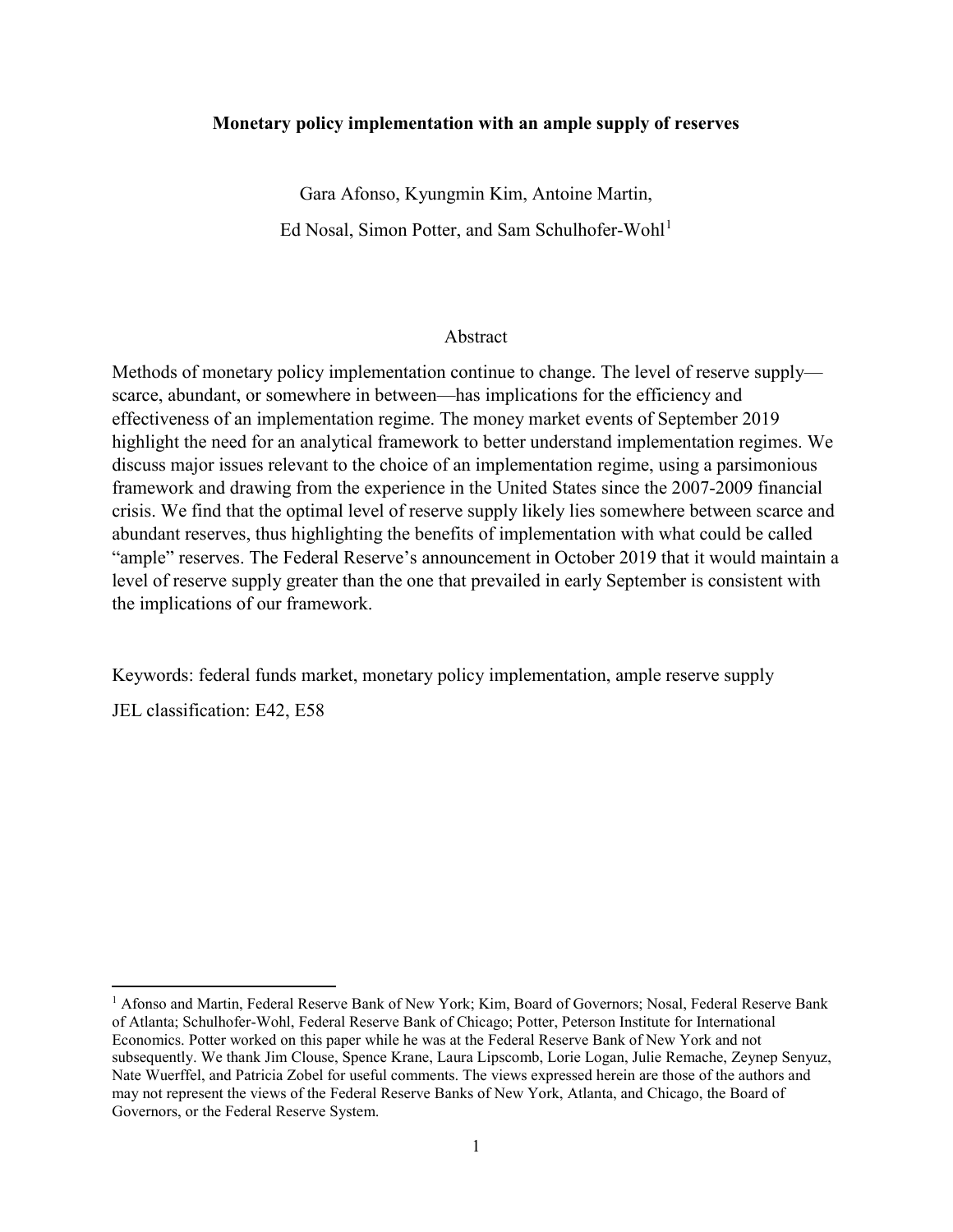### **1. Introduction**

Monetary policy implementation is the process by which a central bank conducts operations and sets administered rates to transmit the desired stance of monetary policy to financial markets and the real economy. Much of monetary economics abstracts from policy implementation and simply assumes that the central bank can effortlessly establish any policy stance it desires. Yet, in practice, the challenges of implementing policy can constrain the set of feasible policy stances – and, in turn, the choice of a policy stance can influence how policy must be implemented.

The 2007-2009 financial crisis and its aftermath highlighted these interactions. In many advanced economies, conventional rules called for a negative nominal policy rate in response to the extreme shock of the crisis. Yet in an economy with physical currency, it can be challenging to implement a deeply negative nominal interest rate. This implementation problem drove many major central banks to adopt unconventional policy tools, such as forward guidance and largescale asset purchases. In turn, asset purchases resulted in central banks changing their overall frameworks for controlling short-term interest rates: Pre-crisis, these frameworks were typically based on adjusting the scarcity value of a limited supply of central bank deposits (reserves), but the substantial increase in liquidity resulting from asset purchases in response to the crisis made other techniques necessary.

Today, as some central banks unwind their responses to the financial crisis and normalize their policy stances, methods of monetary policy implementation continue to change. Central banks are reviewing what they have learned since the crisis and considering whether they want to continue using the implementation frameworks that they adopted post-crisis, return to their precrisis methods, or transition to other methods entirely.

In this paper, we develop a model that can be used to classify central bank operating regimes based on the level of reserves in the banking system and the slope of the reserve demand curve. Throughout the paper, we consider the experience of the Federal Reserve to create a link between theory and practice. We build our model on the foundation of the classic Poole (1968) model of reserve demand. In this model, banks demand reserves only to meet reserve requirements, and there are no frictions in the interbank market. These and other assumptions give the demand curve a simple shape, illustrated in Figure 1: At high levels of aggregate reserves, demand is flat, with banks indifferent among a wide range of reserve holdings as long as market rates equal the interest rate paid on reserves; at lower levels of aggregate reserves, demand is steeply sloped because reserves have a scarcity value; and these two regions meet at a sharp kink. We then extend the model to include post-crisis changes in the sources of reserve demand and in the functioning of the interbank market. Interbank frictions give the aggregate demand curve a smoother shape – still steeply sloped at very low levels of reserves and flat at very high levels of reserves, but connected by an intermediate region where demand has a gentle slope. One interpretation of our model is that reserves could be called *abundant* when the aggregate demand curve is flat and *scarce* when the aggregate demand curve has a steep negative slope. In between scarcity and abundance, where the aggregate demand curve has a gentle downward slope, we could say that reserves are *ample*. We emphasize that these labels are ours and that others may have different interpretations.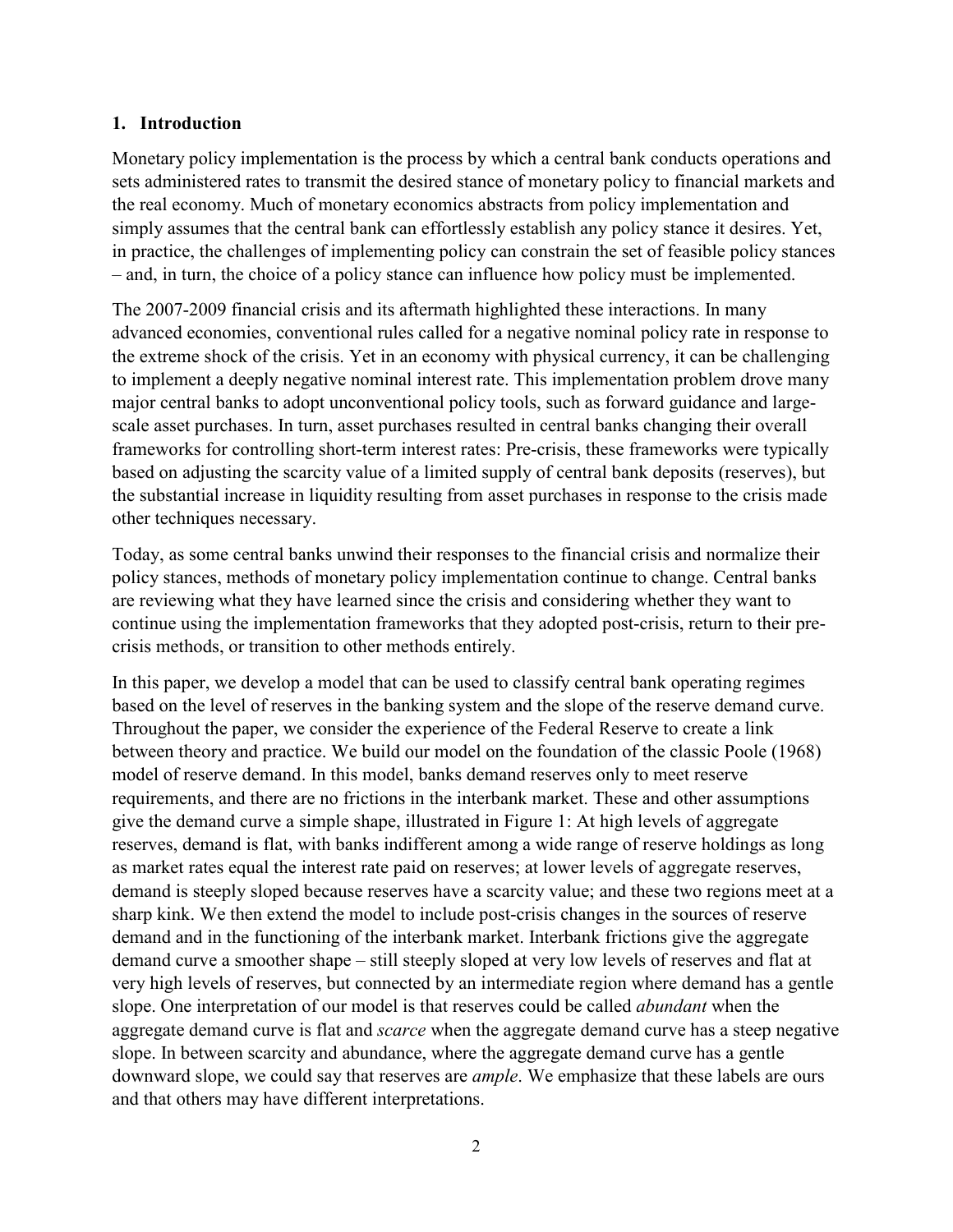

*Figure 1: Reserve Demand in the Poole Model.*

Next, we review how a central bank can influence money market rates in these different regimes. At lower levels of reserves, where the demand curve is more steeply sloped, adjustments in reserve supply can move money market rates by changing the scarcity value of reserves. At higher levels of reserves, where the demand curve has less or no slope, adjustments in administered interest rates become the main tool for moving money market rates.

When a central bank faces shocks to reserve supply and demand, these differences in regimes create a tradeoff between the size of the central bank's balance sheet and interest rate volatility, as well as the frequency of open market operations. The tradeoff is especially important when shocks to reserve supply are large, which, as we show in section 3, has been a notable feature of the post-crisis environment. The money market events of mid-September 2019 suggest that this tradeoff is relevant in practice.

In section 4, we present a parsimonious theoretical framework for finding an optimal level of reserve supply given the tradeoffs between balance sheet size, interest rate volatility, and frequency of operations. The optimal level of reserve supply balances the regime's effectiveness – namely, its ability to control the policy interest rate – against the regime's efficiency, measured by the frequency of operations and the size of the central bank's balance sheet.

This framework for thinking about reserve supply is consistent with the Federal Reserve's announcement in January 2019 that it plans to remain in a regime of "ample reserves," where administered interest rates such as the rate paid on reserves are the primary implementation tool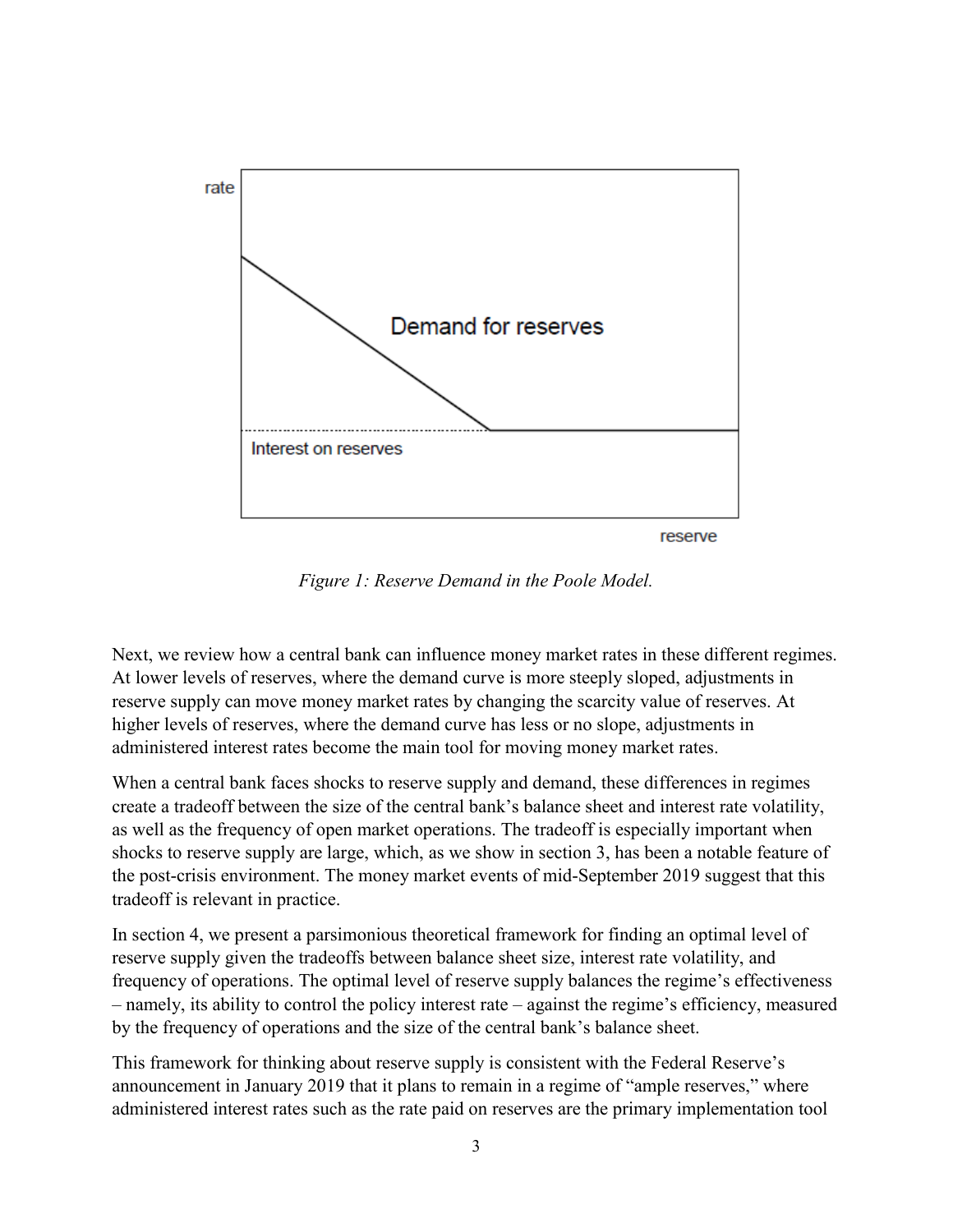and where active adjustments in reserve supply are not needed to implement policy.<sup>[2](#page-4-0)</sup> It is also consistent with the Federal Reserve's longstanding plan to operate with a balance sheet that is no larger than necessary for efficient and effective policy implementation.<sup>[3](#page-4-1)</sup>

We also discuss how the Federal Reserve's decision on reserve levels in October 2019 can be interpreted within our framework. Our analysis focuses on the federal funds market, since the Federal Open Market Committee (FOMC) establishes the stance of policy by setting a target range for the federal funds rate. As such, we do not attempt to present a complete account of dynamics across all money markets.

Section 5 broadens the consideration of effectiveness to money markets in general. We examine the operating regime's ability to provide control over short-term money market rates, as measured both by dispersion across these rates and by the pass-through of administered rates to market rates. We find that, so far, the evidence suggests a high degree of effectiveness for the Federal Reserve's current regime.

Finally, considering the broader context of the entire financial system, we argue that financial stability concerns may make it socially efficient for the central bank to supply ample reserves rather than make reserves scarce. In particular, an important contrast between implementation mechanisms with ample reserves and the pre-crisis mechanism of adjusting reserve supply to change the scarcity value of reserves is that a regime operating mainly through adjustments in administered rates can exert influence on money market rates even after large reserve injections such as those resulting from central banks' responses to the crisis.

# **2. A Simple Model of Reserve Demand and Interest Rates**

For many central banks, the policy rate is the rate that banks pay to borrow reserves overnight. Thus a key factor in discussing monetary policy implementation is the relationship between the level of reserves and the overnight interest rate: the aggregate demand curve for reserves. The shape of the demand curve varies across different theoretical models, and our framework is flexible enough to allow a wide variety of shapes.

To motivate the existence of the demand curve and reasonable assumptions on its shape, a good starting point is Poole (1968). In this model, banks must hold reserves overnight to meet reserve requirements, but face random payment shocks during the day that can drain their reserves. Banks pay a high penalty rate for failing to meet reserve requirements, and earn a lower or zero interest rate on reserve balances in excess of requirements. The lower a bank's reserve holdings at the beginning of the day, the greater risk it faces of paying a penalty and the more it is willing to pay to borrow reserves as a buffer against payment shocks. The same relationship holds for banks in the aggregate. Thus, at lower aggregate levels of reserves, market interest rates increase

<span id="page-4-0"></span>l <sup>2</sup> See "Statement Regarding Monetary Policy Implementation and Balance Sheet Normalization." https://www.federalreserve.gov/newsevents/pressreleases/monetary20190130c.htm.

<span id="page-4-1"></span><sup>&</sup>lt;sup>3</sup> See "Policy Normalization Principles and Plans," September 2014, available at [https://www.federalreserve.gov/monetarypolicy/policy-normalization-discussions-communications-history.htm.](https://www.federalreserve.gov/monetarypolicy/policy-normalization-discussions-communications-history.htm)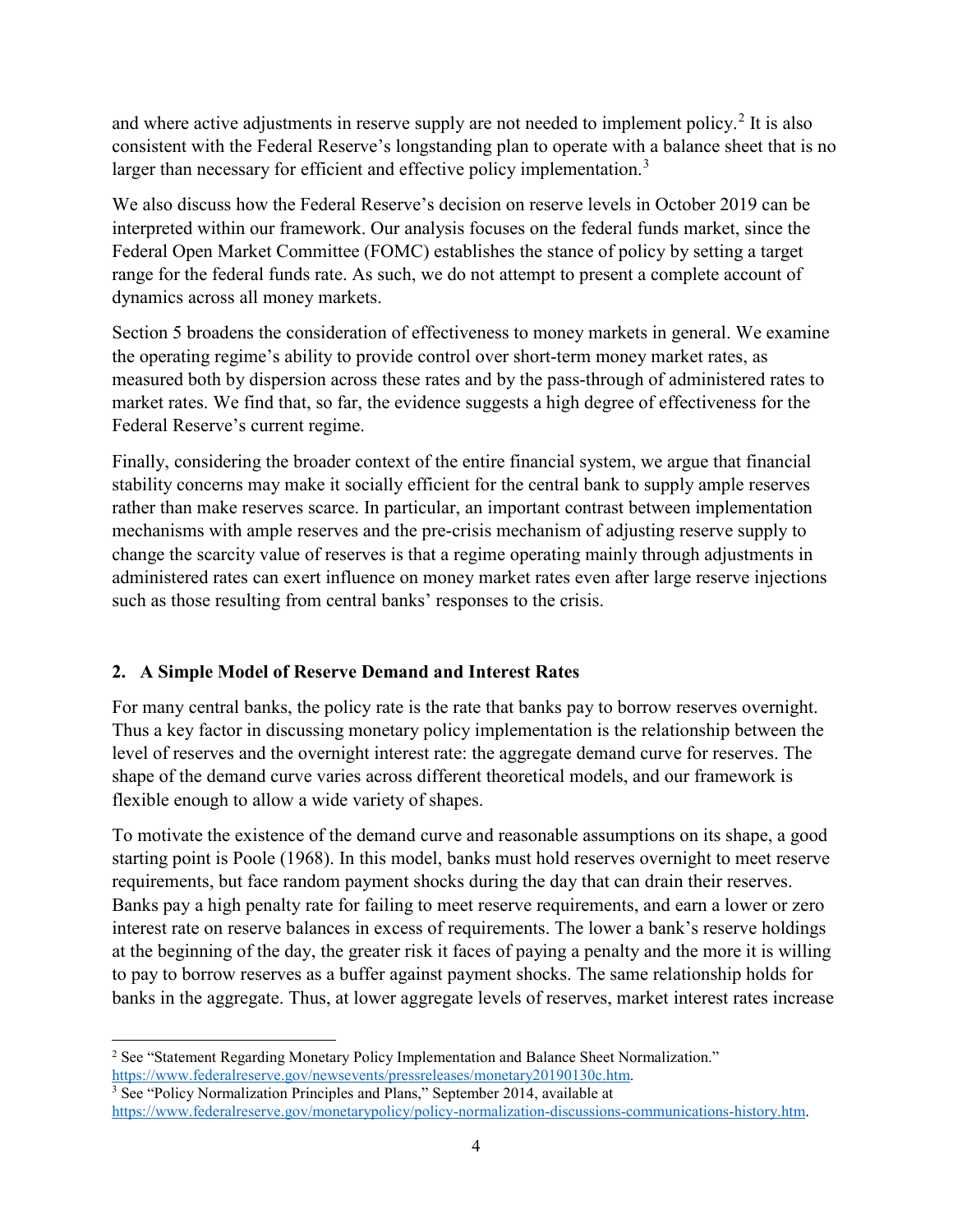strongly with decreases in the supply of reserves – a relationship that the central bank can use to influence market rates, as we will see later in the paper. At sufficiently high levels of reserves, the demand curve becomes flat at an interest rate equal to the rate paid on excess reserves, and market interest rates become unresponsive to reserve supply, but still respond to changes in the administered rate on excess reserves.

The standard model nicely describes the implementation framework used by many central banks pre-crisis, including the Federal Reserve. Before September 2008, the Federal Reserve would set a target for the effective federal funds rate above the interest rate on excess reserves, which was zero at the time.<sup>[4](#page-5-0)</sup> Therefore, the target was on the negatively sloped part of the aggregate demand curve. The Federal Reserve would supply the appropriate amount of reserves to intersect the demand curve at the policy target. The amount of total reserves supplied by the Federal Reserve to the banking sector was very small, just under \$9.5 billion on average in 2006. Excess reserves were approximately \$1.7 billion. Since banks held reserves primarily to meet reserve requirements, the aggregate demand curve was relatively easy to forecast. As well, the Federal Reserve could reasonably anticipate changes in the aggregate supply of reserves that resulted from changes in the central bank's other liabilities, such as currency in circulation.<sup>[5](#page-5-1)</sup> As a result, by conducting daily open market operations to offset changes in aggregate supply and demand for reserves, the Federal Reserve could hit its policy target.

In the United States and many other countries, reserve demand and the functioning of the interbank market changed after the financial crisis in at least three important ways. First, changes in liquidity supervision and regulations and bank risk management practices increased the demand for high-quality liquid assets (HQLA), including reserves. Second, reserve demand became more uncertain, at least from the central bank's perspective. Banks can choose how to allocate their HQLA between reserves and government securities, so demand is no longer a static function of regulatory parameters. In addition, even without regulatory changes, the crisis may have changed reserve demand by influencing banks' risk appetites – but this source of demand can change over time and is not easily observable by the central bank. Third, stricter regulations on banks' leverage ratios and balance sheet expansion resulted in increased marginal trading costs in the interbank market, [6](#page-5-2) as did other changes in regulations and risk appetite that indirectly increased banks' perceived cost of trading.

We extend the standard model to reflect these post-crisis changes. The extension generates several important findings. First, the level of reserves needed to implement any given market interest rate is higher because reserve demand is higher. Second, uncertainty about reserve demand leads to uncertainty about the market interest rate that will be associated with any given aggregate level of reserves, but the effect is smaller at higher levels of reserves, where the demand curve is flatter. Third, frictions in the interbank market mean that reserves are not

 $\overline{a}$ 

<span id="page-5-0"></span><sup>4</sup> The Financial Services Regulatory Relief Act of 2006 authorized the Federal Reserve Banks to pay interest on balances held by or on behalf of depository institutions at Reserve Banks, subject to regulations of the Board of Governors, effective October 1, 2011. The effective date of this authority was advanced to October 1, 2008, by the Emergency Economic Stabilization Act of 2008.

<span id="page-5-1"></span><sup>5</sup> Footnote: This ability, in part, reflected policies that limited the variability of certain Federal Reserve accounts.

<span id="page-5-2"></span><sup>6</sup> Kim, Martin and Nosal (forthcoming) study the effect of such regulations on the interbank market.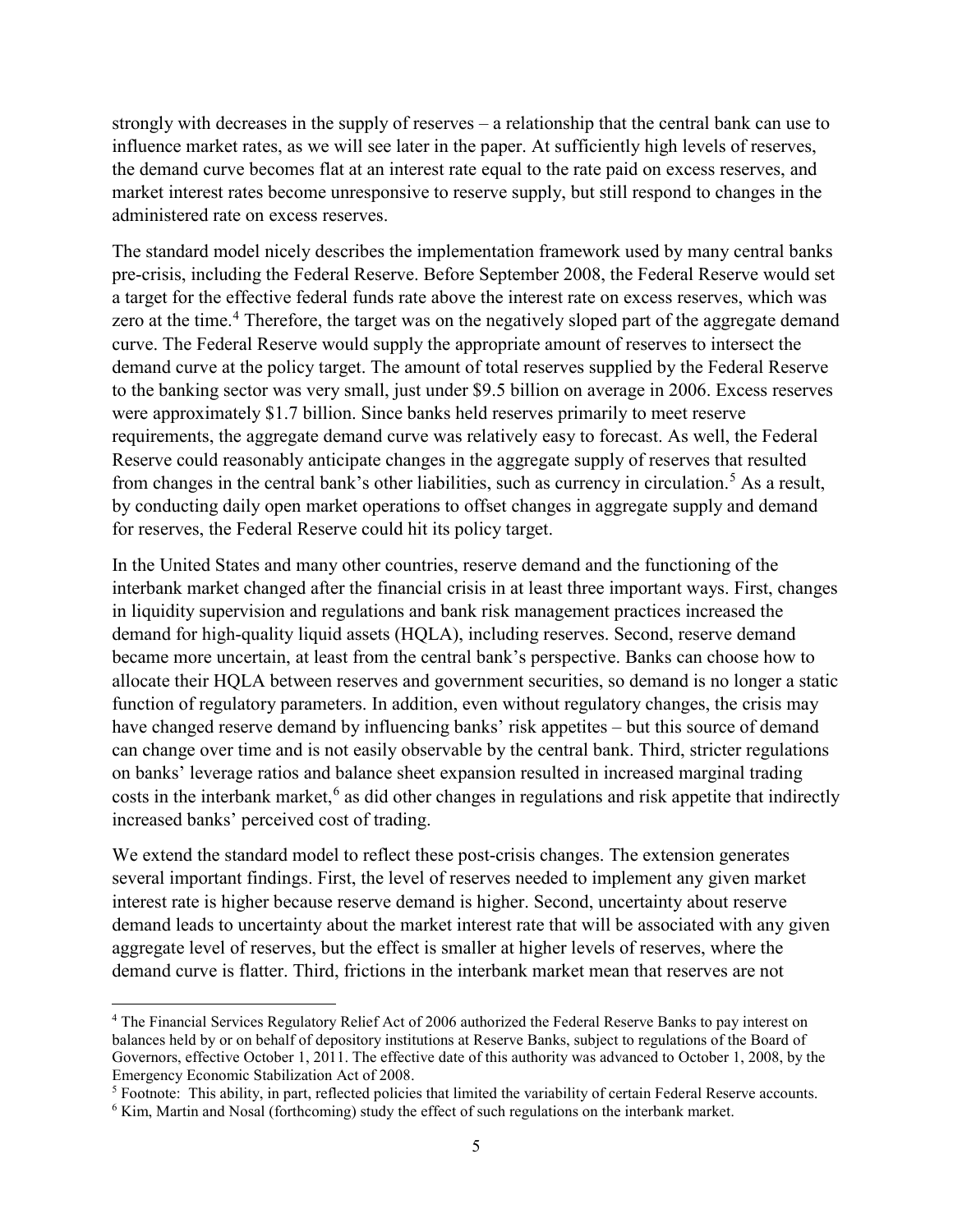always efficiently distributed, in the sense that banks that have a low marginal value of reserves will not necessarily lend to other banks that have a higher marginal value of reserves. Fourth, at relatively high levels of reserves, the demand curve may have a region with a gentle slope, where changes in reserve supply lead to small – but non-zero – changes in market rates.

We emphasize that our model makes significant simplifying assumptions for clarity of exposition. For example, it focuses on a funding market for similar banks and does not capture differences among banks. Nor does the model describe non-bank borrowers, which are important participants in U.S. money markets but whose costs and constraints often differ from those of banks. Thus, although the model is useful for understanding control of the federal funds rate – the policy rate in the U.S. – it does not seek to describe the full range of real-world money market dynamics.

The remainder of this section provides technical details on the model's predictions.

# *2.1. Poole (1968) Reserve Demand Model*

 $\overline{\phantom{a}}$ 

A large literature on monetary policy implementation uses some variant of Poole  $(1968)$ .<sup>[7](#page-6-0)</sup> This section provides a sketch of the Poole (1968) or *standard* model. The model assumes that banks demand reserves to meet their regulatory reserve requirements. The central bank provides more than enough reserves to meet these requirements. In other words, aggregate excess reserves – the difference between total reserves and required reserves – are strictly positive.

Banks can adjust their reserve holdings in an interbank market which, for the time being, is assumed to be competitive and frictionless. After the interbank market closes, banks receive a payment shock that reallocates reserves among them. If a bank's payment shock is sufficiently negative, its reserve holdings will fall below what is required – it will have negative excess reserves. In this situation, the bank must borrow reserves from the central bank at a penalty rate,  $r_p$ , so that its excess reserves are at least zero. (The value of  $r_p$  includes both the explicit rate charged for borrowing reserves as well as any non-pecuniary stigma associated with discount window borrowing.) If the payment shock implies that a bank ends up with positive excess reserves, the central bank pays interest on those reserves, IOR. IOR is strictly less than  $r_p$  and could be equal to zero.

If payment shocks are uniformly distributed around zero, then a bank's demand curve for reserves is described by Figure 1, above (see Ennis and Keister, 2008, for a formal derivation). The demand curve is the locus of indifference points for the bank. Specifically, a bank is indifferent between borrowing and lending a marginal unit of reserves at each combination of interest rate and reserve holdings along the demand curve.

<span id="page-6-0"></span><sup>7</sup> Some recent work has used other types of model such as search and bargaining or preferred habitat, in contrast to perfect competition in Poole (1968). See for example Afonso and Lagos (2015), Afonso, Armenter, and Lester (2019), Armenter and Lester (2017), Schulhofer-Wohl and Clouse (2018), Kim, Martin and Nosal (forthcoming), and Chen, Clouse, Ihrig, and Klee (2016). Still, in some of these works, demand for reserves originates from required reserves and timing of shocks that are broadly consistent with Poole (1968).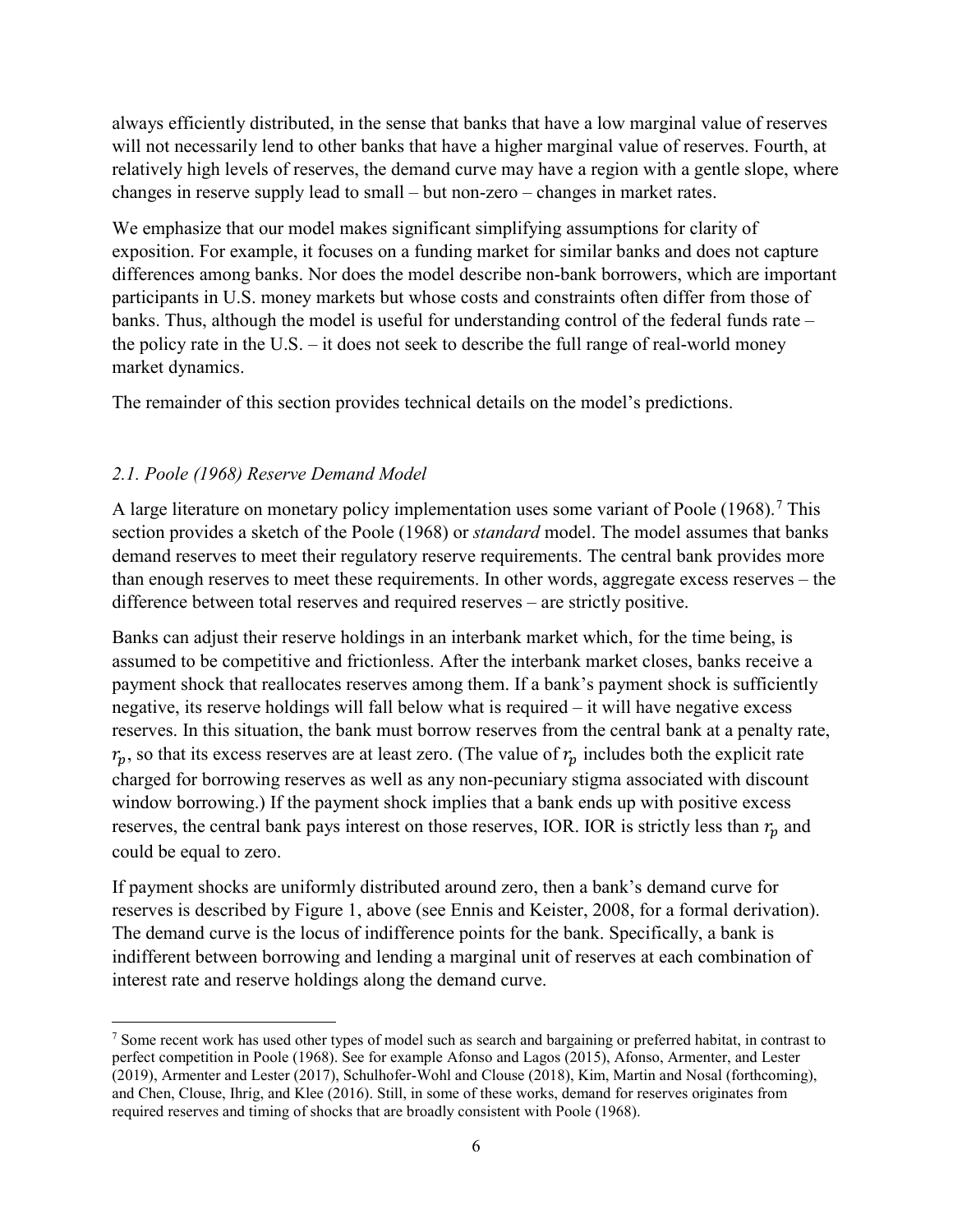After the payment shock, the marginal value of reserves to the bank is equal to the penalty rate  $r_p$ if the bank has negative excess reserves, and is equal to IOR if the bank has positive excess reserves. Before the payment shock, the bank's willingness to pay for reserves is the expected marginal value. Therefore, if a bank's excess reserves are so low that it always ends with negative excess reserves after the payments shock, the bank is willing to borrow reserves in the interbank market at rates up to the penalty rate,  $r_p$ . A bank with higher excess reserves has a positive probability that its excess reserves are positive following the payment shock, so its willingness to pay for an additional dollar of reserves is below  $r_n$ . Finally, if a bank's excess reserves are so high that it always holds positive excess reserves following any payment shock, then the bank is indifferent between borrowing and lending reserves at IOR.<sup>[8](#page-7-0)</sup> Hence, the bank's demand curve for reserves has a (weakly) negative slope and lies between IOR and  $r_p$ , as illustrated in Figure 1.

The equilibrium interbank rate is determined by equalizing aggregate demand and aggregate supply.<sup>[9](#page-7-1)</sup> The aggregate demand curve for reserves is simply the horizontal summation of the individual banks' demand curves; if banks are identical, the shape of the aggregate demand curve is identical to the individual demand curve. The central bank supplies an exogenous amount of reserves to the banking sector. A vertical line in the interest rate-reserve space represents the aggregate supply of reserves. [Figure 2](#page-8-0) illustrates two different aggregate supply curves,  $S_1$  and  $S_2$ . If the aggregate supply of reserves is  $S_1$ , then the interbank rate,  $rb_1$ , exceeds IOR; if the aggregate supply is  $S_2$ , then the interbank rate,  $rb_2$ , equals IOR.

 $\overline{a}$ 

<span id="page-7-0"></span><sup>&</sup>lt;sup>8</sup> We abstract from risk premia for simplicity.

<span id="page-7-1"></span><sup>9</sup> In addition, the equilibrium interbank rate equalizes the aggregate demand for loans in the interbank market with the aggregate supply of loans in that market. This is the case because a bank's demand for interbank loans equals the difference between its reserves when the market opens and the quantity of reserves it demands; thus, the aggregate demand for interbank loans equals the aggregate supply of interbank loans if and only if the aggregate demand for reserves equals the aggregate supply of reserves.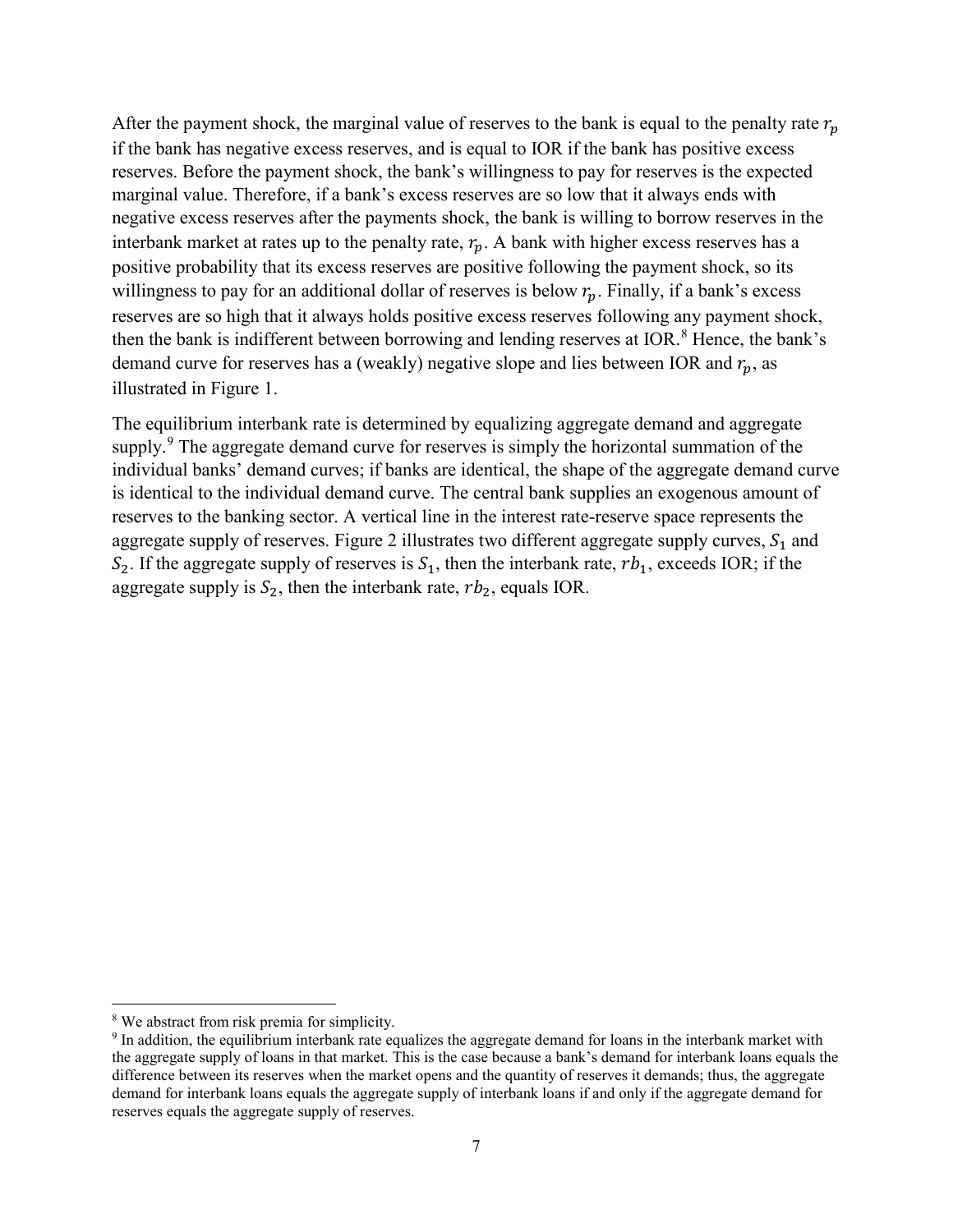

*Figure 2: Equilibrium in the Poole Model.*

<span id="page-8-0"></span>In the standard model, equilibrium in the interbank market is characterized by all banks having the same marginal value of excess reserves when the interbank market closes, independent of the initial distribution of reserves across banks. This common marginal value of excess reserves is the interbank rate. If the interbank rate exceeds IOR, then assuming that banks have identical preferences, all banks must have the same amount of excess reserves when the interbank market closes. Hence, if the aggregate supply of reserves is on the steep part of the demand curve, banks holding more than the average amount of excess reserves before the market opens lend in the interbank market and those holding less than the average amount borrow in the interbank market. However, if the interbank rate equals IOR, all we can say is that all banks will be on the flat part of the individual demand curve; there would be no incentive for borrowing or lending even if some banks were further to the right on the flat part of the curve than others.

Finally, the interbank market can be replaced with a more general funding market with non-bank lenders, and the demand curve for reserves in the standard model remains the same whether trading occurs in an interbank market or in some other funding market.<sup>[10](#page-8-1)</sup>

#### *2.2. Post-crisis developments*

l

In this subsection, we first discuss the impact of liquidity regulation on the demand for reserves. Then we consider how other post-crisis regulatory changes have increased the regulatory costs of expanding a bank's balance sheet and trading in money markets.

<span id="page-8-1"></span> $10$  See, for example Kim, Martin and Nosal (forthcoming).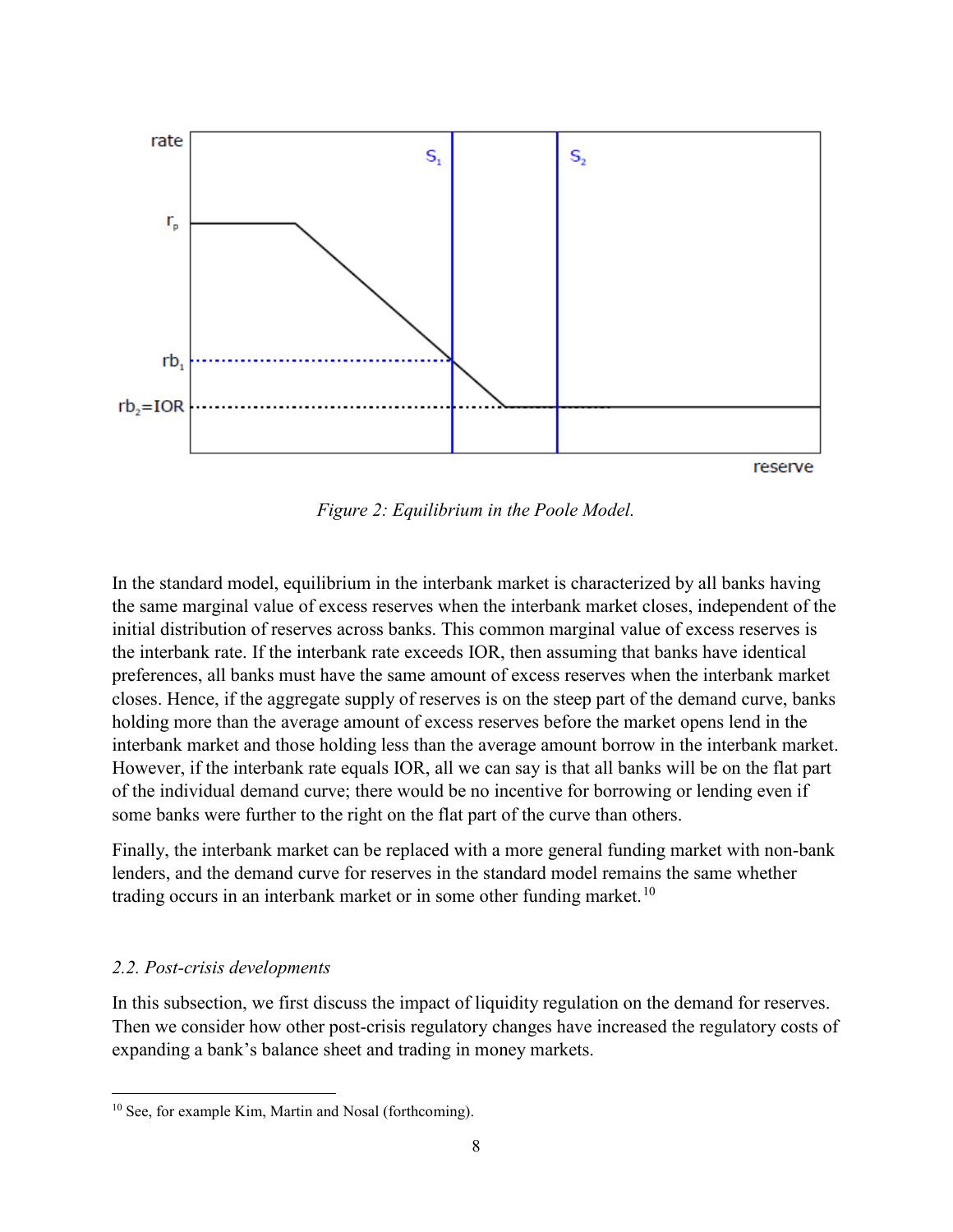## *2.2.1. Post-crisis changes: liquidity regulation*

In the standard model, a bank's sole reason for demanding reserves is to satisfy reserve requirements. Banks' liquidity risk management in the context of post-crisis regulations results in a new and independent source for demand for reserves by banks. For example, the liquidity coverage ratio (LCR) requires banks to hold sufficient HQLA to meet net cash outflows over a thirty-day stress period. HQLA include government securities and central bank reserves, as well as some other safe and liquid assets. The LCR regulation implies that, compared to the pre-crisis period, banks' demands for the sum of government securities and reserves increase. However, as we discuss below, banks have a choice about how to allocate their HQLA between government securities and reserves; the LCR does not contain specific requirements about reserves per se. In addition, banks' internal liquidity stress tests play an important role in the demand for reserves.

[Figure 3](#page-10-0) illustrates the effect that liquidity risk management and regulation have on the demand for reserves. Starting from the standard model's demand curve, the liquidity regulation shifts out the demand curve by the additional amount of reserves that banks choose to hold.

In [Figure 3,](#page-10-0) the outer demand curve labeled "maximum demand" represents the demand curve for reserves if banks choose to satisfy their LCR requirements with reserves only. Banks could choose a different mix of reserves and other types of HQLA to satisfy the LCR requirements: For example, a bank may prefer to hold more reserves than government securities if the yields on government securities are relatively low or if the bank thinks that it could be challenging to quickly convert government securities to cash in the face of outflows. And, of course, a number of other considerations may be important.

Since banks' exact preferences are hard to determine from a central bank's perspective, there is uncertainty in the amount of the increase in reserve demand due to liquidity regulations and banks' liquidity risk management. The inner demand curve represents the minimum demand curve for reserves, where banks meet their LCR requirements mostly with other types of HQLA such as government and mortgage-backed securities rather than reserves. Importantly, these curves illustrate the perspective of the central bank or of a market observer, not that of an individual bank. Any individual bank still has a single demand curve, located somewhere between the inner and outer curves, but its location depends on a host of considerations that are completely known only to the bank itself.

If the aggregate supply of reserves is given by  $S_1$  in [Figure 3,](#page-10-0) then the interbank rate equals IOR with the minimum demand curve but exceeds IOR with the maximum demand curve. If, however, the aggregate supply of reserves is instead very large as given by  $S_2$ , then the interbank rate is equal to IOR for both the minimum and the maximum demand curves. Figure 3 reinforces the idea that the lower kink of the demand curve is an endogenous object and by extension so is the idea of reserves being "scarce" or "abundant." Uncertainty about the location of the kink matters more for market interest rates at intermediate levels of reserves. At sufficiently low aggregate levels of reserves, the market rate will be  $r_p$  regardless of which demand curve is in effect; at sufficiently high aggregate levels of reserves, the market rate will be *IOR* regardless of which demand curve is in effect. But at intermediate levels of reserves, the gap between the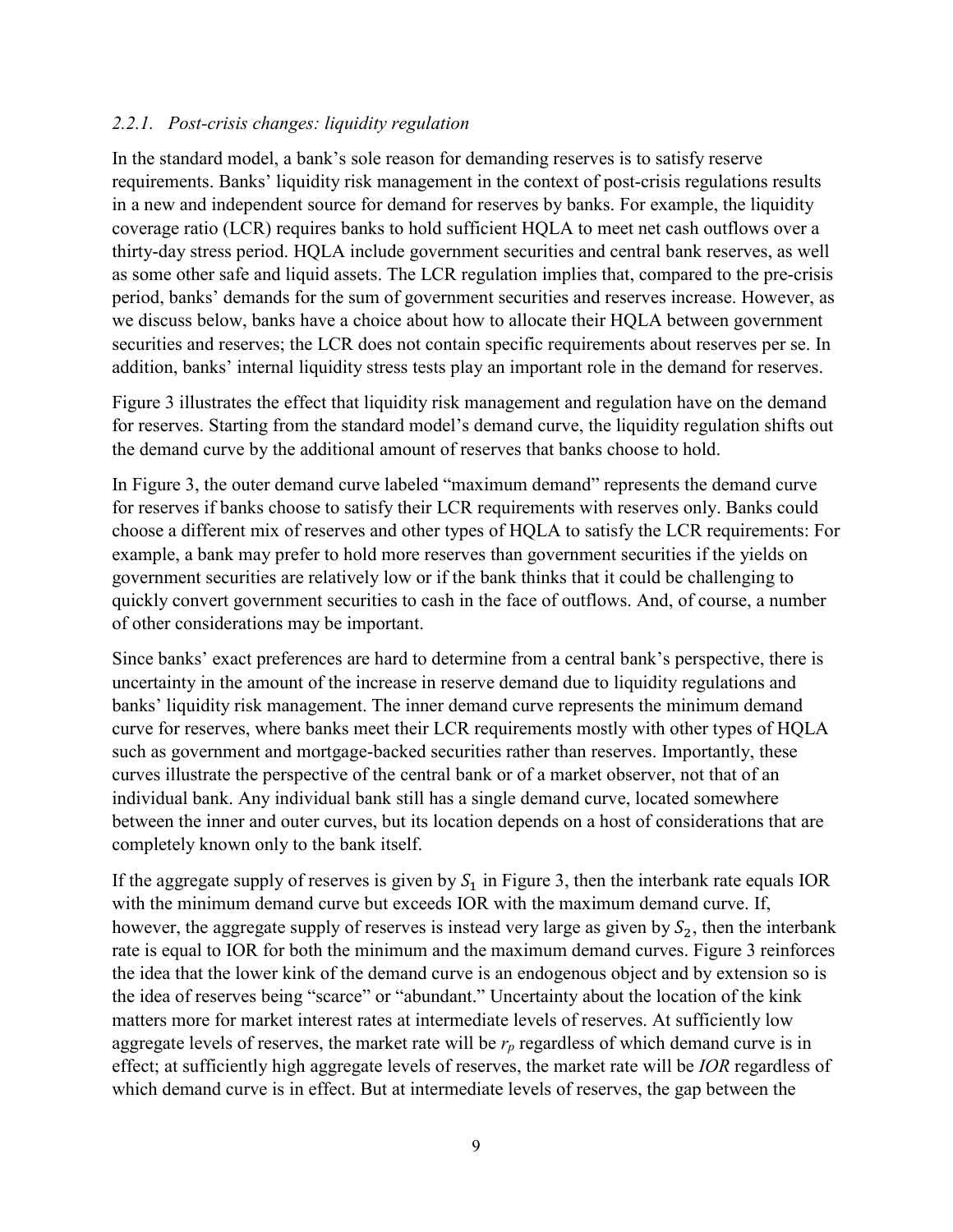possible demand curves is larger and so is the uncertainty about the market interest rate associated with a given aggregate supply of reserves.



*Figure 3: Effect of Demand Uncertainty.*

# <span id="page-10-0"></span>*2.2.2. Post-crisis changes: balance sheet and trading costs*

Other post-crisis regulatory changes increased the regulatory costs of expanding a bank's balance sheet or otherwise trading in money markets. One example is stricter rules on the leverage ratio. Another is that, in the United States, a bank's Federal Deposit Insurance Corporation (FDIC) fee is currently based on the size of its balance sheet, while pre-crisis the fee was based on the size of the bank's deposit liabilities.

In the setup of the standard model, if a bank *lends* in the interbank market, its reserve holdings fall but its balance sheet stays the same since the interbank loan replaces reserves as an asset on its balance sheet. If a bank *borrows* in the interbank market, its reserve holdings increase and its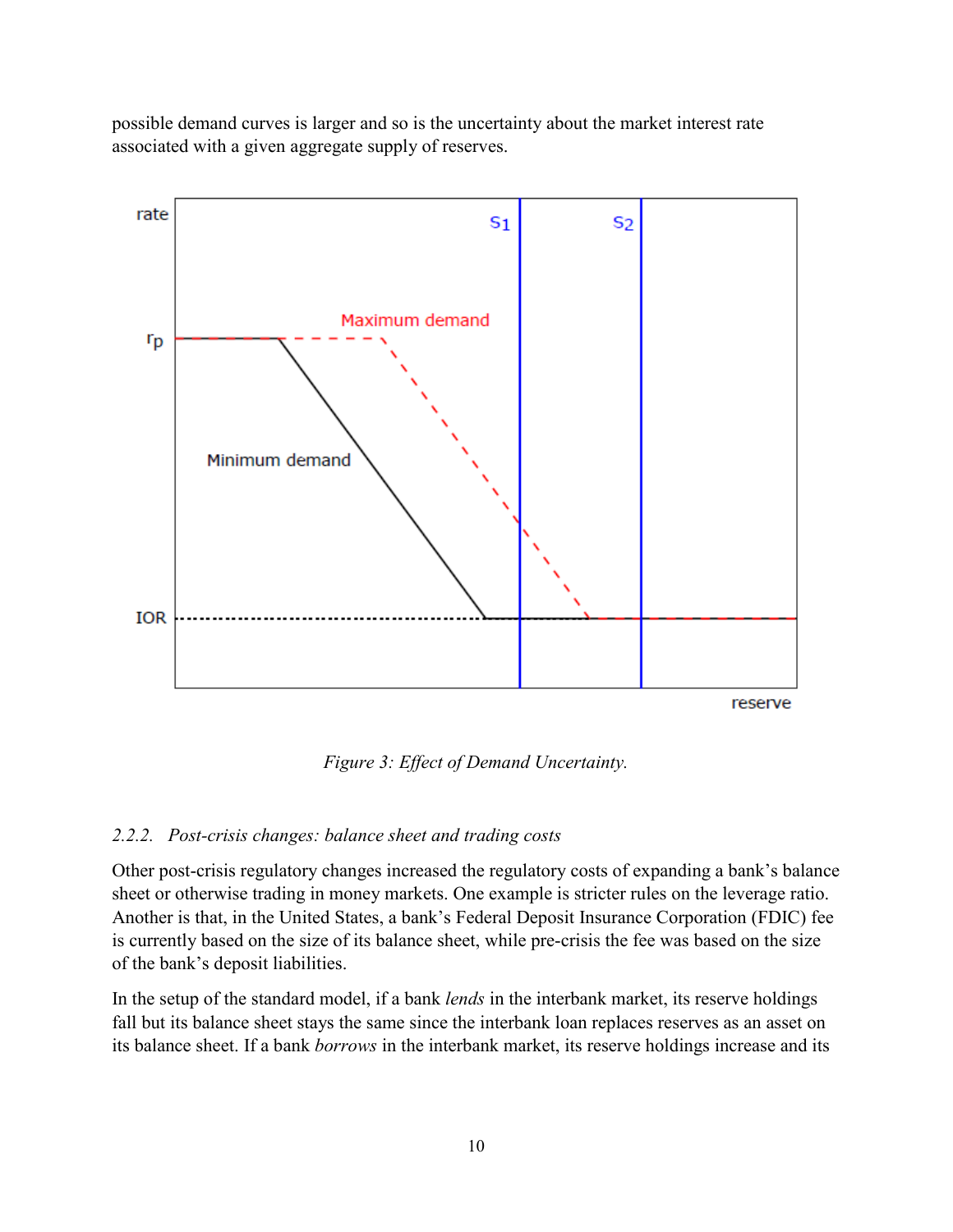balance sheet expands.<sup>[11](#page-11-0)</sup> On net, the aggregate balance sheet of the two banks expands. Thus, balance sheet costs act as an implicit tax on interbank trading and decrease trade volume in the interbank market.

Other post-crisis changes that are not technically balance sheet costs can also have the effect of increasing banks' perceived cost of trading. For example, an enhanced focus on risk management may lead a bank to limit its positions with any one counterparty. Counterparty limits could then prevent the bank from lending to some potential borrowers who value reserves more highly.

Suppose for simplicity that the marginal implicit cost of interbank trading, *c*, is constant. For example, trading costs would take this form if a bank's regulation fee increases by *c* when its balance sheet increases by a dollar. This sort of regulation drives a wedge between a (potential) borrowing bank's demand curve and a (potential) lending bank's demand curve for reserves, where the size of the wedge equals *c* (for details, see Kim, Martin and Nosal, forthcoming). [Figure 4](#page-12-0) illustrates demand curves for borrowing and lending banks. When  $c = 0$ , the two curves coincide. (For nonlinear trading costs, *c* can be interpreted as the marginal cost of an additional dollar of trading, and the results described here apply locally, but the two demand curves would no longer be parallel.)

l

<span id="page-11-0"></span> $11$  To be precise, the balance sheet expands in expectation. If the payment shock turns out to be sufficiently negative, the borrowed reserves will decrease discount window borrowing one-for-one, thus not expanding the balance sheet.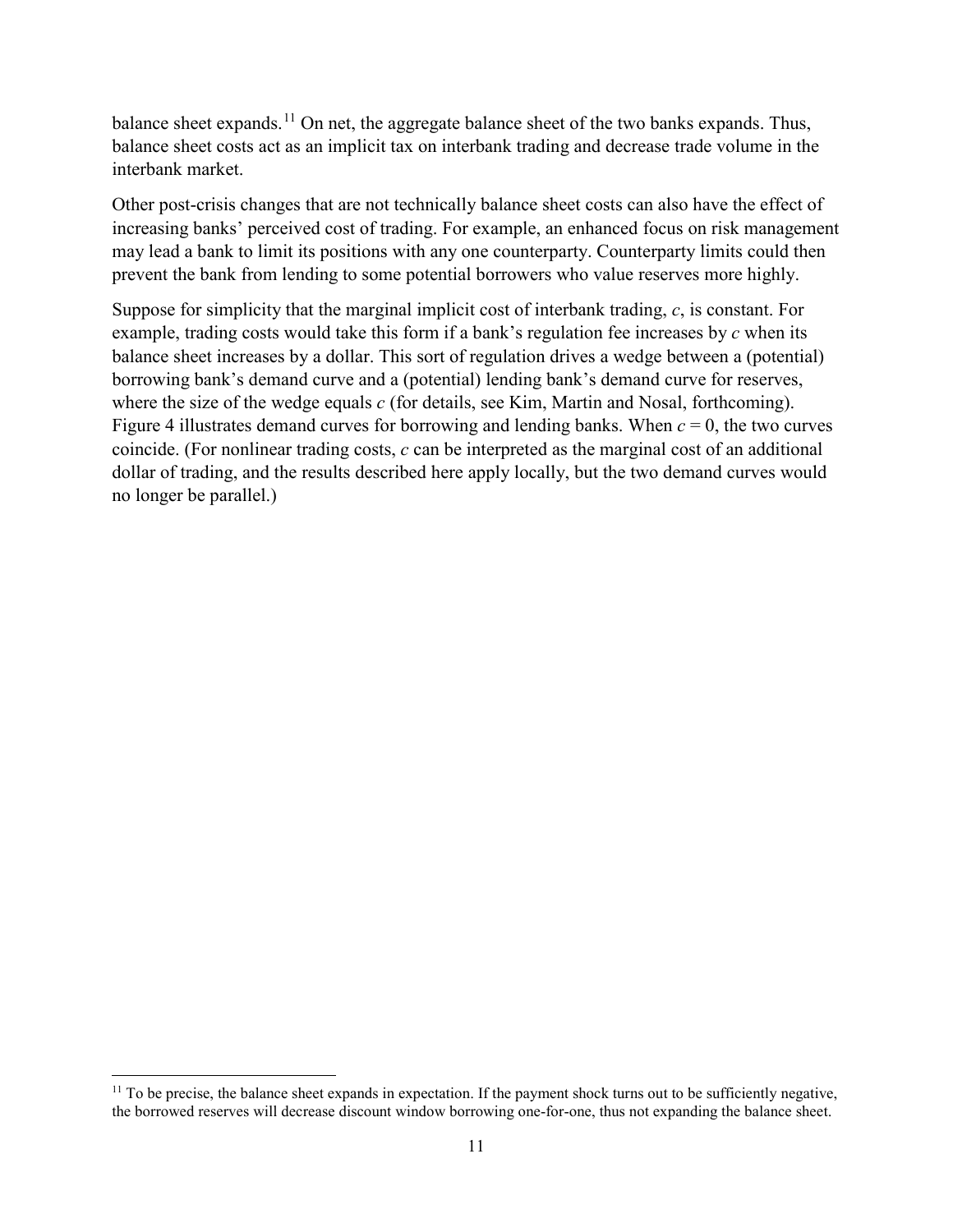

*Figure 4: Balance Sheet Cost Wedge.*

<span id="page-12-0"></span>Suppose that the demand curves in [Figure 4](#page-12-0) are for two banks, where  $S_a$  represents the excess reserves initially held by bank  $a$  and  $S_b$  represents the excess reserves initially held by bank  $b$ . Since  $S_a > S_b$ , bank a is a potential lender and bank b is a potential borrower in the interbank market. Therefore, the upper demand curve is associated with bank  $\alpha$  and the lower demand curve is associated with bank b.

A necessary condition for any interbank trade is that the potential borrower (bank  $b$ ) must be willing to pay a higher rate than the reservation rate of the potential lender (bank  $a$ ). In other words, the interest rate associated with bank  $b$ 's demand curve evaluated at  $S_b$  must exceed the interest rate associated with bank  $\alpha$ 's demand curve evaluated at  $S_{\alpha}$ ; otherwise there will be no interbank trade. The top panel on [Figure 4](#page-12-0) illustrates a situation where there is no trade in the interbank market. If, instead,  $S_b$  were to the left of the vertical line marking where bank b's demand curve meets the lender's reservation rate (IOR in the figure), then banks  $a$  and  $b$  would trade in the interbank market, as shown by the bottom panel. Notice two things about the existence of interbank trades: (1) banks must have substantially different holdings of excess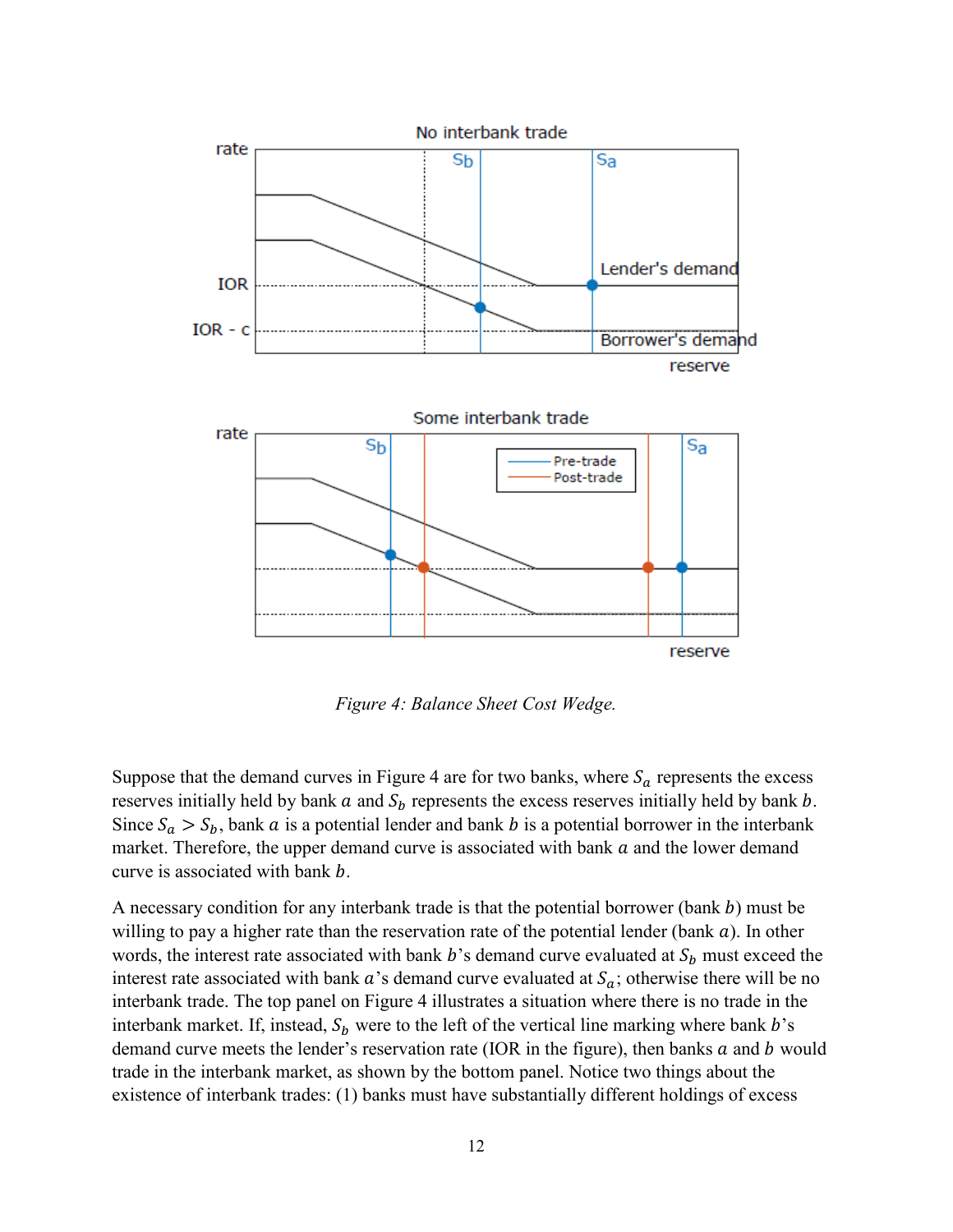reserves before the market opens if there is to be any interbank trade; and (2) in contrast to the standard model, interbank trades do *not* completely equalize banks' excess reserve holdings, because in general the borrower's willingness to pay will fall below the lender's reservation rate before reserves are equalized. (In the bottom panel of figure 4, the gains from trade are exhausted when bank *b* borrows enough reserves to increase its holdings from  $S_b$  to the orange vertical line on the left, which decreases bank *a*'s reserves only slightly, to the orange vertical line on the right.)

Absent balance sheet costs, all banks exit the interbank market holding the same level of excess reserves, the aggregate demand curve is a scaled-up version of an individual bank's demand curve, and the initial distribution of individual banks' excess reserve holdings is irrelevant. With balance sheet costs, which introduce a cost of trading, the distribution of excess reserves before the interbank market opens is relevant for determining the volume of interbank trade and the interbank rate. A simple way to introduce heterogeneity of excess reserve holdings before the interbank market opens is to augment the timing of the standard model in the following way: (1) All banks start off with the same level of excess reserves by borrowing from non-bank lenders. (2) Banks are hit by a shock that reallocates reserves among them, leading to different excess reserve holdings. (3) The interbank market opens and trade occurs. And (4) the interbank market closes and banks are hit by the standard shock introduced by Poole  $(1968).^{12}$  $(1968).^{12}$  $(1968).^{12}$ 

When balance sheet costs are zero, the "step 1" reserve demand curve is given by the standard demand curve, which is illustrated in Figure 2. When marginal balance sheet costs exist, the reserve demand curve from step 1 will be different from the standard demand curve since interbank trades no longer equalize banks' excess reserves holdings. The "step 1" demand curve for reserves is now "smoothed out" and lower compared with the standard curve, as illustrated in [Figure 5.](#page-14-0) It is important to emphasize that the "step 1" demand curve determines the banks' funding or borrowing rate from non-bank lenders. Treating this funding rate as the policy rate is appropriate if interbank trading volumes are relatively small, which is currently the case in the United States.

The reserve demand curve lies below the standard demand curve because of the introduction of marginal balance sheet costs. It is "smoothed out" because even when the level of aggregate reserves exceeds the kink in the standard model's aggregate demand curve, reserves may not be "abundant": There is still a chance that a bank may experience a negative reallocation shock (in step 2 of the augmented timing) that reduces its excess reserves below the kink on its individual demand curve if the supply of reserves is sufficiently close to the kink of the aggregate demand curve. Since marginal balance sheet costs prevent interbank trades from completely offsetting this shock, banks will be willing to pay more to borrow reserves beforehand (in step 1 of the augmented timing). This willingness to pay gradually decreases as reserves increase, all the way down to zero, which has the effect of "smoothing out" the kink. Thus, our model can be interpreted as having three regions: one where reserves are scarce and the demand curve is steep, one where reserves are abundant and the demand curve is flat, and an intermediate region where

l

<span id="page-13-0"></span><sup>&</sup>lt;sup>12</sup> See Kim, Martin and Nosal (forthcoming) for details and implications.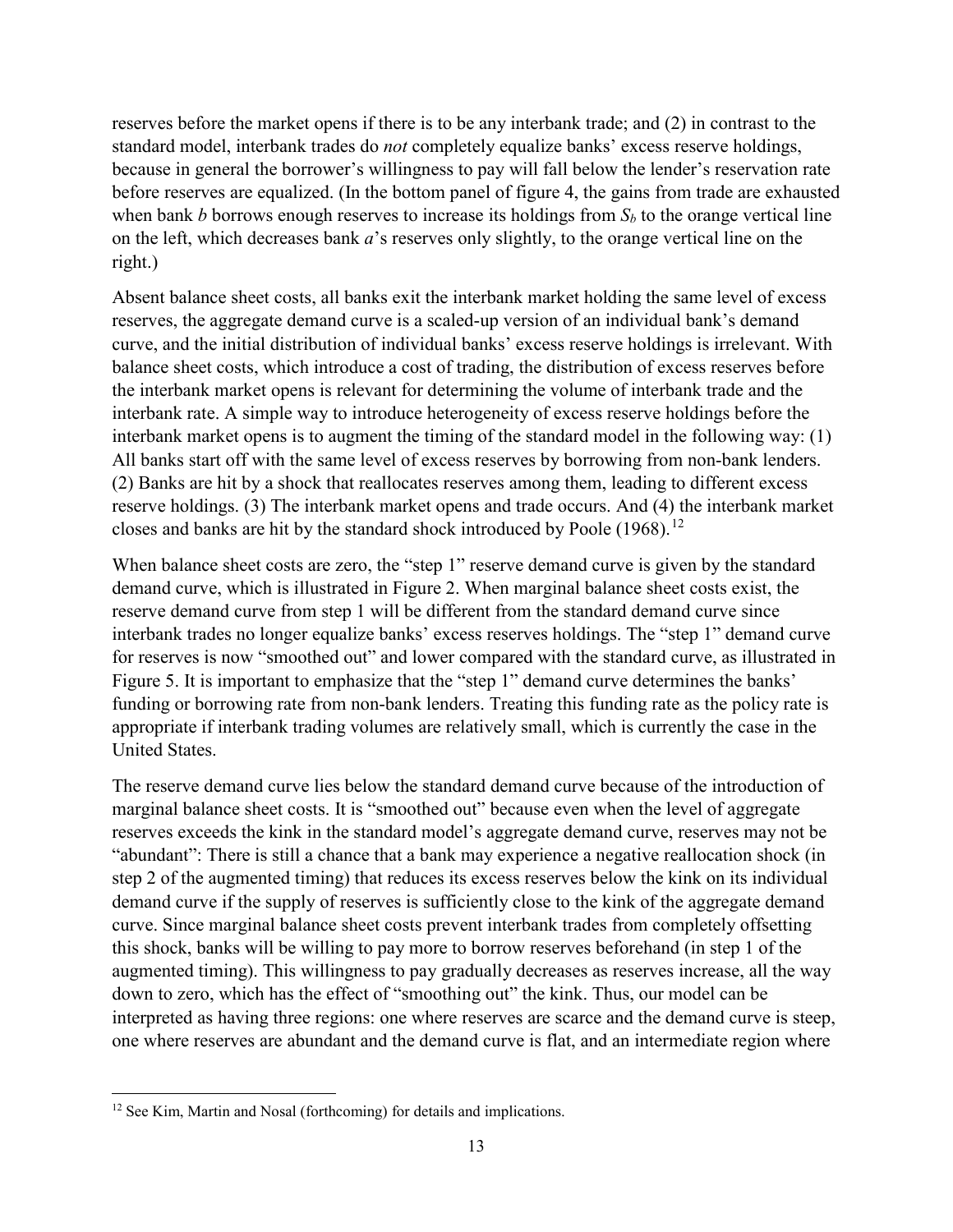the demand curve has a gentle slope – which one might refer to as "ample" reserves. As noted above, our use of these labels is not intended to reflect any views other than our own.



*Figure 5: Smoothed Out Reserve Demand.*

<span id="page-14-0"></span>A smoothed kink in the demand function also arises in models that incorporate search and bargaining frictions to capture the over-the-counter nature of interbank markets.<sup>[13](#page-14-1)</sup> Search-based models bring in the idea that interbank trade might not occur, even if there are borrowers and lenders willing to trade, because there is a chance that a bank cannot find a counterparty to trade with. Banks take this risk into account when they negotiate transaction terms, ultimately influencing the rates banks are willing to pay for reserves.

# **3. Post-Crisis Changes in Reserve Supply**

l

So far, we have focused on reserve demand and treated reserve supply as being entirely under the control of the central bank. However, in practice, a central bank must consider shocks, known as

<span id="page-14-1"></span><sup>&</sup>lt;sup>13</sup> Ashcraft and Duffie (2007) is the first to emphasize the decentralized nature of the fed funds market. See Afonso and Lagos (2015), Afonso, Armenter, and Lester (2019), Armenter and Lester (2017), Bech and Klee (2011), Bech and Monnet (2016), Berentsen and Monnet (2008), Schulhofer-Wohl and Clouse (2018), Williamson (2015) and references therein for models of search and bargaining in interbank markets.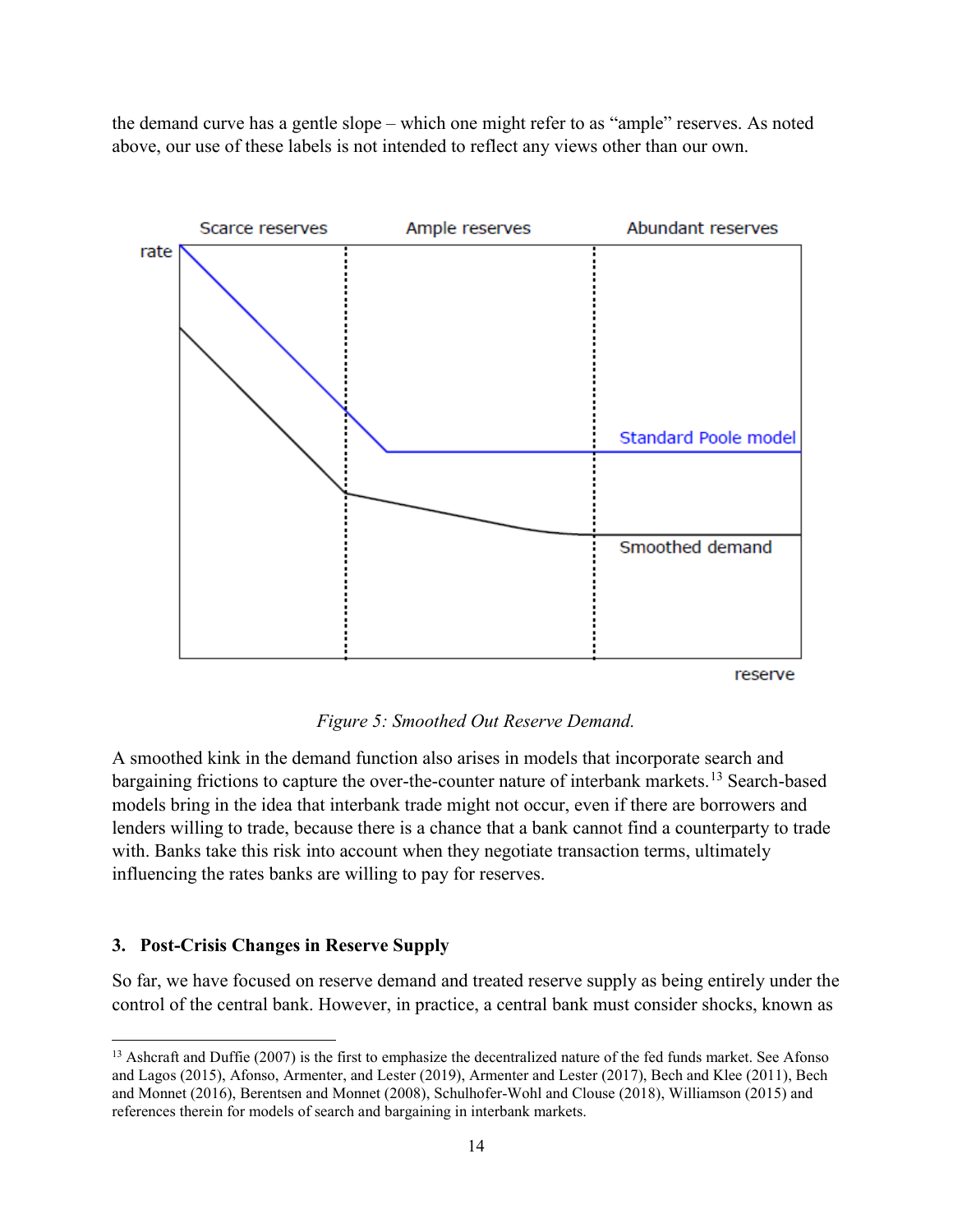autonomous factors, that move reserve supply. This section describes how day-to-day changes in supply have become much bigger in the United States in recent years. As we will see in the next section, this development can make implementation with scarce reserves more difficult. Even though we use the United States as our main example, similar changes have occurred elsewhere.

In the absence of open market operations by the Federal Reserve, the supply of reserves available to banks changes daily, as reserves are withdrawn as physical currency (bills and coins) and moved to and from accounts held by non-bank entities, such as the Treasury General Account (TGA) or accounts of government-sponsored enterprises and financial market utilities. Generally, exogenous day-to-day changes in the supply of reserves are mostly predictable, but the volatility of these changes has increased significantly.

Figure 6 shows that the week-to-week volatility in selected autonomous factors increased substantially, particularly physical currency and reserve accounts held by non-bank entities. A dollar increase in an autonomous factor causes a dollar decrease in reserve supply available to banks, and vice versa. As a result, the volatility of reserve supply has increased substantially.

In principle, the Federal Reserve can affect the volatility of autonomous factors, but only to a limited extent.<sup>[14](#page-15-0)</sup> In addition, restricting this volatility may not always be desirable. For example, since 2015, the Treasury has attempted to maintain a five-day liquidity buffer in its account, to limit the risk that it might not be able to access the market, for example due to an operational outage such as a cyber-attack.[15](#page-15-1) While this buffer contributes to a larger autonomous factor, it might not be possible or desirable to return to the pre-crisis situation. In addition to the buffer's resiliency benefit to Treasury, banks may be less interested than in the pre-crisis period in taking large and volatile cash balances from Treasury given how this volatility might affect their liquidity risk management.

l

<span id="page-15-0"></span><sup>&</sup>lt;sup>14</sup> It would be difficult to regulate withdrawal and deposit of physical currency. The Fed could set up rules on the use of accounts held by non-banks, but it would be difficult to force entities holding these accounts to reduce volatility in their account balances substantially without regard to their operational needs; indeed, free withdrawal and deposit is a primary advantage of holding cash or reserves.

<span id="page-15-1"></span><sup>&</sup>lt;sup>15</sup> The Treasury's May 6, 2015, quarterly refunding statement notes: "Based on our review, the TBAC's recommendations, and an assessment of emerging threats, such as potential cyber-attacks, Treasury believes it is prudent to change its cash management policy starting this month. To help protect against a potential interruption in market access, Treasury will hold a level of cash generally sufficient to cover one week of outflows in the Treasury General Account, subject to a minimum balance of roughly \$150 billion."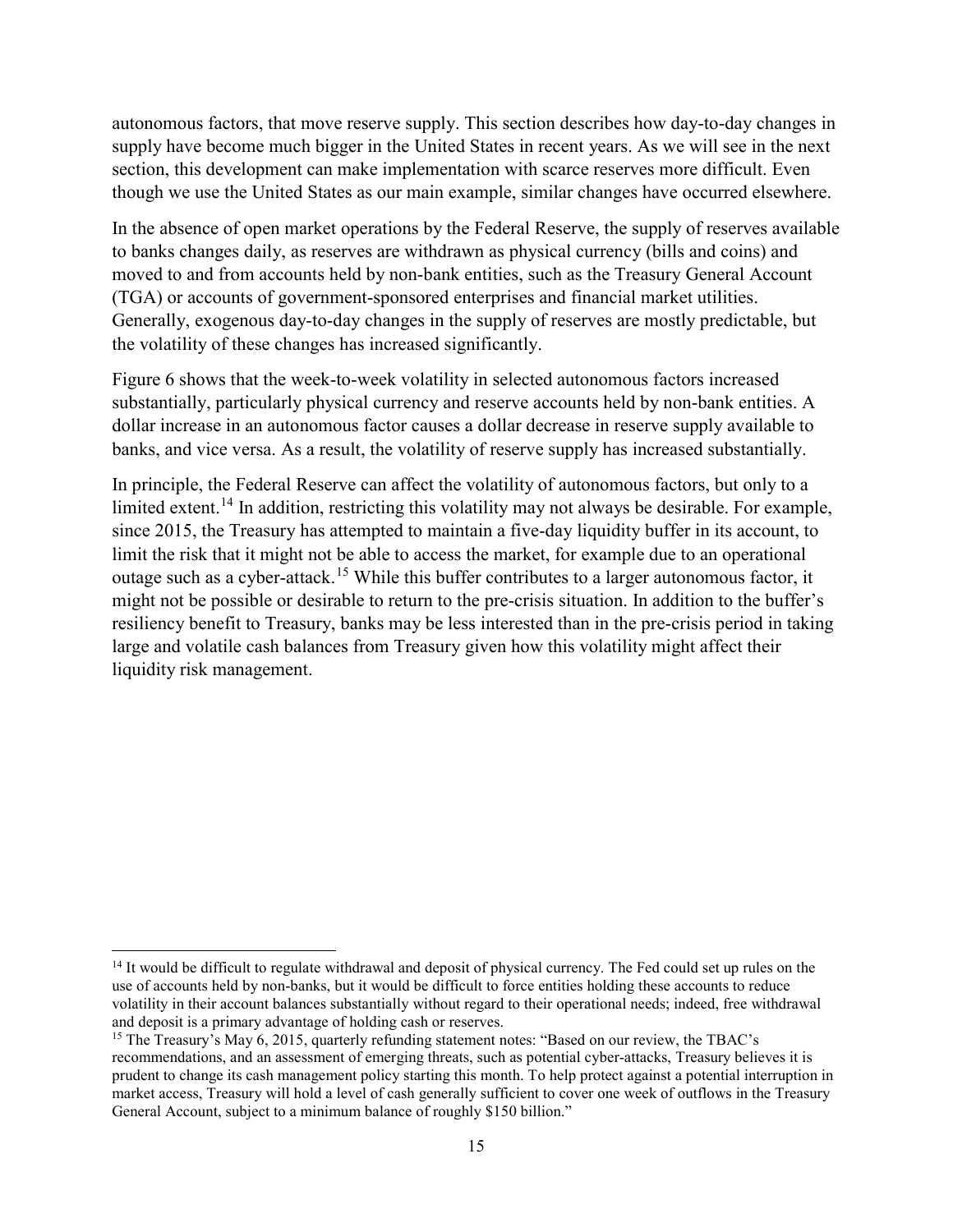

3. All numbers are in billions USD.

 $\overline{a}$ 

*Figure 6: Volatility in Selected Autonomous Factors in the United States.[16](#page-16-0)*

As shown in Figure 7, the overall week-to-week volatility in reserve supply – measured as the standard deviation of the first difference – stood at about \$120 billion in mid-September 2019, right before the Federal Reserve began operations to increase reserve supply; note that volatility for several years after the crisis was driven by asset purchases, and accurately reflects exogenous reserve supply changes only for the period after asset purchases ended and before reserveinjecting operations began. $17$ 

<span id="page-16-0"></span><sup>&</sup>lt;sup>16</sup> Time period covered is from 2003 to present. Volatility is calculated using publicly released weekly snapshots for 52-week trailing windows, as the standard deviation of the first difference.

<span id="page-16-1"></span><sup>&</sup>lt;sup>17</sup> After large-scale reserve injections following the crisis, the Federal Reserve no longer conducted daily open market operations to fine-tune reserve supply. However, it did so pre-crisis. Therefore, pre-crisis figures do not reflect volatility in exogenous reserve supply. Similarly, current reserve-injecting operations tend to offset reductions in reserve supply.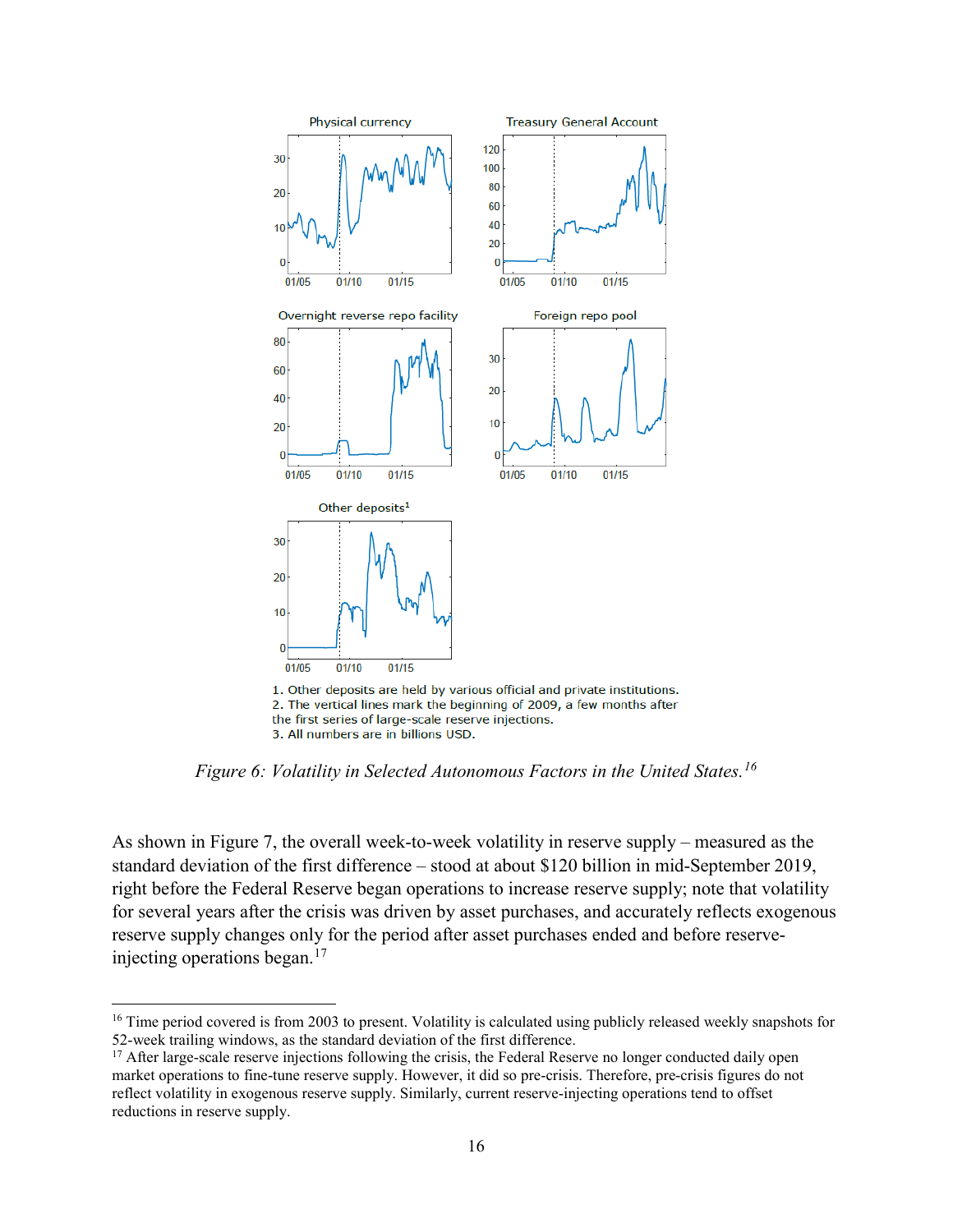

2. The vertical line on the right marks the beginning of reserve-injecting operations (September 17, 2019).

3. All numbers are in billions of USD.



# **4. A Simple Model of Monetary Policy Implementation**

We now synthesize the above discussions of reserve demand and supply into a simple but general framework that describes how a central bank can implement monetary policy – i.e., employ its tools to control an overnight market interest rate.

In the model, we assume that the overnight market interest rate is a function of the interest rate on reserves, the aggregate supply of reserves, and random shocks to demand, based on the reserve demand curve developed in the previous section. The central bank chooses the interest rate on reserves and a targeted level of aggregate reserves that it seeks to supply. However, the

<span id="page-17-0"></span>l <sup>18</sup> The time period covered is from 2003 to present. Volatility is calculated using publicly released weekly snapshots for 52-week trailing windows. Volatility is calculated as the standard deviation of the first difference.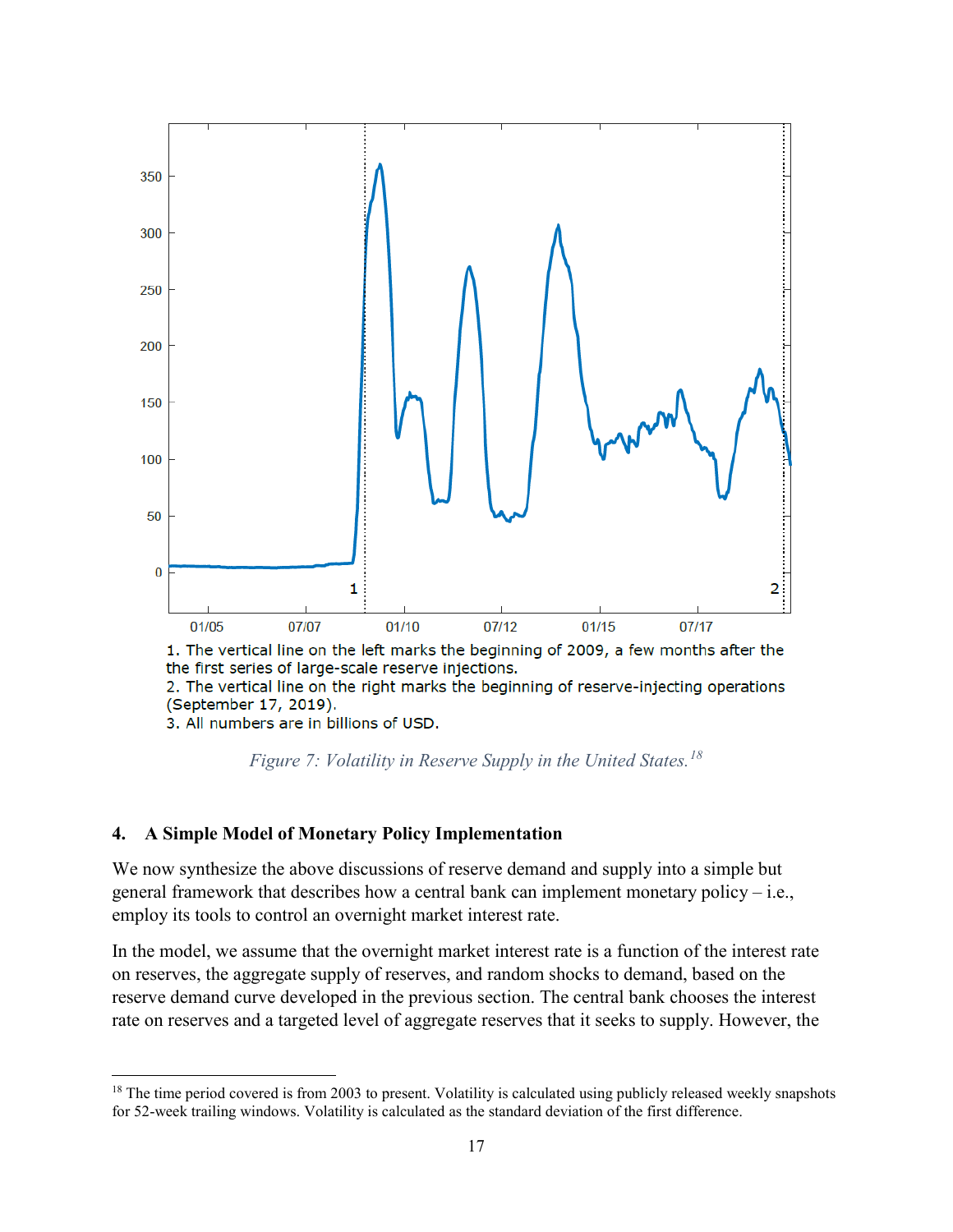actual aggregate supply of reserves is subject to shocks such as tax payments that can add or remove reserves.

In consequence, after choosing an interest rate on reserves and a target aggregate level of reserves, the central bank still faces some uncertainty about the overnight market interest rate that will result. We show that this uncertainty is smaller at higher levels of aggregate reserves, and (in our simple model) the uncertainty is eliminated at sufficiently high levels of reserves. If the central bank were concerned only with eliminating uncertainty about the overnight market rate, these results would motivate supplying a high level of reserves.

However, the central bank may perceive costs to a high level of reserves and seek to operate at a lower level. If so, it faces tradeoffs between the costs of supplying more reserves and the costs of interest rate volatility, as well as the costs of conducting open market operations to offset reserve supply shocks. We show that the optimal balance among these tradeoffs depends on how large the gently sloped region of the reserve demand curve is. If this region is large, the central bank can operate within it, economize on reserves, and yet not experience much rate volatility. But if this region is small, the central bank will experience a greater degree of rate volatility when attempting to operate close to the region where reserves become scarce.

The remainder of this section provides technical details on the model, discusses potential costs and benefits of different levels of reserve supply, and uses the model to formally analyze the tradeoffs between costs (or benefits) of reserve supply, rate volatility, and frequency of operations.

# *4.1. Model*

We assume that the central bank's policy rate (for example, the federal funds rate in the United States) is a market interest rate that is function of aggregate reserve supply, a reserve demand shock ( $\delta$ DEMAND) and IOR:<sup>[19](#page-18-0)</sup>

# rate(reserve supply,  $\delta$ DEMAND, IOR).

This function specifies the equilibrium rate. Since reserve supply is an exogenous quantity, the function traces out the aggregate demand curve for reserves as reserve supply is varied. We assume that an increase or decrease in IOR shifts the *rate* function up or down one-for-one, since a basis point increase in both IOR and banks' funding rate does not change the net cost of obtaining reserves.[20](#page-18-1)

<span id="page-18-0"></span>l <sup>19</sup> In principle, other administered rates such as the penalty rate in the baseline model affect the equilibrium rate. Implicitly, we assume that the spreads between such rates and IOR are kept constant.

<span id="page-18-1"></span> $20$  This assumption is consistent with various models if we assume that the penalty rate and rates on other facilities (such as the overnight reverse repo program by the Federal Reserve) increase or decrease, one-for-one, with changes in the IOR. This assumption did not hold when the Federal Reserve made technical adjustments, changing the spread between the IOR and the overnight reverse repo offer rate. However, the federal funds rate still moved one-to-one with the IOR, as shown in Figure 17.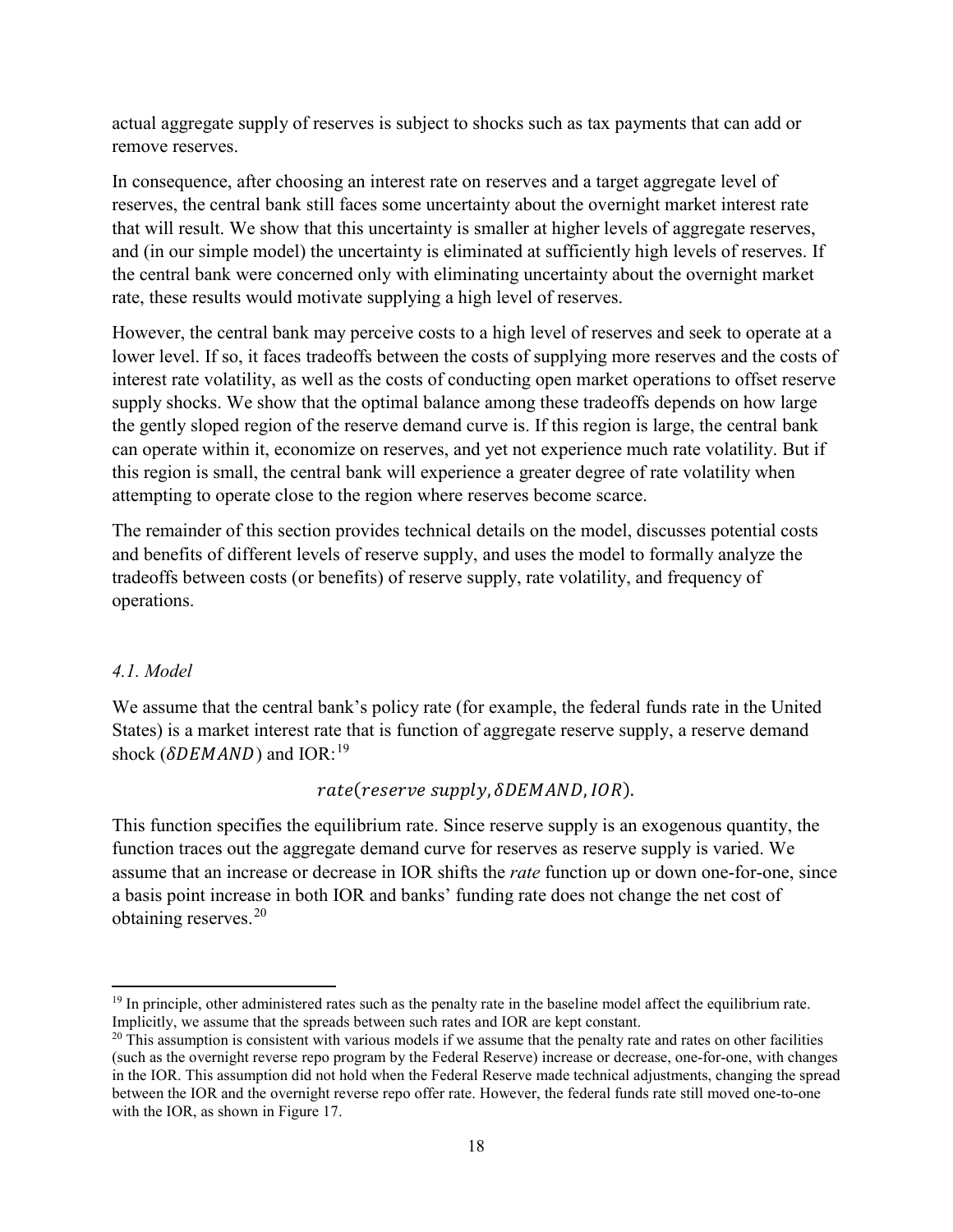The demand shock shifts the demand curve to the left or right when the shock is negative or positive, respectively. In contrast to the pre-crisis period, when banks' aggregate demand for reserves was always close to required reserves and, thus, easier to forecast, the uncertainty in banks' demand for reserves increased substantially after the crisis. As we discussed above, this uncertainty about the shape of and shifts in the demand curve for reserves is due, in part, to changes in supervision, regulation, and banks' risk management practices.

Under these assumptions, the *rate* function can be written as the sum of IOR and a spread that depends on reserve supply and the demand shock:

$$
rate = IOR + spread(reserve supply - \delta DEMAND).
$$

We note that the function *spread* can take negative values, especially with significant balance sheet costs. Furthermore, we assume that the function *spread* is continuous, monotonically decreasing and convex. In the absence of changes in market structure linked to changes in reserve supply, the assumption of monotonic decrease is generally accepted. Convexity is consistent with the rate being insensitive to changes in reserve supply with an abundant supply of reserves and being sensitive with a scarce supply.<sup>[21](#page-19-0)</sup>

Reserve supply is also subject to shocks due to changes in autonomous factors, such as withdrawal and deposit of physical bills and coins and movements of reserves between the banking system and special accounts outside the banking system. In the absence of open market operations to offset such shocks, we can write

$$
reserve \, supply = TARGET + \delta SUPPLY,
$$

where *TARGET* is the target level of reserve supply that the central bank chooses and *SSUPPLY* is the shock to reserve supply.

We interpret this framework as describing what happens on a single day, and abstract from the accumulation of shocks over multiple days, trends in reserve demand, and so on.

# *4.2. Benefits and Costs of Large and Small Reserve Supply*

The equations above determine the policy rate given a choice of reserve supply by the central bank and the realization of exogenous shocks. To think about optimal policy in the context of this model, we need to specify the central bank's objective function. Commentators have discussed a number of costs and benefits associated with different levels of reserve supply that might form part of that function.

Potential costs associated with a regime of scarce reserves include: the effort that banks expend on trading reserves with each other late in the day as each bank tries to meet but not exceed its

<span id="page-19-0"></span>l  $21$  If market structure or trade patterns change as reserve supply changes, then convexity is no longer a reasonable assumption. For examples of such cases, see Afonso, Armenter, and Lester (2019) and Kim, Martin and Nosal (forthcoming).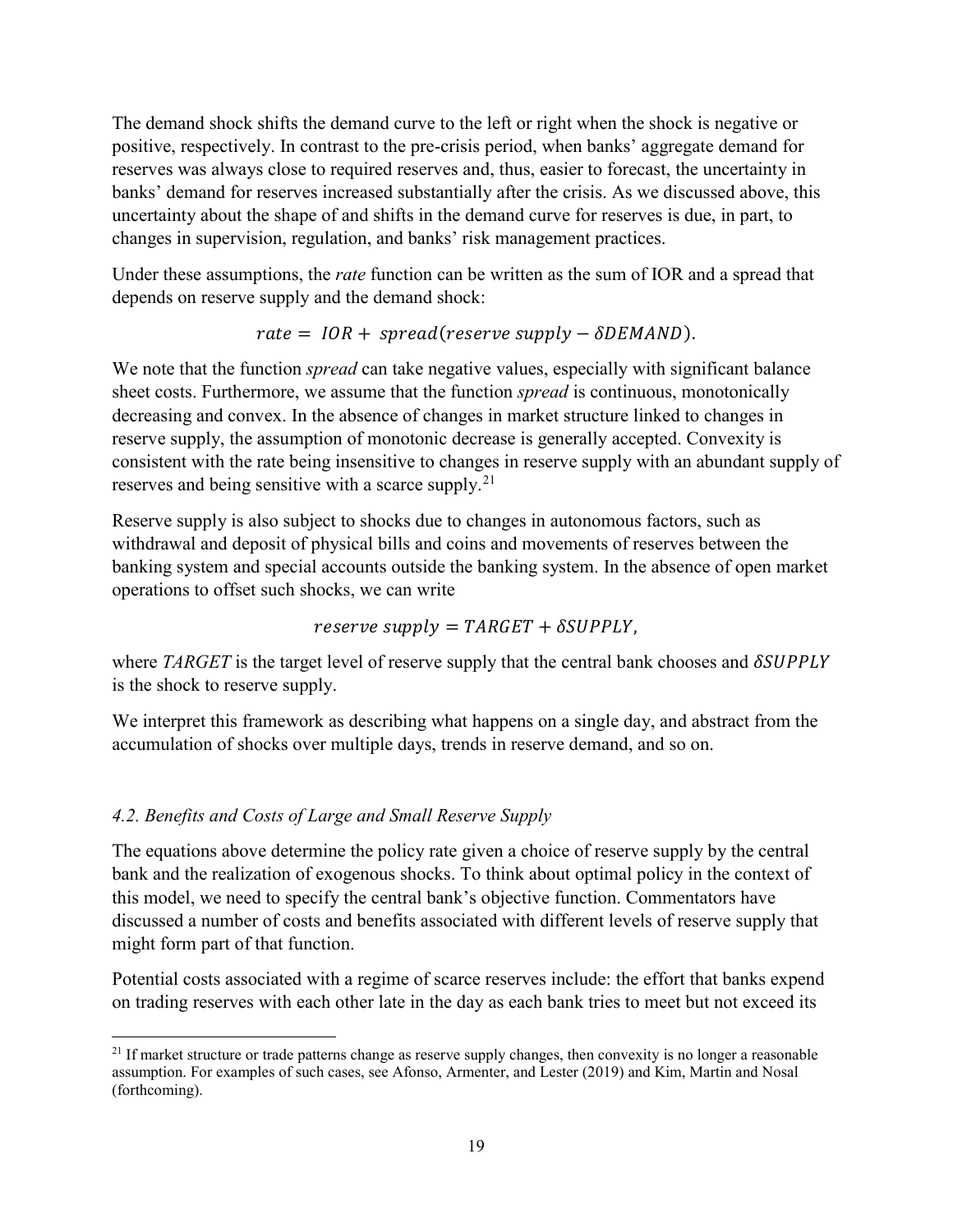reserve requirement; the resulting interconnectedness between banks, which can be detrimental during periods of stress; inefficiencies in the payments system and increased operational risks as banks may delay outgoing payments to reduce the risk of facing a shortfall of reserves;<sup>[22](#page-20-0)</sup> and the need to conduct frequent, often daily, open market operations to fine-tune the supply of reserves to keep the policy rate at a given target.<sup>[23](#page-20-1)</sup> In addition, as discussed later, a large supply of reserves may enhance the stability of financial markets.

However, a smaller supply of reserves also has potential benefits. Interest payments to banks will be smaller and, thus, any political economy concerns associated with these interest payments will be lessened. (Note, however, that the central bank's net income, the difference between income and expenses, does not necessarily increase as reserves decrease, because the central bank holds a dollar of assets for each dollar in liabilities.) Further, banks' need to trade reserves when reserves are scarce promotes the existence of active interbank markets that can help redistribute reserves and insure against unexpected shocks.

The costs and benefits of different reserve levels must be weighed against the effectiveness of interest rate control. Rather than trying to capture each cost or benefit explicitly, we assume that the central bank cares about control of the policy rate, taking into account the implications for the frequency of operations and the size of its balance sheet. As the supply of reserves decreases, the frequency of operations increases, and even with more frequent operations, the variability of the policy rate increases because operations cannot offset all shocks. Thus, the central bank faces a tradeoff between rate control and the size of its balance sheet, as well as the frequency of operations. In the U.S. context, we interpret these tradeoffs as capturing, on the one hand, the desire to remain in a regime where active adjustment in reserve supply is not needed to implement policy and, on the other hand, the desire to operate with a balance sheet that is no larger than necessary for efficient and effective policy implementation.

# *4.3. Implementation in the Post-Crisis Environment*

Both the easier-to-forecast supply shocks and harder-to-forecast demand shocks increased in magnitude since the financial crisis. Combined with the increase in balance sheet costs, these changes would create challenges for the pre-crisis implementation regime based on scarce reserves, as we now discuss.

For a moment, we set aside uncertainty in reserve demand and focus only on supply shocks. Under a scarce-reserves regime, open market operations are conducted daily to offset exogenous reserve supply shocks. This is necessary because the policy rate is very sensitive to changes in the supply of reserves when reserves are scarce.

Since the magnitude of reserve supply shocks has increased relative to the pre-crisis regime, controlling the policy rate in a scarce-reserves regime would require larger offsetting operations. At the same time, due to higher balance sheet costs and other regulatory changes that affect the

<span id="page-20-0"></span>l <sup>22</sup> See Bech, Martin, and McAndrews (2012) and Garratt, Martin, and McAndrews (2014), for example.

<span id="page-20-1"></span><sup>&</sup>lt;sup>23</sup> See Logan (2017) and FOMC (2016).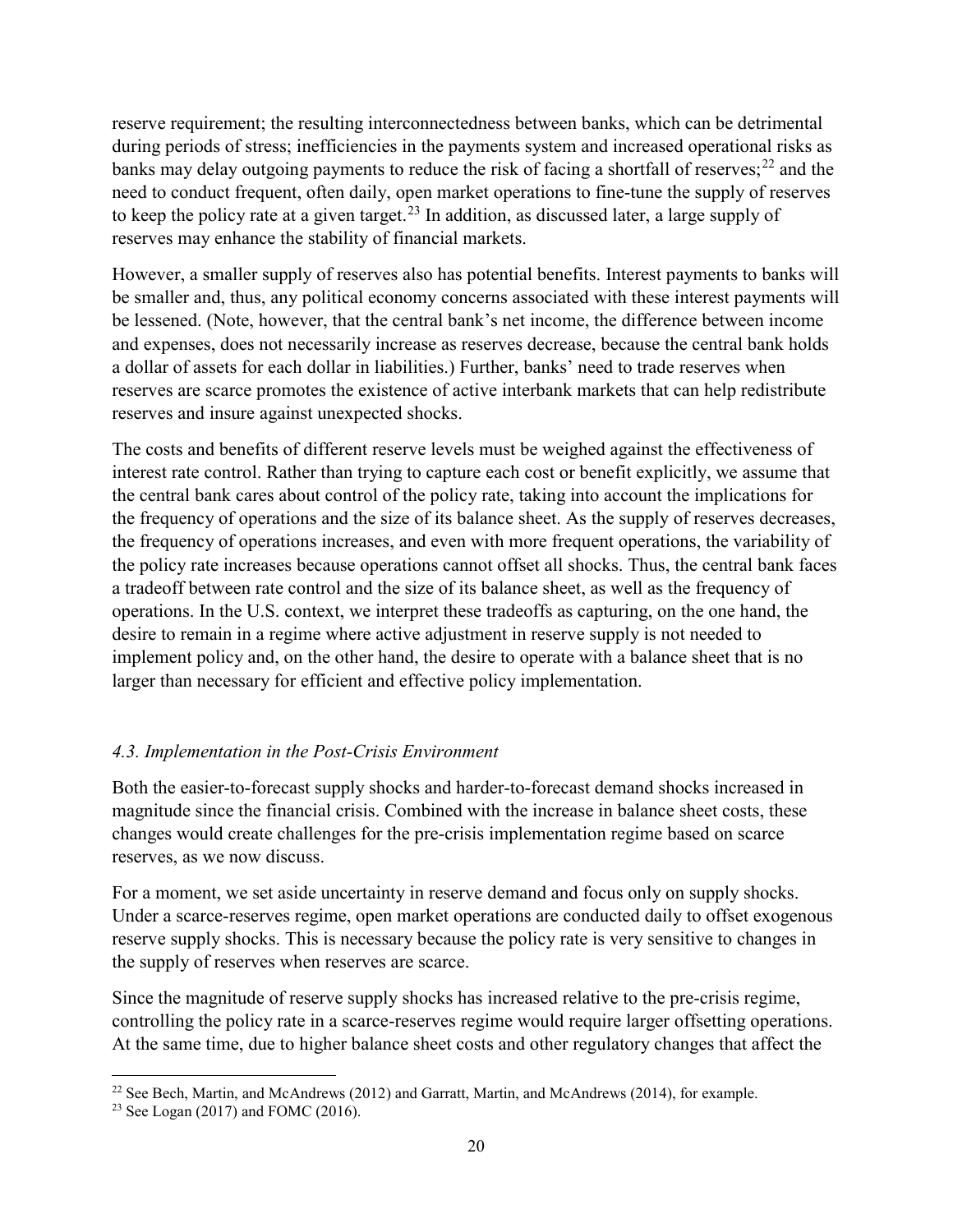implicit cost of trading, financial institutions could be less willing to engage in open market operations, more so if the operations are large. Therefore, it could be difficult at times for a central bank facing volatile autonomous factors to conduct open market operations in the desired size. Still, if demand for reserves or funding is high enough, there might be little difficulty in conducting operations, as demonstrated for example by the Federal Reserve's repo operations in fall 2019.

Adding in demand uncertainty, such as demand shocks that are challenging to forecast, the scarce-reserves regime could become even more difficult to implement. Indeed, if demand shocks cannot be forecasted precisely, they cannot be offset perfectly. As a result, the policy rate would fluctuate with the realization of demand shocks unless additional tools were used to control rate movements. Such fluctuations already occurred to a small degree pre-crisis, despite the relative simplicity of forecasting and responding to reserve supply and demand at that time.

With abundant reserves, rate control is generally not an issue. If reserves are abundant enough, the policy rate would not be expected to move for any realization of supply and demand shocks. In particular, this remains true even without any open market operations by the central bank. This was generally the case for the United States during the post-crisis period until September 2019. Between December 2015 and mid-September 2019, the effective federal funds rate rarely changed from one day to the next, despite sizable autonomous factors, and even in the absence of operations by the Federal Reserve.

If reserves are already abundant, though, adding more reserves does not enhance monetary policy implementation. This is because policy rate volatility and the cost of open market operations are already zero and an increase in reserves cannot further reduce these costs. Over the range of reserve supply where these costs are zero, the central bank can choose its preferred level of reserves using another criterion; for example, it can simply choose the lower bound of the range.

Indeed, a central bank that has a preference for lower reserves, for a given level of policy rate volatility and a given cost of open market operations, will generally choose a level of supply below the lower bound of the range of abundant reserves (see [Figure 5\)](#page-14-0). Therefore, for a central bank that finds a scarce-reserves regime inefficient due to rate variability and frequency of operations but has a preference for lower reserves, the optimal choice of reserve supply is somewhere between scarcity and abundance: what we refer to as ample.<sup>[24](#page-21-0)</sup> To discuss how ample reserves need to be, we characterize rate volatility and frequency of operations as a function of reserve supply.

# *4.3.1. Implementation under a Maximum Spread Variability Constraint*

l

In this section, we present a simple characterization of operational costs. The central bank chooses a target level of reserves supply, *TARGET*, to keep the variation in the spread between

<span id="page-21-0"></span><sup>&</sup>lt;sup>24</sup> The language of "between scarcity and abundance" is approximate. For example, it is possible that a target level of reserves is in the abundant range but demand and supply shocks are large enough to sometimes move reserve supply outside the abundant range. In that case, if the target reserve supply is close to the lower limit of the abundant range, the costs associated with rate volatility and open market operations may not be zero.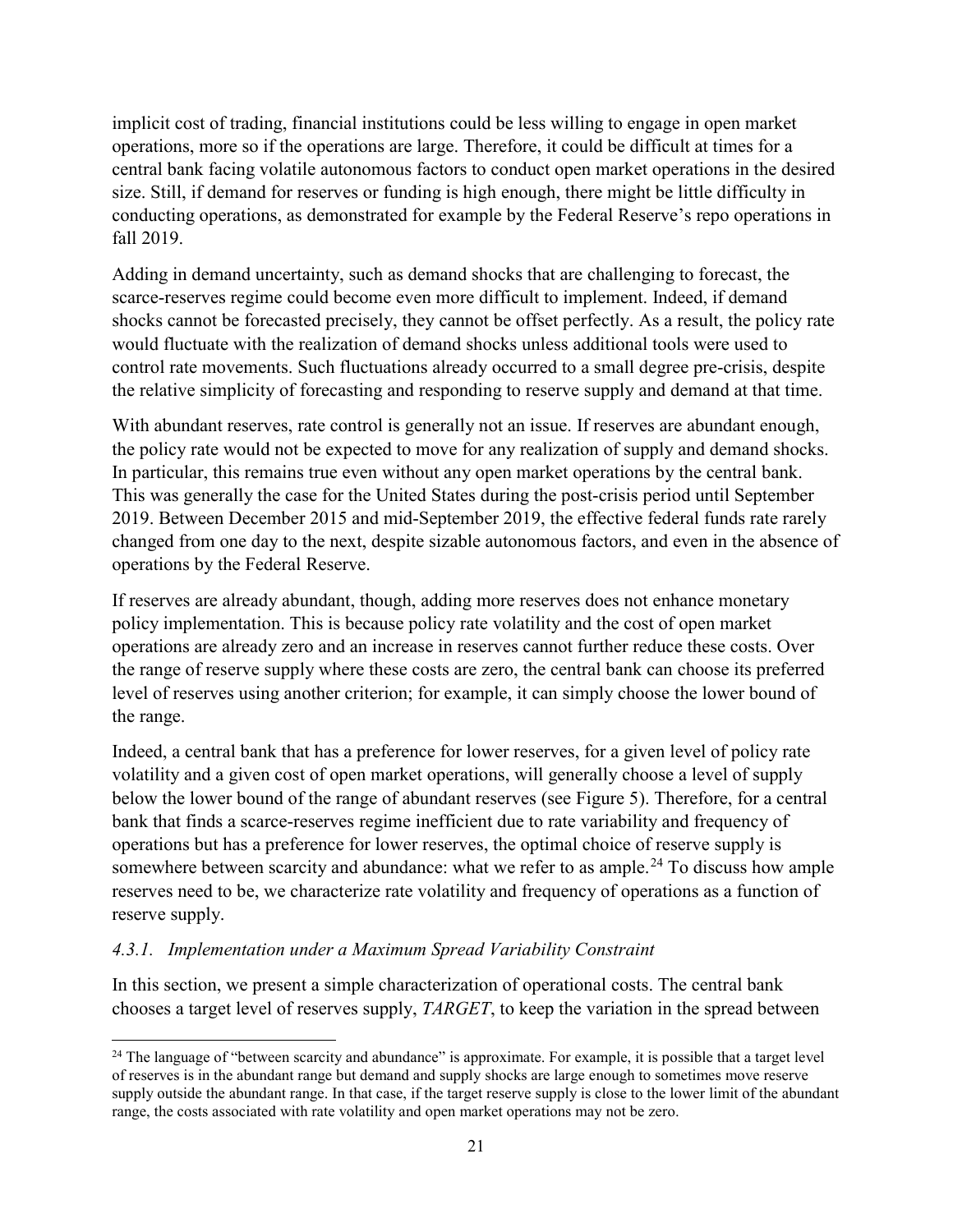the policy rate and IOR below some tolerance level, *TOL*. In this framework, the central bank can satisfy its rate control objective without any open market operation if

 $spread(TARGET + min(\delta SUPPLY) - max(\delta DEMAND))$  $-$  spread(TARGET + max( $\delta$ SUPPLY) – min( $\delta$ DEMAND))  $\leq$  TOL.

For simplicity, we assume that supply and demand shocks are independent. [Figure 8](#page-22-0) illustrates the case graphically. *min* and *max* are the minimum and maximum of supply and demand shocks. The *min* values will be negative and the *max* values will be positive for both shocks.<sup>[25](#page-22-1)</sup> With a convex *spread* function, the rate control objective is satisfied only if *TARGET* is larger than a certain level. [26](#page-22-2)



*Figure 8: Possible Range of Spreads.*

<span id="page-22-0"></span>At the other extreme, it may not be possible to achieve the rate control objective even if supply shocks are completely offset by operations because demand shocks are, by nature, unknown and cannot be offset preemptively. (If any supply shocks cannot be perfectly predicted, the same problem will arise.) This will happen if

l

<span id="page-22-1"></span><sup>25</sup> This is a normalization. For demand shocks, we can redefine *spread*. For supply shocks, we can take out "trend" by subtracting the mean or the median.

<span id="page-22-2"></span><sup>&</sup>lt;sup>26</sup> Since *spread* is continuous, the relationship is also satisfied at that minimum reserve level. Generally we are not rigorous about such details given the purpose of this paper.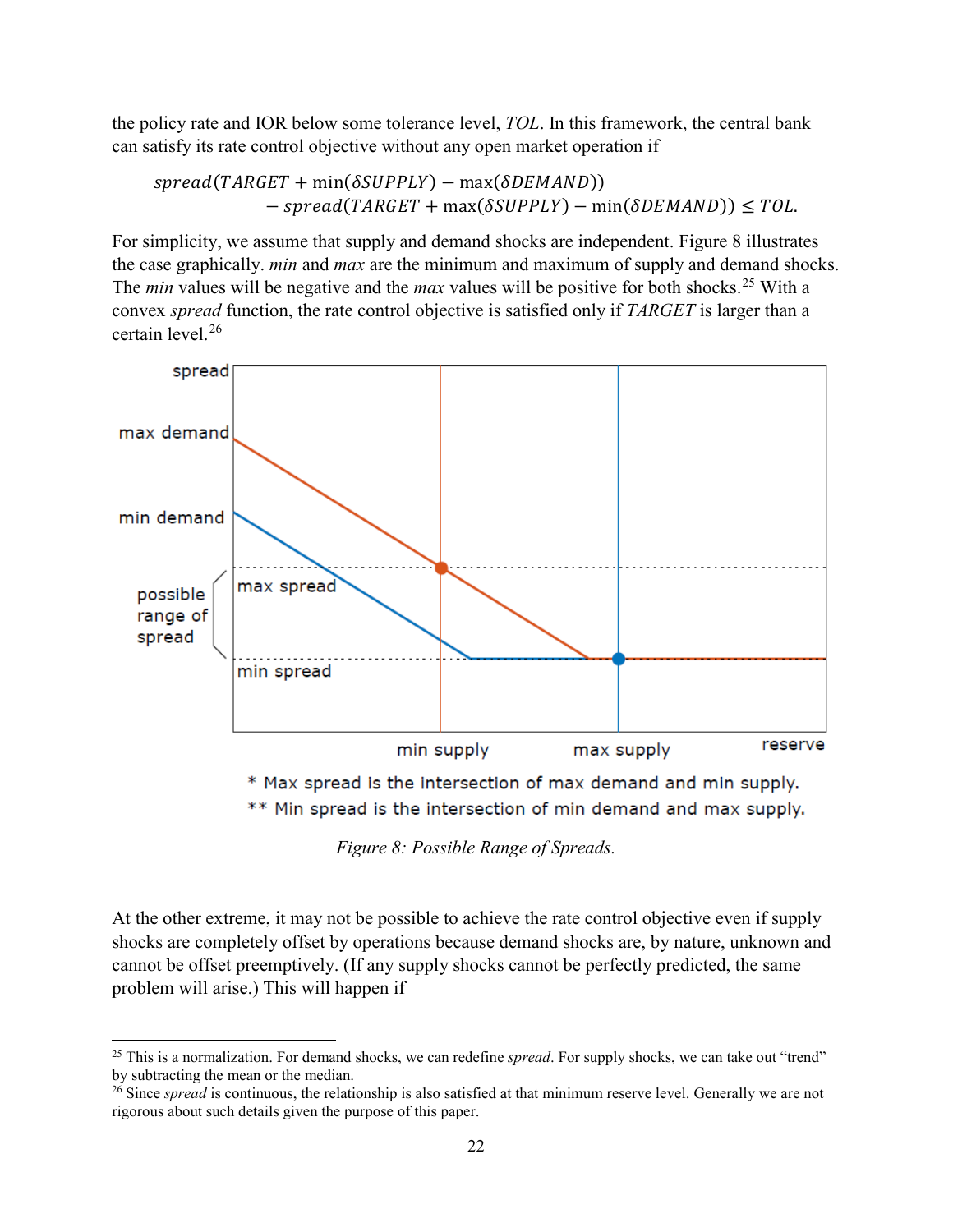```
spread(TARGET - max(\delta DEMAND)) - spread(TARGET - min(\delta DEMAND)) > TOL.
```
Given convexity of the *spread* function, this will happen only if *TARGET* is smaller than a certain level.

[Figure 9](#page-23-0) illustrates the two limit levels of reserves. There is an intuitive link between the three regions on the figure and what we call scarce, ample and abundant reserve supply. The region labeled "too much rate volatility" might be wider than the scarce-reserves region in [Figure 5,](#page-14-0) as rate volatility could become unacceptably large even if reserves exceed the maximum value associated with scarce reserves. Similarly, the region labeled "no need for operations" might be wider than the abundant-reserve region in Figure 5. Indeed, with the gently increasing slope of aggregate reserve demand, rate volatility would be small for reserve supply just below abundant levels and, as a result, there might not be a need for open market operations.

The shaded region in Figure 9 is our region of interest. If a central bank wants to adopt a scarcereserves framework with no remedy for increased volatility in supply and uncertainty in demand, it might fall into the region we label "too much rate volatility." In contrast, if the supply of reserves were sufficiently large, a central bank would fall into the region labeled "no need for operations."



reserve supply

*Figure 9: Illustration of the Three Regions.*

<span id="page-23-0"></span>Between these two limits, the policy rate can be controlled tightly but with infrequent open market operations. In practice, in an ample reserves regime, the central bank would likely choose to make infrequent outright purchases to offset the decline in reserves coming from growth of non-reserve liabilities, such as currency. Because our model is static, it does not consider growth of non-reserve liabilities. Nevertheless, infrequent operations in response to unusually large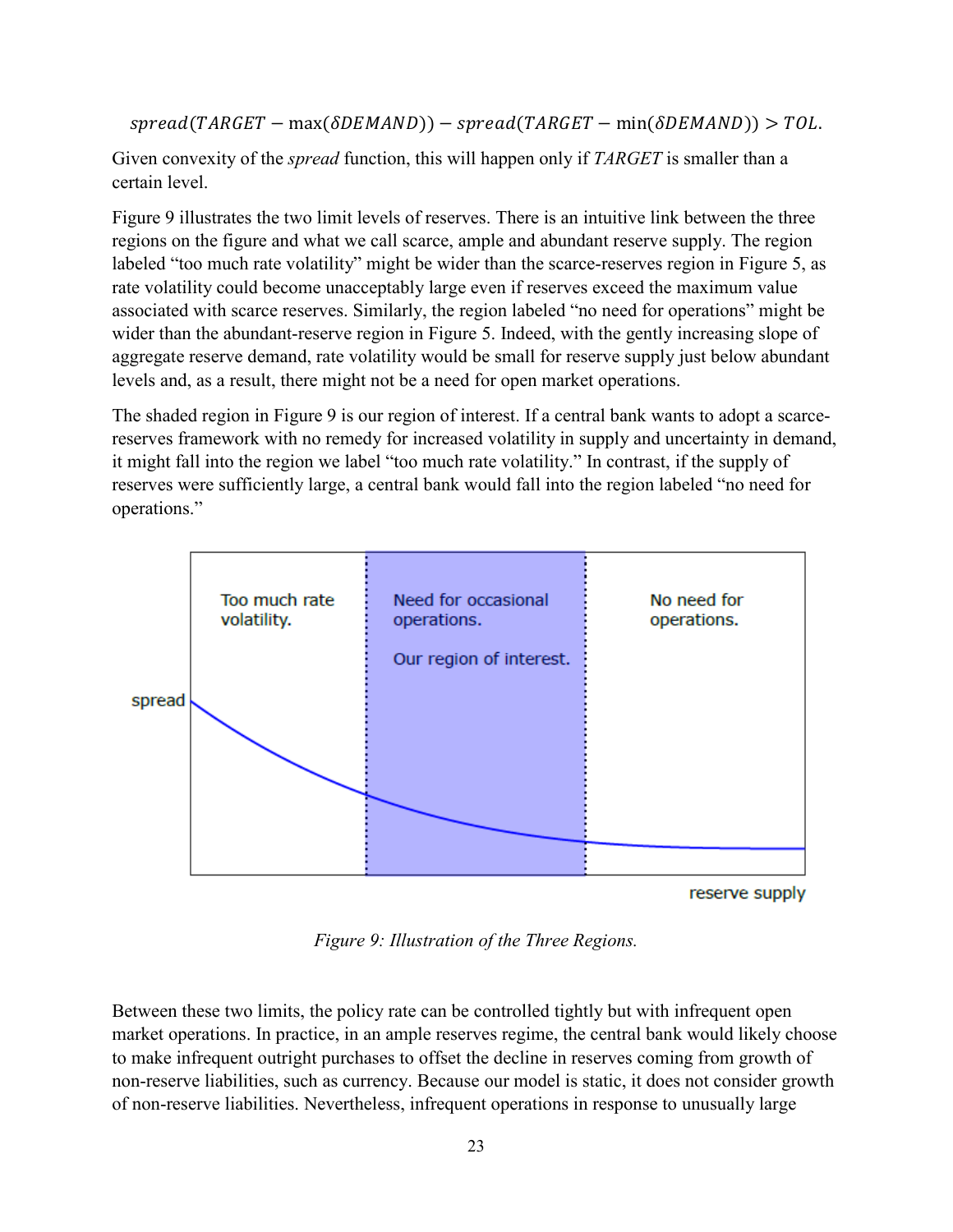shocks have a similar flavor, in that both occasional operations in response to shocks and occasional outright purchases to offset growth of non-reserve liabilities are infrequent actions to offset declines in reserves.

We now consider where the central bank should set the supply of reserves within the moderately sloped region of the spread function, where adequate rate control can be achieved with occasional operations. In this region, the central bank is making marginal tradeoffs between balance sheet size and frequency of operations. Levels of reserves below this region are not optimal, independent of the tradeoff between balance sheet size and frequency of operations, because adequate rate control cannot be achieved, as illustrated in Figure 9.

Generally, an implementation regime can be represented by a target level of reserve supply as well as lower and upper intervention thresholds. For example, if a negative shock reduces the supply of reserves below the lower threshold, then the central bank would inject reserves to offset the shock. Conversely, if a positive supply shock increases the supply of reserves above the upper threshold, then the central bank would drain reserves. The tightness of intervention thresholds would determine the probability or frequency of operations over a certain horizon.

We simplify the problem even further by considering only reserve-injecting operations: The central bank conducts an offsetting operation only if a negative shock brings the supply of reserves below the lower threshold. This simplification is meant to capture the fact that trend growth in the central bank's non-reserve liabilities, such as currency, will naturally offset positive reserve supply shocks over time. Also, given the convexity of *spread*, the central bank would generally prefer more frequent reserve-injecting operations than reserve-draining ones to reduce the frequency of operations overall.<sup>[27](#page-24-0)</sup>

We assume the cost of operations is proportional to the frequency or, equivalently, the probability of conducting operations. The central bank sets an intervention threshold, denoted *THRES*, that represents the farthest that reserve supply is allowed to fall below *TARGET*. Given a target level of reserve supply, the cost of operations is minimized while maintaining rate control by setting *TARGET+THRES* to correspond to the lowest possible supply of reserves consistent with the desired spread. Specifically, given our focus on only reserve-injecting operations, *THRES* is a negative number that solves the equation:

 $spread(TARGET + THRES - max(\delta DEMAND))$  $-pt = s$  (  $TARGE + max(\delta \text{SUPPLY}) - min(\delta \text{DEMAND}) = TOL$ .

Therefore, inverting the *spread* function, we can write,

l

 $THRES = spread^{-1}(spread(TARGET + max(\delta SUPPLY) - min(\delta DEMAND)) + TOL)$  $-TARGET + max(\delta DEMAND).$ 

<span id="page-24-0"></span> $27$  If the supply shock is uniformly distributed, then as reserve supply declines, the threshold for reserve-injecting operations will increase all the way to zero before reserve-draining operations are ever used, even if we minimize intervention probability allowing both operations.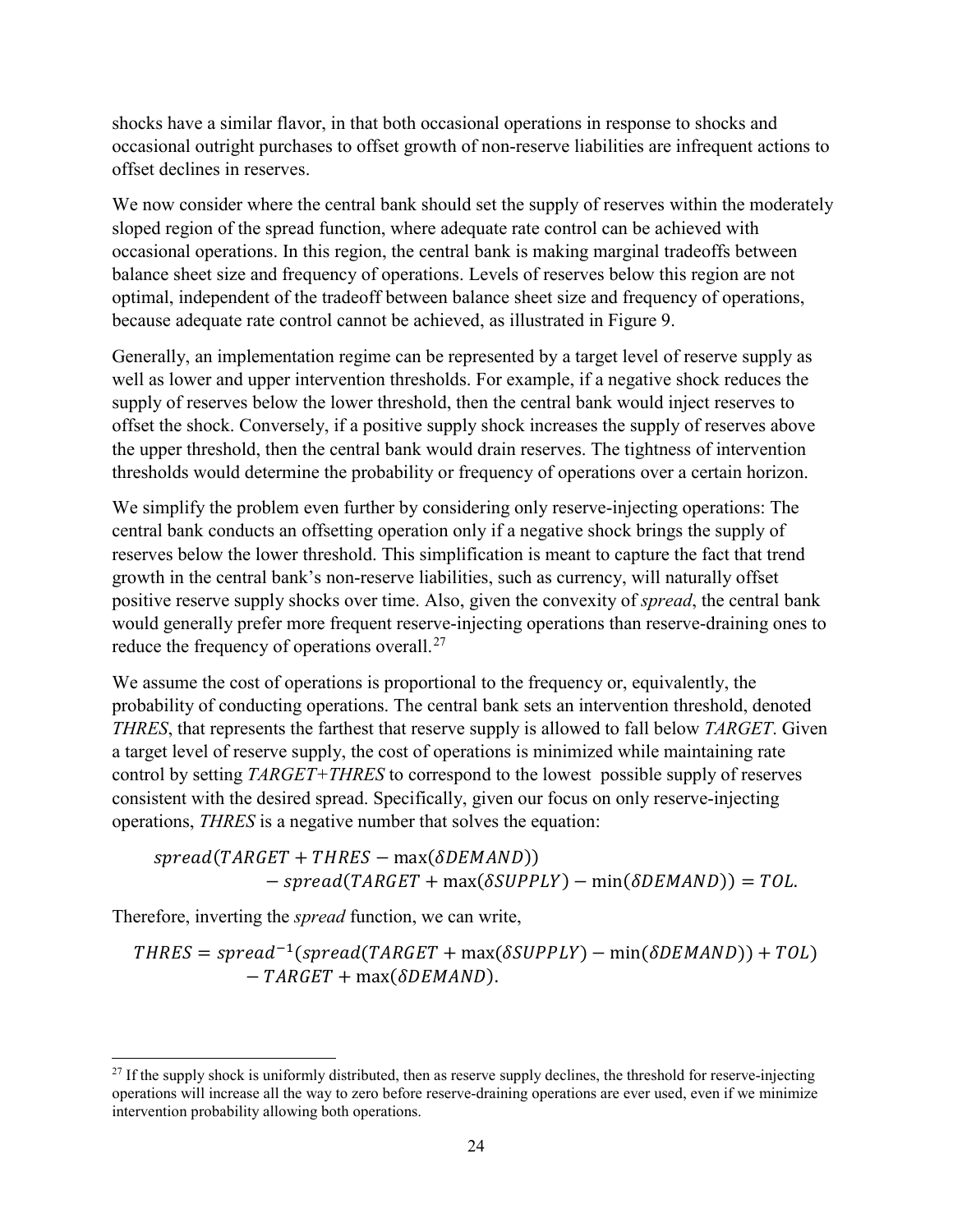Since *spread* is convex, a smaller target supply of reserves requires more frequent operations, as the policy rate becomes more sensitive to shocks.

This relationship is a key in determining the optimal level of reserve supply.

The absolute value of *THRES* is implicitly an increasing function of *TARGET*. So the optimal supply of reserves depends on how much the absolute value of *THRES* decreases as *TARGET* decreases. If the absolute value of *THRES* decreases only a little as *TARGET* decreases, it will generally make sense to reduce *TARGET* further as long as there is some preference for smaller reserve supply. For example, we could imagine a loss function to be minimized by the central bank:

 $Prob(\delta \text{SUPPLY} \leq \text{THRES}) - (constant) \times \text{TARGET}.$ 

The rate at which the absolute value of *THRES* decreases as *TARGET* decreases is generally determined by the rate of change in the slope of *spread*. If *TARGET* decreases by \$1, both the minimum and the maximum reserve supply after shocks (plus supply shock and minus demand shock) decrease by \$1 as well. However, if the slope of *spread* is steeper at the minimum reserve supply than at the maximum, the range of the policy rate expands. Thus, the absolute value of *THRES* needs to decrease in response to suppress the upward movement in the policy rate and maintain rate control. Quantitatively,

$$
\frac{\partial THRES}{\partial TARGET} = \frac{spread'(TARGET + \max(\delta SUPPLY) - \min(\delta DEMAND))}{spread'(TARGET + THRES - \max(\delta DEMAND))} - 1.
$$

[Figure 10](#page-26-0) illustrates how the convexity of *spread* makes the central bank need a tighter intervention threshold for a smaller target supply of reserves. For ease of description, we assume that the demand shocks are zero. On the top panel, the slope of aggregate demand or *spread* is constant. The blue vertical lines show how the supply shocks and the intervention threshold determine the possible range of *spread*. The orange lines show the same for a smaller target level of reserves. In this case, since aggregate demand is linear (constant slope), there is no need to tighten the intervention threshold because the possible range of *spread* does not change with the target reserve supply.

In contrast, the bottom panel describes a case with a convex aggregate demand or *spread*. Without changing the intervention threshold, the range of interest rates or *spread* would be wider with a smaller target level of reserves. To implement an equal range of *spread* with a smaller target reserve supply, the central bank needs to tighten the threshold, as marked by the orange vertical and horizontal lines.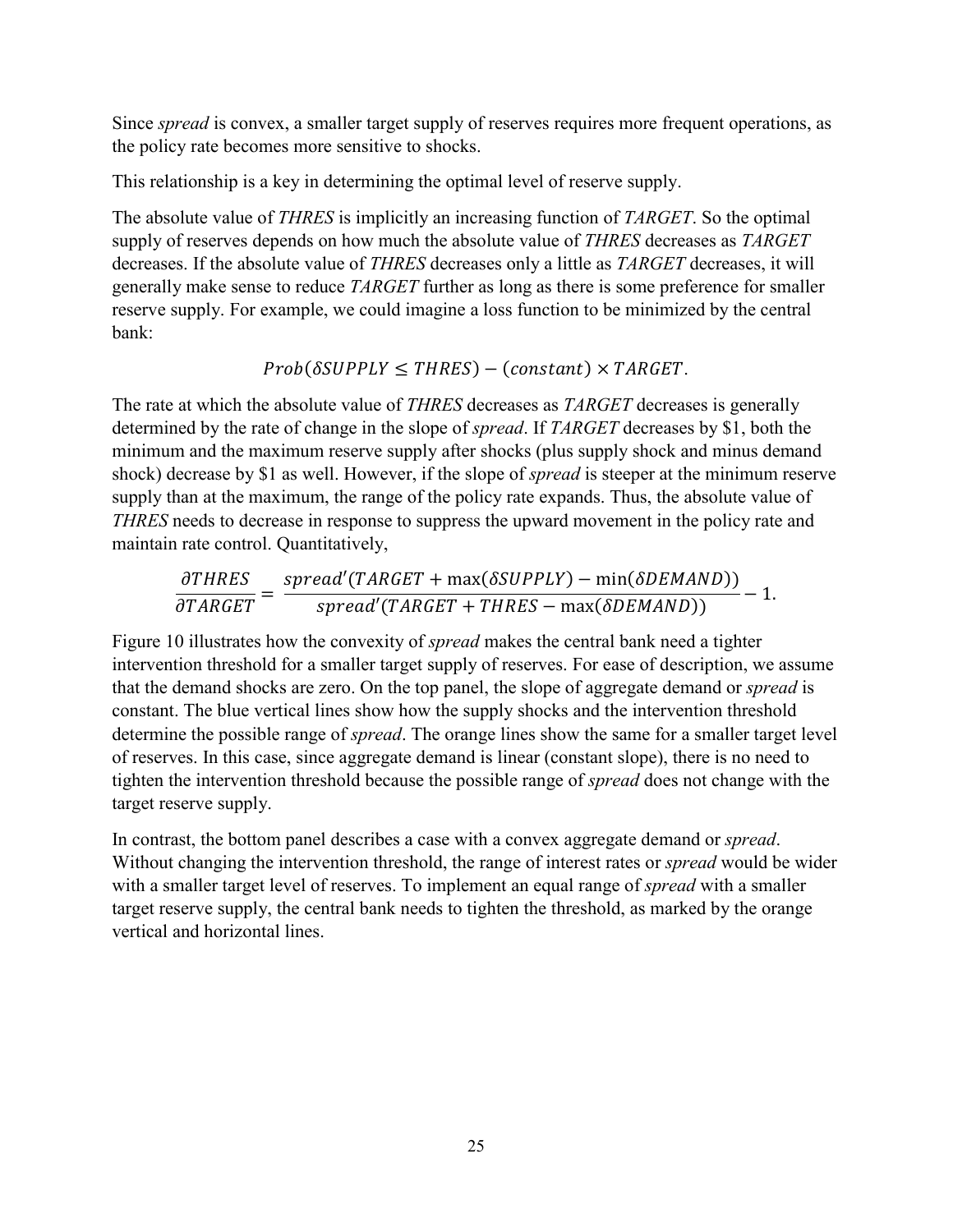

*Figure 10: Effect of Convexity.*

#### <span id="page-26-0"></span>*4.4. A Simple Criterion for Optimal Reserve Supply in an Ample Reserves Regime*

In the previous section, we showed that in determining the optimal level of reserve supply within the region of occasional operations, the rate of change in the slope of the function *spread* matters. In this section, we develop this idea further: It is important to determine whether the reserve demand curve, or *spread*, has a sharp kink. By a sharp kink, we mean that the slope of *spread* transitions from near-zero to very steep over a narrow range of reserve supply. In such a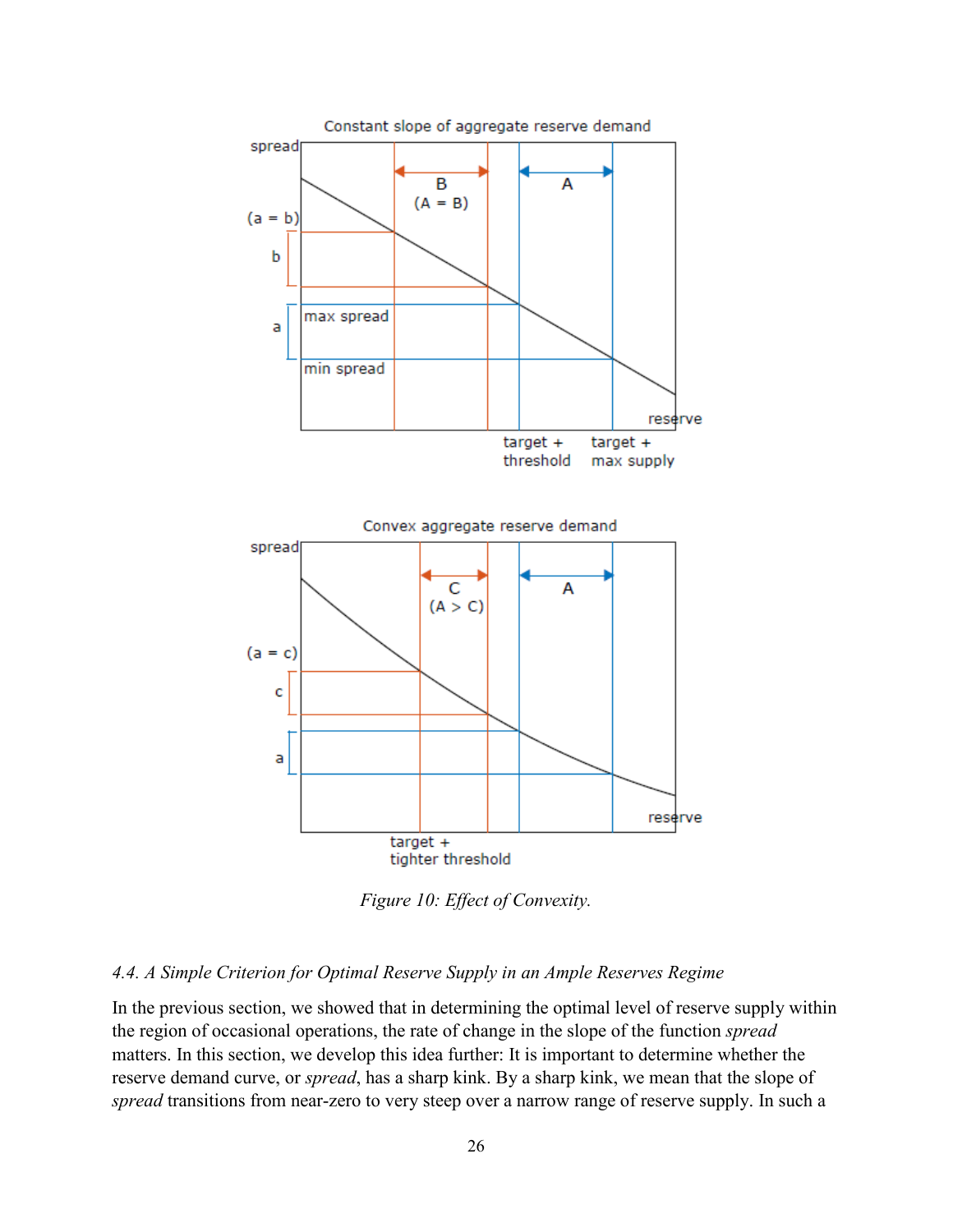case, the optimal reserve supply is essentially the location of the kink plus some buffer. In contrast, if the rate curve steepens gradually over a broad range of reserve supply, the optimal reserve supply becomes more sensitive to the central bank's preferences over operation frequency and reserve supply. In that case, the central bank might prefer to conduct both reserveinjecting and reserve-draining operations depending on the predicted sign of the supply shock. Importantly, in neither case would the central bank prefer to reduce reserves to a level so low that adequate rate control cannot be achieved.

A simple way to illustrate the effect of a sharp kink in the reserve demand is the standard model discussed earlier, which does not include balance sheet costs. The top panel on [Figure 11](#page-28-0) shows aggregate reserve demand. The rate curve in this model has a sharp distinction between scarce and abundant reserves: It has a completely flat region and a downward-sloping region with nothing in between.

For this example, we first assume that demand shocks are zero. There is a simple rule for operations: If a negative supply shock is large enough to decrease reserve supply below the value illustrated by the left vertical line in [Figure 11,](#page-28-0) then the central bank needs to offset the shock. Therefore, the threshold for intervention increases one-to-one as the target reserve supply declines; this is the largest possible rate of increase, as can be seen from the expression for  $\partial THRES/\partial TARGET$ .

If the supply shock is uniformly distributed over its support, then the increase in intervention probability associated with a decrease in the target reserve supply will be constant over the region between the two vertical lines in [Figure 11.](#page-28-0) This leads to a simple rule for the optimal target reserve supply: If the marginal cost due to the increase in intervention frequency dominates the marginal benefit of a smaller reserve supply, the optimal point will be the upper limit of the region. As illustrated by [Figure 11,](#page-28-0) intervention becomes necessary once the target reserve supply declines below the right vertical line. The necessary intervention rule is to simply keep the reserve supply above the left vertical line.

The middle panel on [Figure 11](#page-28-0) describes the intervention rule in more detail. The upper black diagonal line is a 45-degree line showing the location of the target (pre-shock) reserve supply. The minimum possible level of supply without any intervention is the 45-degree line shifted downward by the size of the minimum supply shock, as shown by the lower black line. As described earlier, the optimal intervention rule is to keep the reserve supply above the level indicated by the horizontal blue line. This means setting the intervention threshold at the level marked by the vertical distance between the blue horizontal line and the upper black 45-degree line.

Finally, the bottom panel shows the marginal benefit (blue) and cost (orange) of increasing the target reserve supply. The marginal benefit comes from reducing the expected frequency of operations. Since an increase in the target level of reserve supply lets the central bank decrease the intervention threshold by the same amount, the marginal benefit in terms of intervention probability is constant under the assumption of uniformly distributed shocks. However, once the target reserve supply is above the right vertical line, the marginal benefit is zero because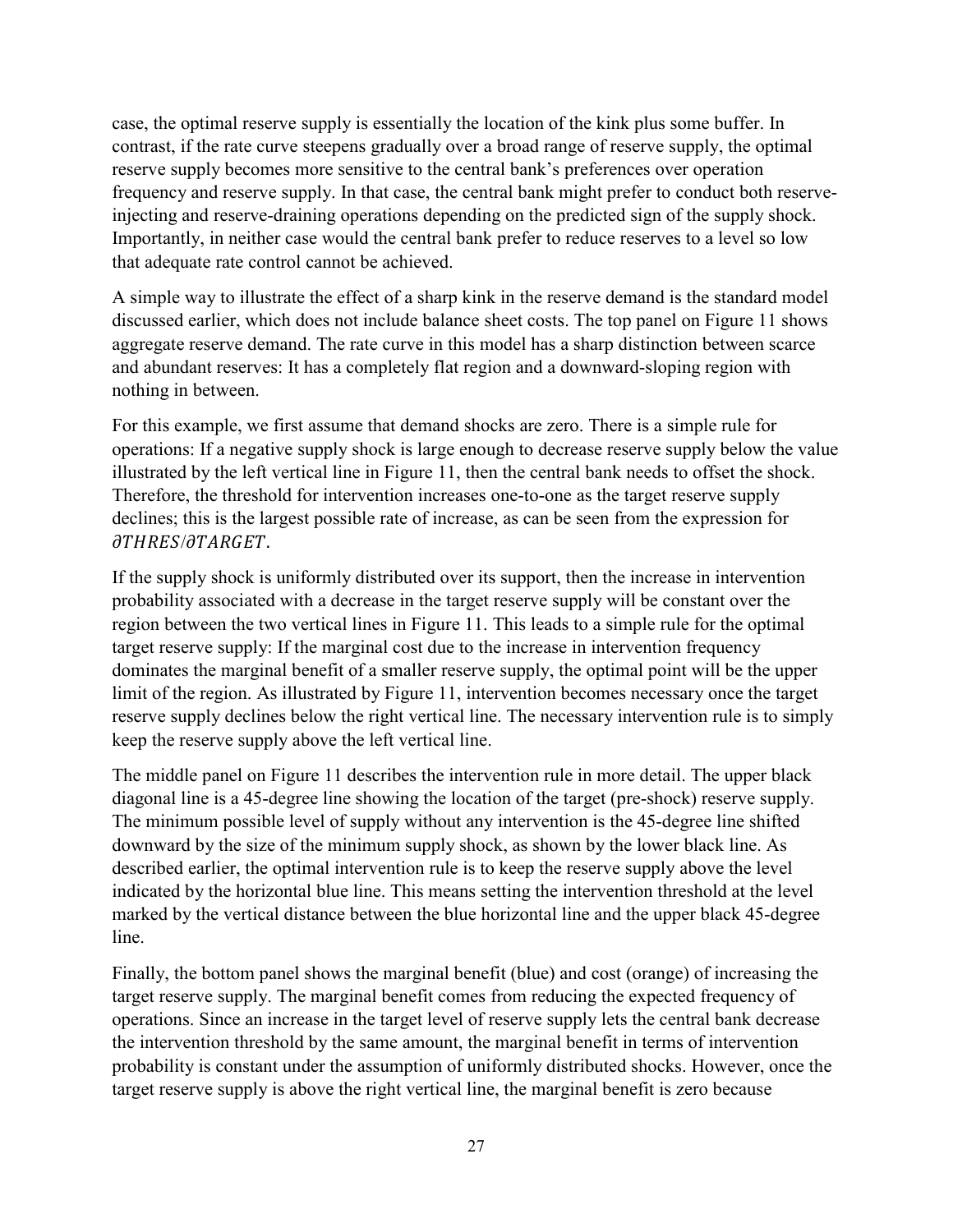intervention is not necessary. The marginal cost of having larger reserves is exogenous and shown for illustrative purposes, based on the example loss function seen previously:



 $Prob(\delta \text{SUPPLY} \leq \text{THRES}) - (constant) \times \text{TARGET}.$ 

*Figure 11: Implementation with a Sharp Kink.*

<span id="page-28-0"></span>With a less sharp change in the slope of *spread*, we expect a more gradual change in the operation threshold, as illustrated by Figure  $12.^{28}$  $12.^{28}$  $12.^{28}$  In addition, the operation frequency increases at a lower and decreasing (in the example) rate as reserve supply decreases, thus making the optimal supply more sensitive to the exact form of reserve demand or *spread* and to the central bank's preferences. In the example given in [Figure 12,](#page-29-0) the rate of change in operation frequency is non-monotonic, complicating the determination of optimal supply.

l

<span id="page-28-1"></span><sup>&</sup>lt;sup>28</sup> While the formal analysis is more complicated in this case, the logic is identical to the case with a sharp kink.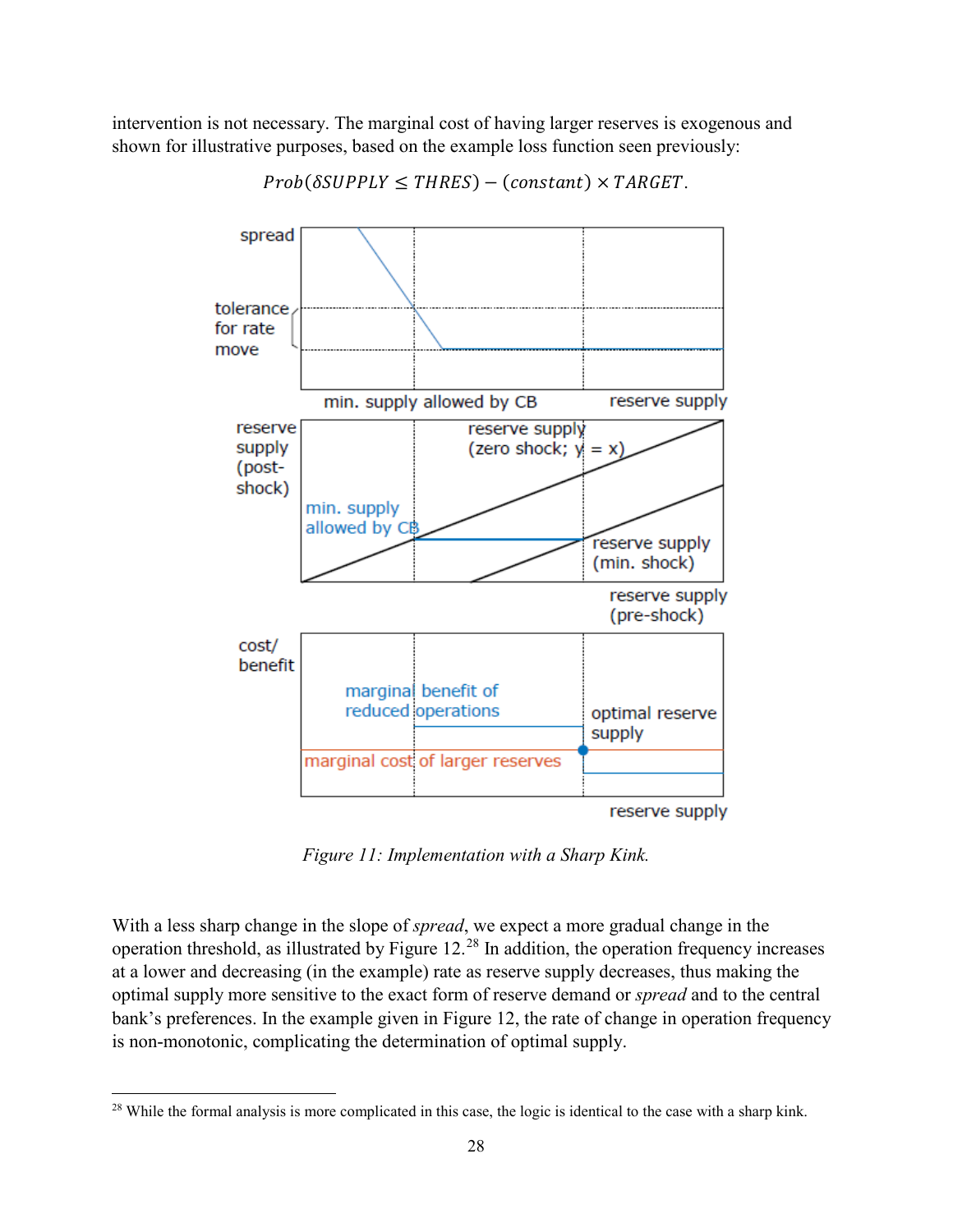

*Figure 12: Implementation without a Sharp Kink.*

<span id="page-29-0"></span>Also, with a gradual change in the slope, the rationale for one-sided operations is less clear, because the difference in the slope when reserves are hit by a negative supply shock and when hit by a positive shock is small. In contrast, in the previous example with the standard model, the central bank will choose to conduct only reserve-injecting operations because reserve-draining operations are not necessary.

In the example with a sharp kink, it is relatively simple to take into account demand uncertainty. Since the demand shock cannot be offset preemptively, the buffer against the policy rate rising too high needs to increase by the size of the maximum demand shock. Similarly, the lowest target level of reserve supply for which operations are necessary increases by the same amount.

Without a sharp kink, the threshold similarly increases, but not by the magnitude of the maximum demand shock; the magnitude of the minimum demand shock and the target (preshock) reserve supply also matter, as the slope of *spread* changes gradually. [Figure 13](#page-30-0) illustrates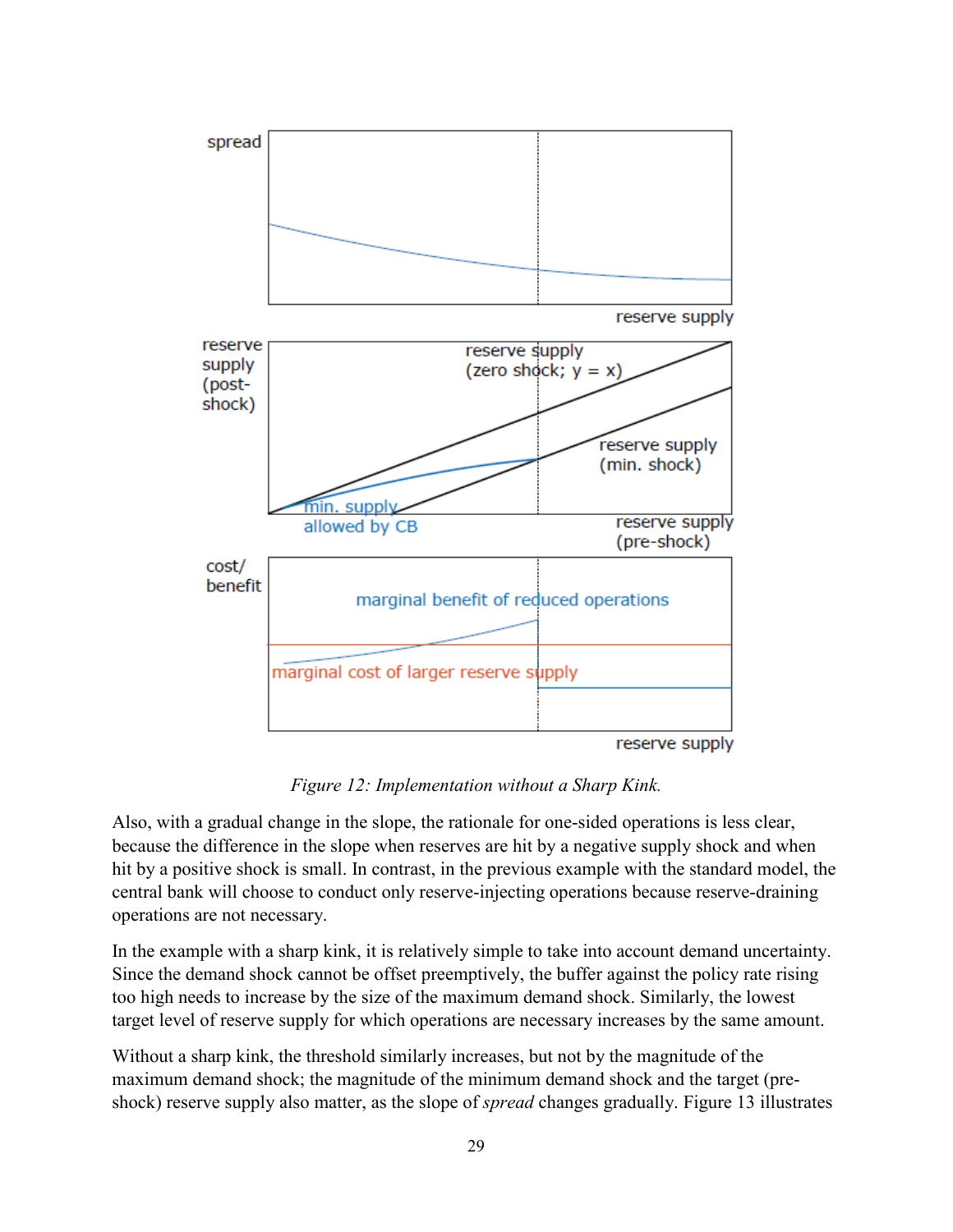the shifts in the threshold for operations, with and without a sharp kink; the panels are counterparts to the middle panels on [Figure 11](#page-28-0) and [Figure 12.](#page-29-0) Because of demand uncertainty, operations become necessary at larger levels of reserve supply. On [Figure 13,](#page-30-0) the central bank will keep reserve supply above the level indicated by the orange lines under demand uncertainty, and above the blue lines without demand uncertainty. The orange lines are generally located above the blue lines, due to precautionary intervention taking into account demand uncertainty.



<span id="page-30-0"></span>*Figure 13: Implementation under Demand Uncertainty.*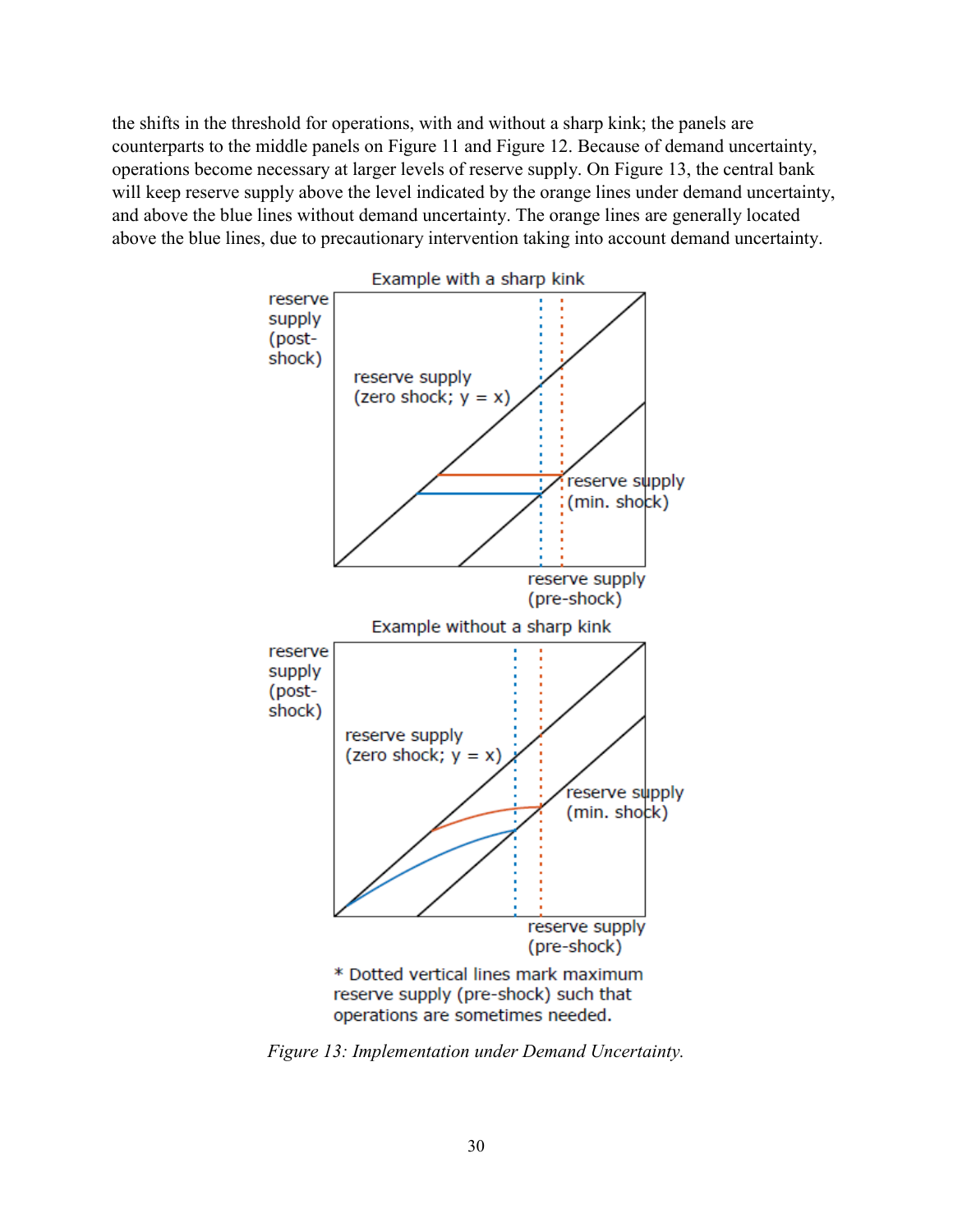In practice, the shape of the *spread* function is not known perfectly. This uncertainty presents a problem for a central bank trying to reduce its abundant reserve supply to reach an optimal level. The central bank can take steps to mitigate the risk, such as spending resources to learn more about the shape of the *spread* function or reducing reserve supply at a conservative pace, but ultimately must balance the benefits of reaching an optimal level of reserve supply against the risks of overshooting.



### Optimal reserve supply without binding financial stability considerations

Optimal reserve supply with binding financial stability considerations

| MB of reduced operations |                        |
|--------------------------|------------------------|
|                          | Financial stability MB |
|                          |                        |
| MC of larger reserves    | Optimum                |
|                          |                        |
|                          |                        |

\* MB is marginal benefit and MC is marginal cost.

*Figure 14: Financial Stability Buffer.*

<span id="page-31-0"></span>Financial stability is an important element of reserve supply determination that we have mostly ignored in this section. We have generally treated a central bank as having a preference for smaller reserve supply, outside the cost of policy rate volatility and open market operations. However, in practice a central bank might prefer to maintain some buffer of reserve supply above required reserves to support financial stability, for reasons described in greater detail below. If the optimal reserve supply based on other considerations were already large enough to provide this buffer, then it would still be optimal even under added financial stability considerations. However, if the optimal supply were not large enough, then the central bank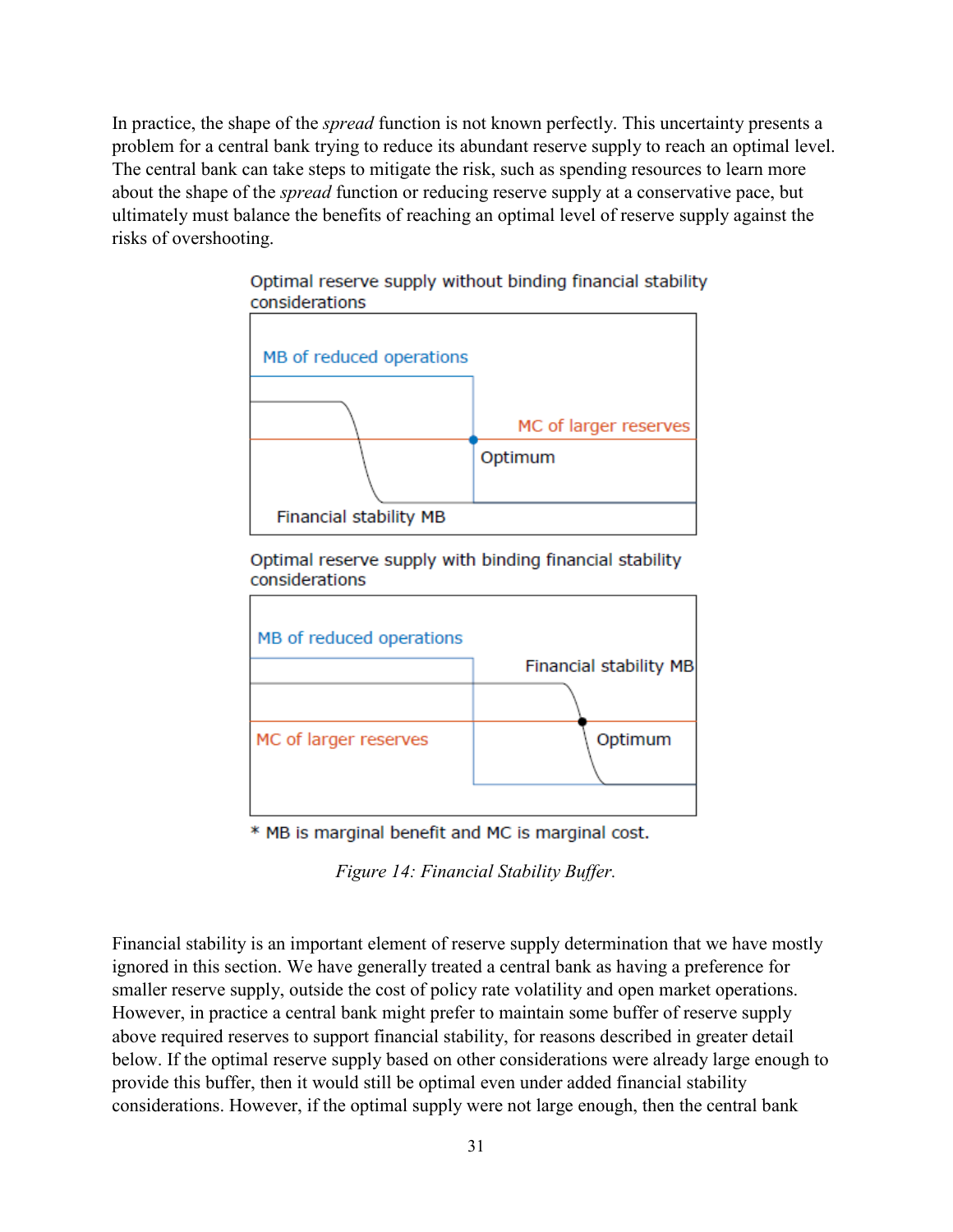might decide to provide extra reserve supply to serve as a financial stability buffer. [Figure 14](#page-31-0) illustrates this.

# *4.5. Mid-September 2019 Money Market Events*

In mid-September 2019, the effective federal funds rate (EFFR) sharply increased by 16 basis points over two days, printing at 2.3 percent on September 17, outside the FOMC's target range. At the same time, the supply of reserves reached the lowest level seen since the beginning of balance sheet normalization. Through the lens of the model in this paper, these events could be interpreted as the supply of reserves intersecting with the steeper part of the demand for reserves. The New York Fed's Open Market Trading Desk responded to the increase in the effective funds rate by adding reserves to the banking sector through large repo operations and, in October 2019, the FOMC announced a decision to maintain the supply of reserves at a level greater than the one that prevailed in early September.

The mid-September money market events are consistent with the case of a demand curve with a sharp kink, as illustrated by Figure 11. As the supply slowly decreases, there would be at first little or no evidence that the quantity supplied is approaching the kink in the demand curve. Then, once the kink is reached, the interest rate increase would be sharp, as was the case on September 16 and September 17.[29](#page-32-0)

Our model suggests that if the kink is sharp, the central bank should supply enough reserves to avoid (almost) ever hitting the kink in the reserve demand. The Federal Reserve's October 2019 announcement could be interpreted, within the framework of our model, as consistent with this implication. [30](#page-32-1)

# **5. Broader Measures of Effectiveness**

The model above considers the effectiveness of the policy implementation framework only in terms of its ability to control or limit volatility in the central bank's policy rate. The policy rate performs two important roles in a monetary policy framework. The first role is communicating the stance of policy: Typically, a central bank conveys the stance of monetary policy to the public by announcing the setting of its policy rate. The second role is transmitting the stance of policy: A change in the policy rate is expected to carry through to money market rates and broader financial conditions to affect the macroeconomy.

Central banks have used a variety of interest rates as policy rates, including secured and unsecured rates, as well as market-determined and "administered" rates. The choice seems to depend on the specific institutional setting in different jurisdictions, as well as the liquidity of available markets. In practice, the distinction between market and administered policy rates is

<span id="page-32-0"></span>l  $29$  Of course, a number of other factors may have also played a role in the events of mid-September.

<span id="page-32-1"></span><sup>&</sup>lt;sup>30</sup> See the operating policy announcement by the Federal Reserve Bank of New York:

https://www.newyorkfed.org/markets/opolicy/operating\_policy\_191011.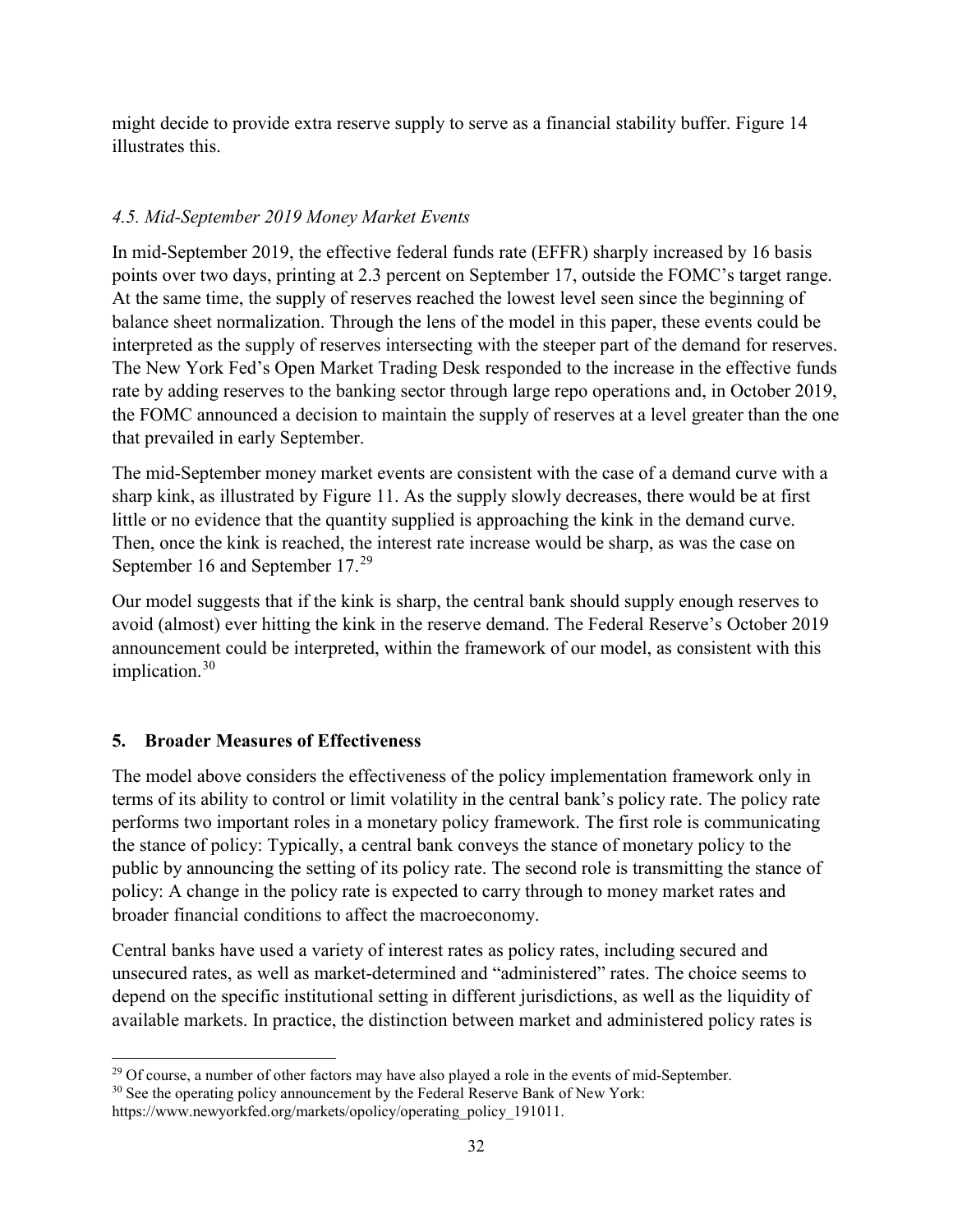small, as central banks that choose an administered policy rate usually also refer to a market rate, either explicitly or implicitly.

But regardless of the choice of policy rate, central banks in practice typically find it desirable that short-term money market rates remain close to each other. This is especially the case in a financial system such as that of the U.S. where diverse types of institutions trade in multiple, potentially segmented markets. Although an environment with multiple money markets goes beyond the scope of our simple theoretical model, we can empirically examine the effectiveness of policy implementation in this broader sense. This section measures two dimensions of effectiveness: the extent to which different money market rates move closely together, or conversely are dispersed from each other; and the extent to which moves in IOR pass through one-for-one to various money market rates. Along both of these dimensions, we find that the Federal Reserve has maintained good control of a range of money market rates by using adjustments in administered rates, primarily IOR.

# *5.1. Measurement of Effectiveness*

Duffie and Krishnamurthy (2016) create an index intended to capture rate dispersion across different segments of money markets. They consider the volume-weighted average absolute deviation from the volume-weighted average rate, which captures how much each market rate deviates from the average rate across markets. To implement the index, Duffie and Krishnamurthy adjust rates for term and credit spreads, and weight each instrument's influence by its outstanding amount. This index is designed to equal zero in a world without any frictions, where all rates yield the same adjusted return, and to be constant in a world with perfect pass-through, where all rates move in lockstep. Afonso, Biesenbach, and Eisenbach (2017) show that the implementation framework used by the Federal Reserve post crisis has achieved good pass-through.

Potter (2018) discusses a number of measures of effective control of rates. Specifically, he notes that the effective federal funds rate, the Federal Reserve's current policy rate, has remained within the FOMC's target range during the post crisis period. In fact, as shown in [Figure 15,](#page-34-0) since the FOMC announced the establishment of a target range for the federal funds rate in 2008, the effective federal funds rate has printed outside the target range in only two instances.<sup>[31](#page-33-0)</sup>

<span id="page-33-0"></span>l  $31$  The effective fed funds rate printed below the target range on December 31, 2015 and above the target range on September 17, 2019.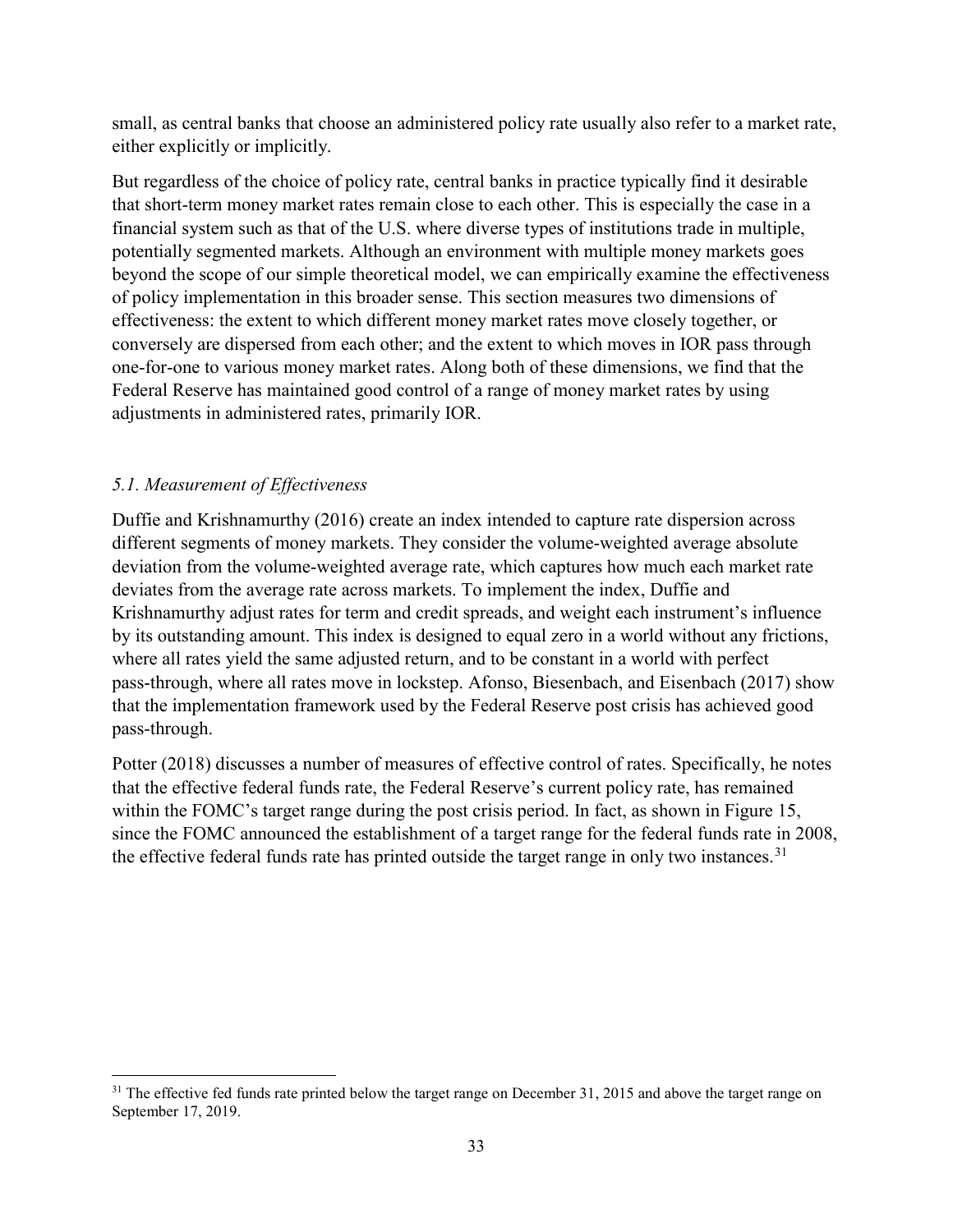

Source: Federal Reserve Bank of New York, Board of Governors

*Figure 15: Effective Federal Funds Rate.*

<span id="page-34-0"></span>Another way of measuring the effectiveness of the operating regime is by the pass-through of administered rates to market rates. Increases in the target range for the federal funds rate have passed through fully and immediately to the other rates, as seen in [Figure 16.](#page-35-0) The figure also shows that, with the exception of the September events, money market interest rates have remained close to the effective federal funds rate.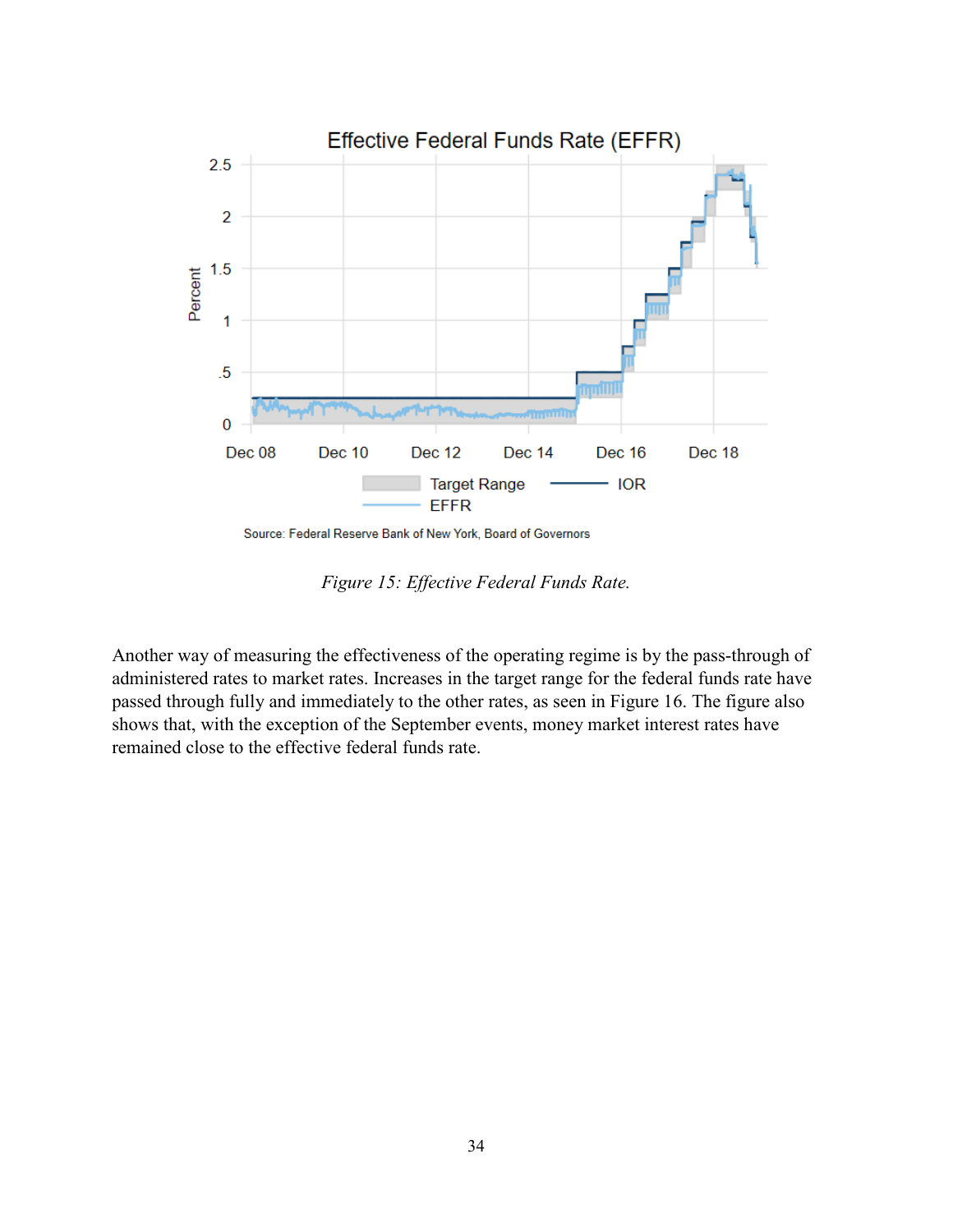

Source: Federal Reserve Bank of New York, Board of Governors

*Figure 16: Overnight Money Market Rates.*

#### <span id="page-35-0"></span>*5.2. Technical Adjustments*

A particularly interesting way to look at the effectiveness of the Federal Reserve's current implementation framework is to consider the effect of the "technical adjustments" on various money market rates. During the second half of 2018, a number of money market rates increased relative to IOR. At least two factors are believed to have contributed to this increase: a decrease in the supply of reserves and a large increase in Treasury issuance (see Smith 2019, Schulhofer-Wohl and Clouse 2018, and Martin, McAndrews, Palida and Skeie 2019). The increase in money market rates relative to IOR led to a decision by the Federal Reserve to increase IOR by less than the increase in the policy range on two occasions, following the June and the December 2018 FOMC meetings. In each case, the target range for the federal funds rate was increased by 25 basis points and the level of the IOR was increased by only 20 basis points. Following the May 2019 meeting, the Federal Reserve announced a third technical adjustment that cut the IOR rate while keeping the policy rate unchanged. In September 2019, the Federal Reserve made the decision to implement a fourth technical adjustment by decreasing IOR by less than the decrease in the policy range. The purpose of these technical adjustments is "to foster trading in the federal funds market at rates well within" the target range (Federal Reserve 2018).

[Figure 17](#page-36-0) zooms in around the June and December 2018 and the May and September 2019 technical adjustments and shows that short-term money markets fell relative to the top of the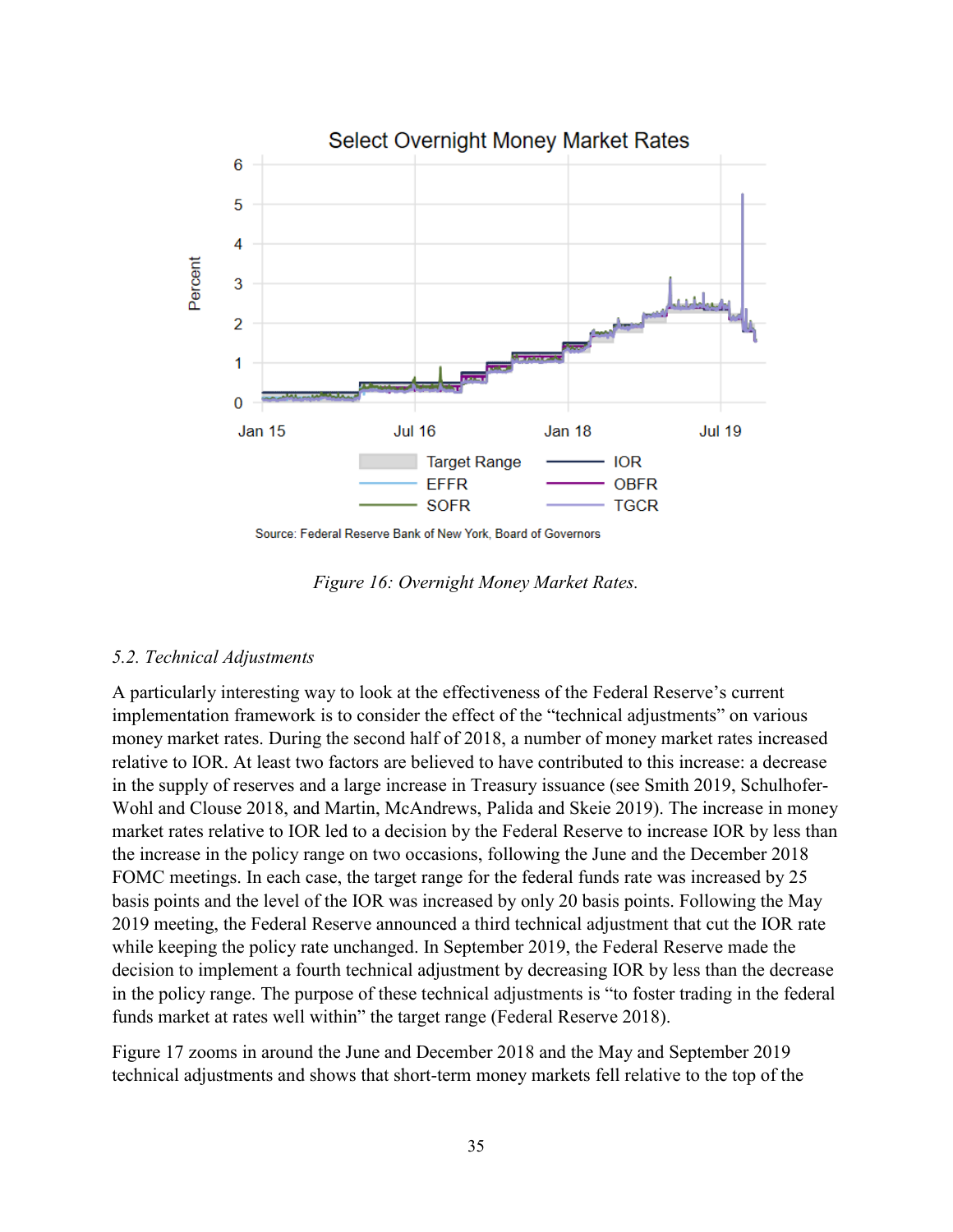target range by about 5 basis points following the technical adjustments, consistent with an effective framework (see Afonso, Ravazzolo, and Zori 2019).



# Changes in Interest on Reserves Pass Through to Other **Overnight Rates**

<span id="page-36-0"></span>Source: Federal Reserve Bank of New York, Board of Governors

*Figure 17: Technical Adjustments and Overnight Money Market Rates.*

#### **6. Financial Stability Benefit of a Framework with an Ample Supply of Reserves**

In this section, we discuss how operating on the relatively flat part of the demand curve for reserves and with a large supply of reserves can enhance financial stability. Operating on the relatively flat part of the demand curve for reserves facilitates liquidity provision by the central bank, reduces the need for central bank intervention in times of stress, and can discourage excessive creation of private money-like assets. However, the marginal benefit of reserves for financial stability decreases as the supply increases beyond a certain point. Therefore, considerations of financial stability along with operational costs call for supplying what we have labeled ample reserves, for example in the manner described by [Figure 14](#page-31-0) earlier.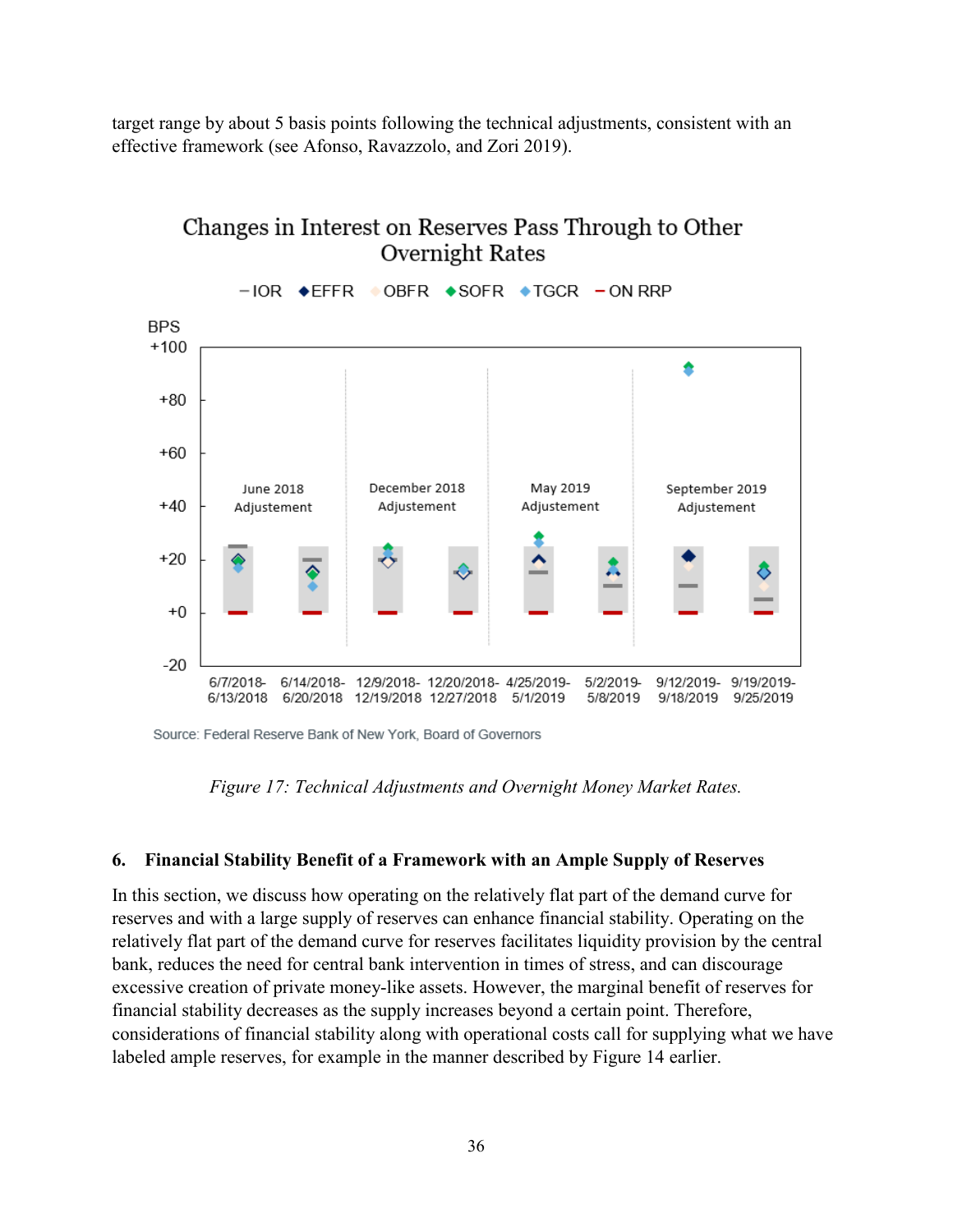#### *6.1. Facilitating Liquidity Provision to Markets*

In a framework that relies on reserve scarcity, such as the one used by the Fed pre-crisis, there can be a tension between maintaining interest rate control and providing liquidity to markets. In this section, we illustrate this tension using data about the Fed's liquidity injections during the crisis. We show how the tension is lessened when operating on the flat part of the demand curve for reserves.



#### *Figure 18: Federal Funds Rate Target.*

<span id="page-37-0"></span>[Figure 18](#page-37-0) shows the level of the federal funds rate target from January 1, 2007, to December 15, 2008. The target rate was at 5.25% until September 2007. On December 12, 2007, when the term auction facility (TAF) was announced, the target was still at  $4.25\%$ .<sup>[32](#page-37-1)</sup> On the eve of the bankruptcy of Lehman Brothers, the target rate was 2%. This meant that throughout this period, the central bank faced the trade-off between interest rate control and liquidity provision and maintaining control of the policy rate required "sterilizing" reserve injections.<sup>[33](#page-37-2)</sup> This concern

 $\overline{\phantom{a}}$ 

<span id="page-37-1"></span><sup>&</sup>lt;sup>32</sup> See Armantier, Krieger and McAndrews (2008) for an overview of the TAF.

<span id="page-37-2"></span><sup>&</sup>lt;sup>33</sup> In this context, sterilizing means that the central bank removes an amount of reserves equivalent to the amount injected so that the overall supply of reserves does not increase. Sterilized reserves injections facilitate the redistribution of reserves to the institutions that most need them without changing the total amount of reserves available.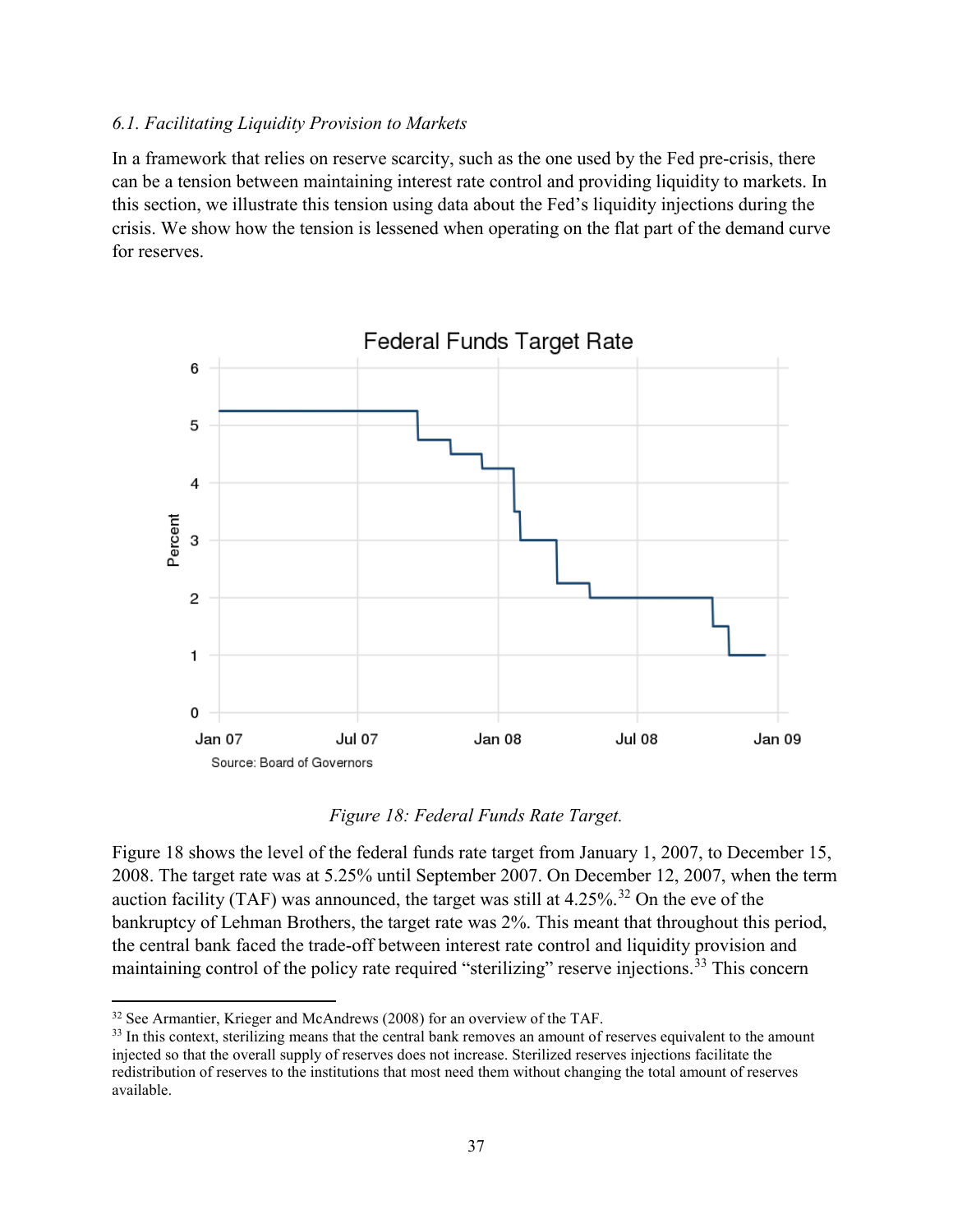was raised in a 2007 intermeeting call of the FOMC by William C. Dudley, then manager of the System Open Market Account (SOMA), who noted, "[w]e cannot change the amount of reserves in the system if we want to keep the federal funds rate anchored at the target."<sup>[34](#page-38-1)</sup>

[Figure 19](#page-38-0) shows several Fed lending operations between January 1, 2007, and September 12, 2008, the Friday before the bankruptcy of Lehman Brothers. The two largest sources of liquidity to the market were the Term Securities Lending Facility (TSLF) and the TAF.<sup>[35](#page-38-2)</sup>





*Figure 19: Federal Reserve Lending Operations.*

<span id="page-38-0"></span>The TSLF was a weekly loan facility that promoted liquidity in Treasury and other collateral markets and thus fostered the functioning of financial markets more generally. The program offered Treasury securities held by the SOMA for loan over a one-month term against other program-eligible general collateral.[36](#page-38-3) One benefit of the TSLF was that it did not affect the supply of reserves and, thus, did not need to be sterilized.

 $\overline{\phantom{a}}$ 

<span id="page-38-1"></span><sup>&</sup>lt;sup>34</sup> <https://www.federalreserve.gov/monetarypolicy/files/FOMC20071206confcall.pdf> (page 18).

<span id="page-38-2"></span><sup>&</sup>lt;sup>35</sup> For more detail about the primary dealer credit facility (PDCF), see Adrian, Burke, and McAndrews (2009). More details about the discount window can be found at this link: [https://www.federalreserve.gov/regreform/discount](https://www.federalreserve.gov/regreform/discount-window.htm)[window.htm.](https://www.federalreserve.gov/regreform/discount-window.htm)

<span id="page-38-3"></span> $\frac{36}{36}$  See Fleming, Hrung, and Keane (2009) for an overview of the TSLF.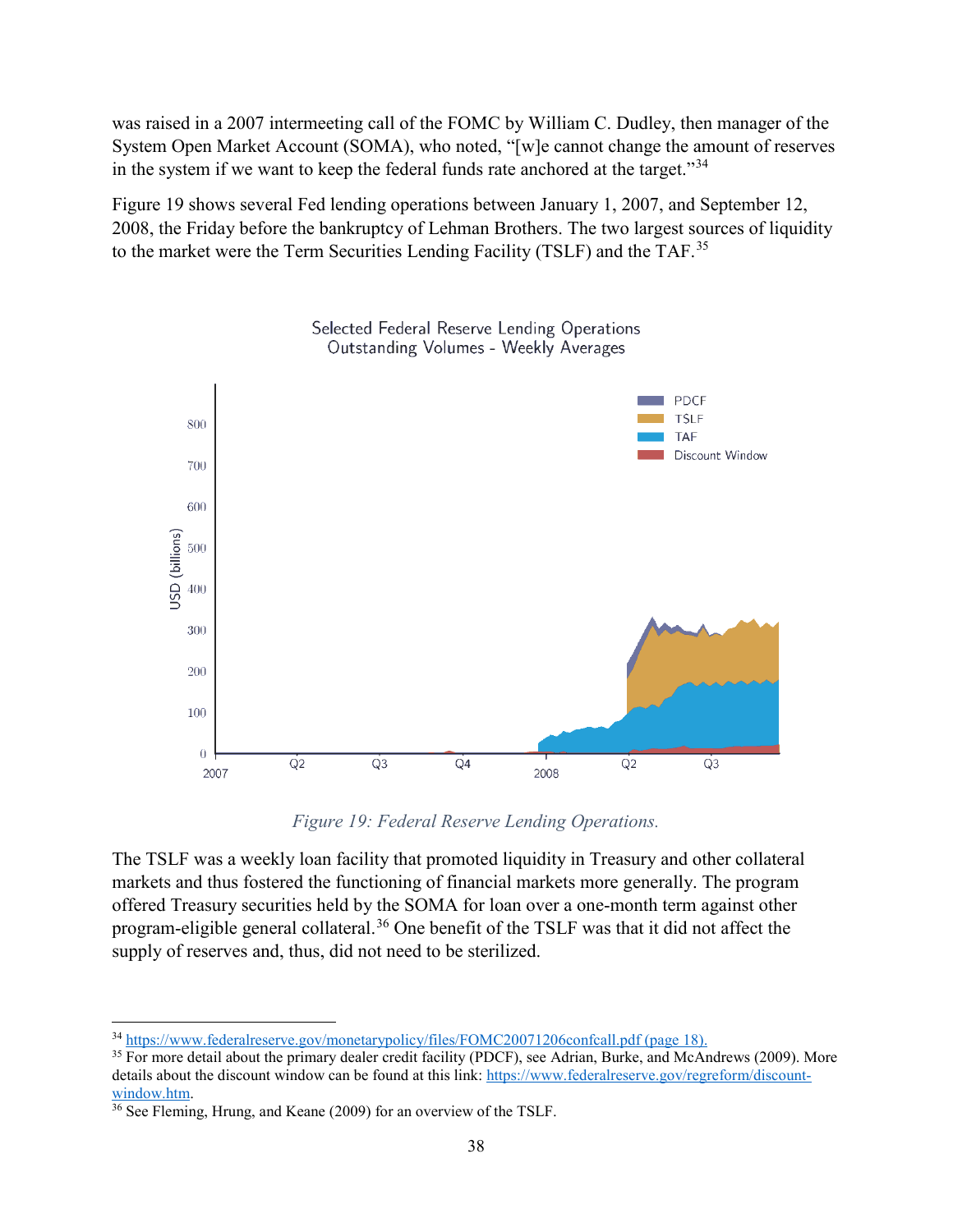The TAF auctioned 28-day loans, and, beginning in August 2008, 84-day loans, to depository institutions in generally sound financial condition. The TAF was introduced because bank funding markets, especially term funding markets, came under severe pressure at the start of the financial crisis in 2007. The TAF was useful, in part, because many banks were reluctant to borrow at the discount window out of fear that their borrowing would become known and would be erroneously taken as a sign of financial weakness. A number of design features of the TAF were specifically aimed at reducing banks' reluctance to borrow.

Everything else equal, every dollar of TAF loans increased the supply of reserves by a dollar.<sup>[37](#page-39-0)</sup> To sterilize these reserve injections, and maintain interest rate control, the Fed would let Treasury securities from its portfolio mature, instead of rolling them over.<sup>[38](#page-39-1)</sup> This can be seen in [Figure 20,](#page-40-0) which represents the asset side of the Fed's balance sheet between January 1, 2007, and September 12, 2008, the Friday before the bankruptcy of Lehman Brothers.

Before the crisis, the SOMA was composed primarily of Treasury securities. The SOMA held a significant share of Treasury securities with a short time to maturity that could be allowed to roll off if it became necessary to sterilize a reserve injection. The decrease in the stock of Treasuries in the SOMA in [Figure 20](#page-40-0) corresponds to an increase in TAF loans. By the end of the second quarter of 2008, the SOMA had run out of maturing Treasury securities other than a small Treasury bill portfolio, making further sterilization of TAF loans impractical. This put an effective cap on the size of the TAF, as can be seen in [Figure 19.](#page-38-0)<sup>[39](#page-39-2)</sup> This provides evidence that the need to maintain interest rate control could have put a limit on the Fed's ability to provide markets with more liquidity.<sup>[40](#page-39-3)</sup>

Another program worth noting in this context is the Treasury's supplementary financing program. On September 17, 2008, the Treasury announced the program. In a statement the same day, the Federal Reserve Bank of New York noted "[t]he program will consist of a series of Treasury bill auctions, separate from Treasury's current borrowing program, with the proceeds from these auctions to be maintained in an account at the Federal Reserve Bank of New York. Funds in this account serve to drain reserves from the banking system, and will therefore offset the reserve impact of recent Federal Reserve lending and liquidity initiatives."<sup>[41](#page-39-4)</sup>

l

<span id="page-39-0"></span> $37$  From an implementation perspective, one benefit of the TAF is that the amount auctioned was a fixed quantity, making sterilization particularly easy.

<span id="page-39-1"></span><sup>38</sup> Leonard, Martin, and Potter (2017) explain how rolling over securities, or not doing so, affects the Fed's balance sheet.

<span id="page-39-2"></span><sup>&</sup>lt;sup>39</sup> In principle, the Fed could have sterilized reserve injections by selling Treasury securities. However, this option may not have been perceived as particularly attractive since financial markets were under stress.

<span id="page-39-4"></span><span id="page-39-3"></span><sup>&</sup>lt;sup>40</sup> See also the response to question 4 in this FAQ: [https://www.newyorkfed.org/markets/ior\\_faq.html.](https://www.newyorkfed.org/markets/ior_faq.html)  $41$  [https://www.newyorkfed.org/markets/statement\\_091708.html.](https://www.newyorkfed.org/markets/statement_091708.html)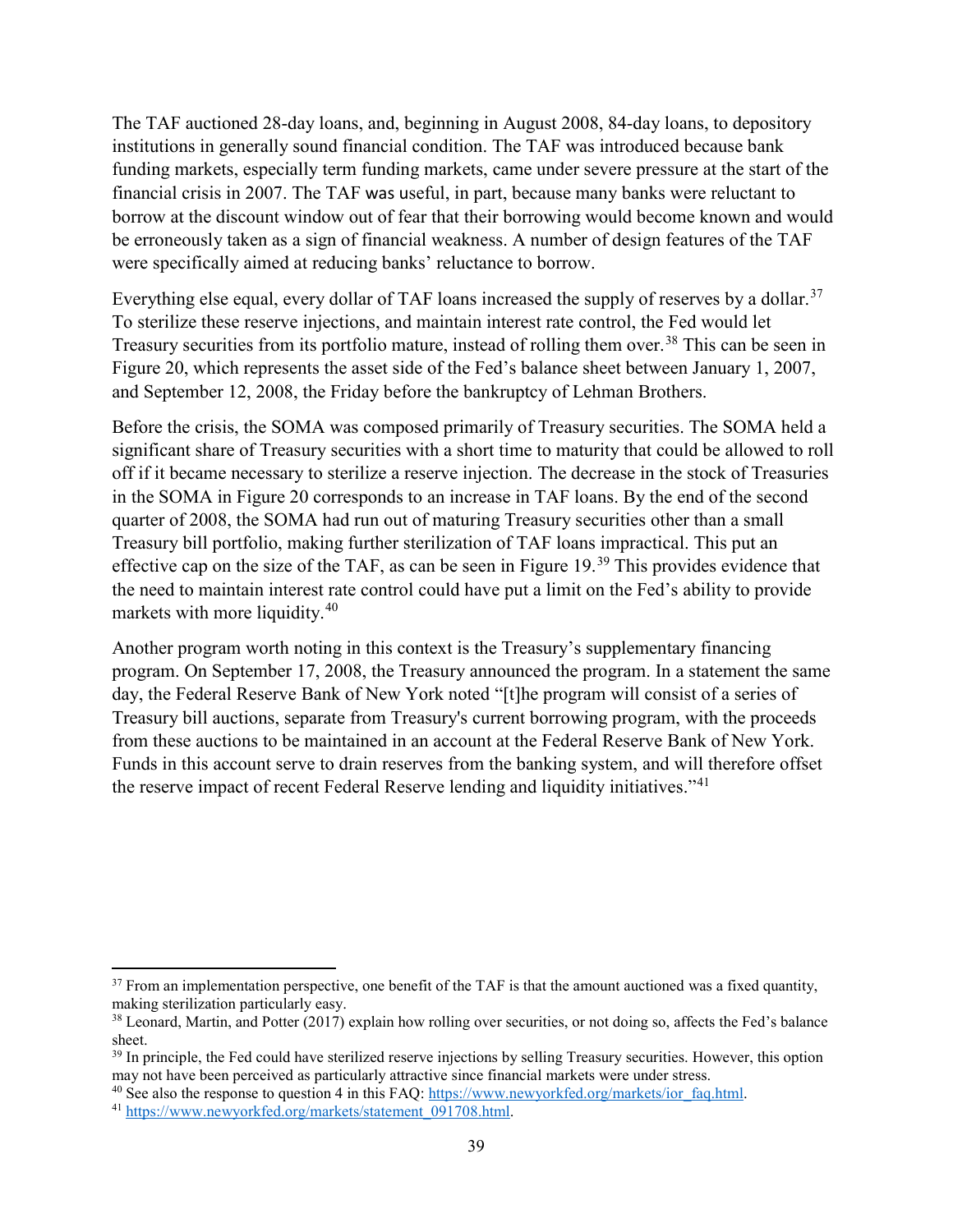#### Assets of the Federal Reserve Weekly



*Figure 20: Federal Reserve Assets.*

<span id="page-40-0"></span>Further evidence is provided by considering the Fed's liquidity provision after the Lehman bankruptcy. On October 1, 2008, a couple of weeks after the bankruptcy of Lehman Brothers, the Fed received from Congress the authority to pay interest on reserves. With this new authority, reserve scarcity was no longer necessary to maintain interest rate control and the Fed was able to increase its supply of liquidity to markets considerably. [Figure 21](#page-41-0) extends [Figure 19](#page-38-0) and shows the Fed's lending operations between January 1, 2007, and December 31, 2010. The figure illustrates the striking increase in the amount of liquidity the Fed injected in financial markets, in particular in the amount of TAF lending.

By operating a monetary policy implementation regime in which control over the level of the federal funds rate and other short-term interest rates is exercised primarily through the setting of the Federal Reserve's administered rates, the Fed does not have to face a trade-off between interest rate control and liquidity provision to market during times of stress. This means that the Fed can respond more effectively to financial market stress and limit the impact of such stress on the broader economy.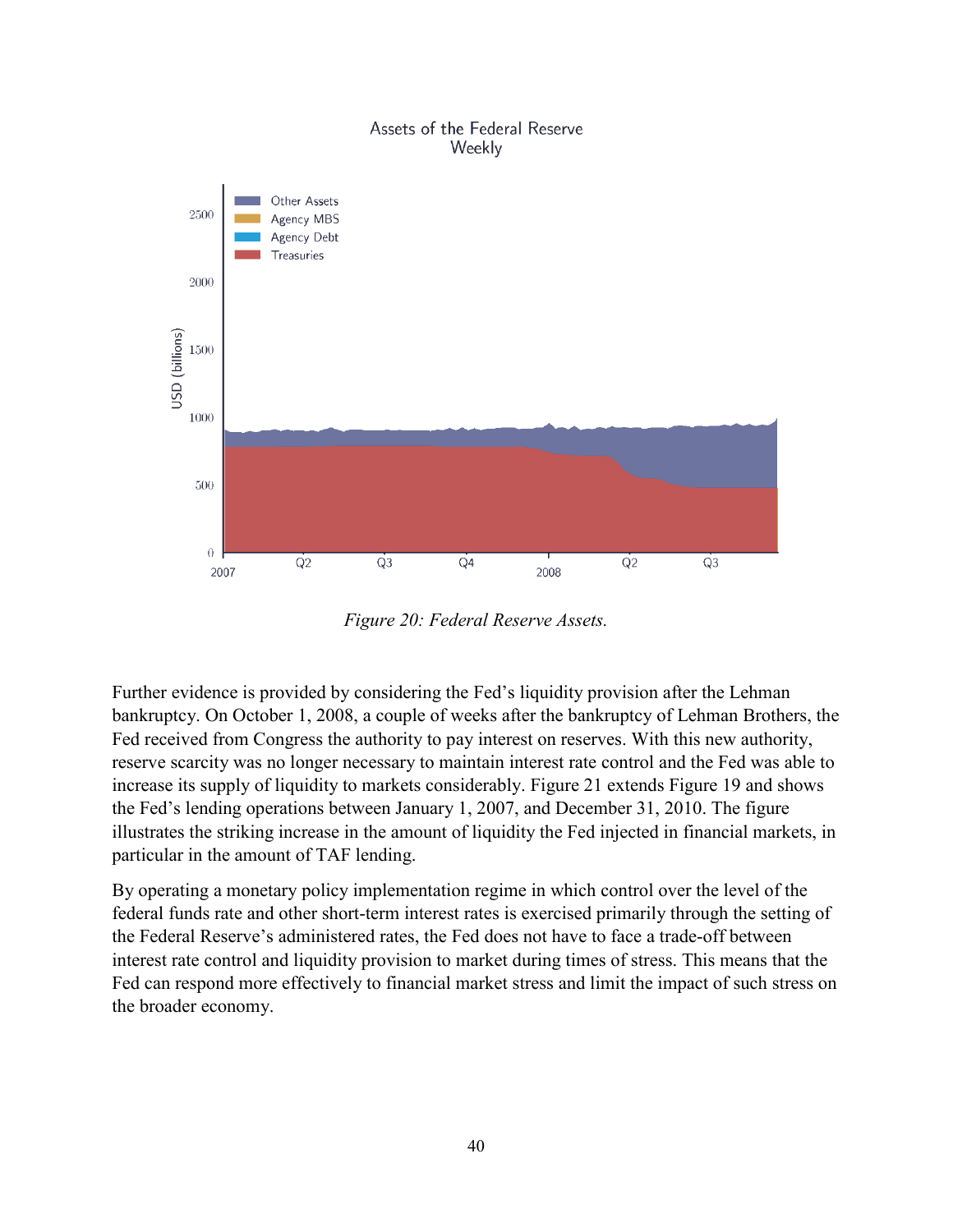

*Figure 21: Federal Reserve Lending Operations.*

#### <span id="page-41-0"></span>*6.2. Supporting the Banking System's Need during Times of Stress*

While the previous section emphasized a central bank's ability to provide liquidity to markets without sacrificing interest rate control, another benefit of a system with ample reserves is that banks are better prepared to respond to financial stress, should it occur, reducing the need for central bank intervention in the first place.<sup>[42](#page-41-1)</sup>

One of the responses to the 2007-2009 financial crisis was the introduction of liquidity regulation as part of the Basel III reforms, including the LCR. As noted above, the LCR requires banks to hold sufficient HQLA such as reserves and Treasury securities to meet net cash outflows over a thirty-day stress period. In addition to liquidity regulation, banks conduct internal liquidity stress tests to evaluate their liquidity needs in times of stress.

In thinking about their HQLA buffers, banks need to consider how many reserves they hold and how quickly they would be able to "monetize" securities; that is, turn them into cash. As Bush et al. (2019) write:

While assets are considered HQLA in part because they should be reasonably easy to monetize at any time of the day, rapidly turning very large quantities of assets—even

l

<span id="page-41-1"></span> $42$  This section draws heavily from Bush et al. (2019).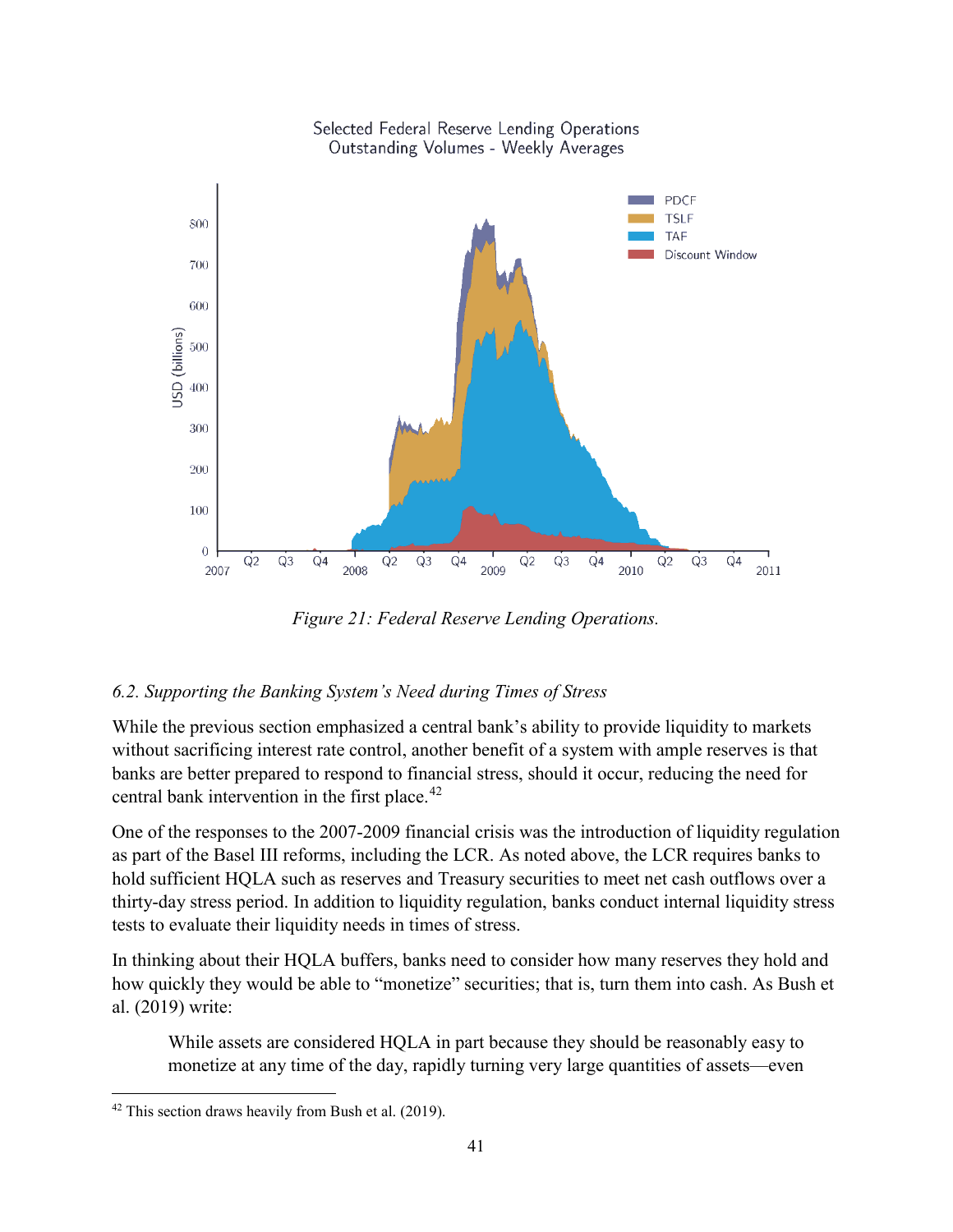Treasury securities—into cash could be challenging. One problem is operational, as it might be difficult to find counterparties willing to purchase or repo unusually large quantities of assets on the same day an outflow occurs. Another issue is that potential counterparties may perceive an attempt to monetize a large quantity of assets as a signal of stress and, in response, hold on to their cash in case they need it later. Or they might bargain aggressively if they believe that the bank is desperate to sell, causing banks to accept extremely low prices. In turn, these fire-sale prices could spill over to the broader financial system by causing related security prices to crash as well.

In contrast, reserves, because they are already cash, don't need to be monetized. So reserves are particularly useful to meet sudden outflows.

Bush et al. (2019) studied banks' potential cash needs by examining publicly disclosed LCR data for the very largest domestic banks—those whose supervision is oversee by the Federal Reserve's Large Institution Supervision Coordinating Committee. They estimated the net outflows of these banks for a period of one business day, the horizon over which it might be most difficult to liquidate large amounts of securities. Table 1 summarizes the results of their analysis for three scenarios.

| Day 1 Stressed Outflows (Millions of U.S. Dollars) |                                    |                                            |                                      |
|----------------------------------------------------|------------------------------------|--------------------------------------------|--------------------------------------|
|                                                    | <b>Baseline</b><br><b>Scenario</b> | <b>Reduced Outflows</b><br><b>Scenario</b> | <b>Enhanced Outflows</b><br>Scenario |
| <b>Bank of America</b>                             | 136,548                            | 101,447                                    | 163,244                              |
| Bank of New York Mellon                            | 61,913                             | 44,624                                     | 72,037                               |
| Citigroup                                          | 158,417                            | 117,570                                    | 187,884                              |
| <b>Goldman Sachs</b>                               | 61,457                             | 45,245                                     | 77,195                               |
| JPMorgan Chase                                     | 175,925                            | 134,660                                    | 207,645                              |
| <b>Morgan Stanley</b>                              | 53,842                             | 39,510                                     | 67,697                               |
| <b>State Street</b>                                | 37,218                             | 28,158                                     | 43,665                               |
| <b>Wells Fargo</b>                                 | 98,735                             | 76,055                                     | 114,585                              |
| <b>Total</b>                                       | 784,054                            | 587,269                                    | 933,951                              |

Source: Banks' public 2018:Q2 LCR disclosures; Bush et al. (2019).

*Table 1: Day 1 Stressed Outflows of LISCC firms.*

Under all three scenarios, the aggregate potential outflow from domestic LISCC banks is very large, representing several hundred billions of dollars. The potential outflows of individual banks are large as well, typically tens of billions of dollars and, in a few instances, in excess of a hundred billion. As Bush et al. (2019) write, "Liquidating securities to meet such large outflows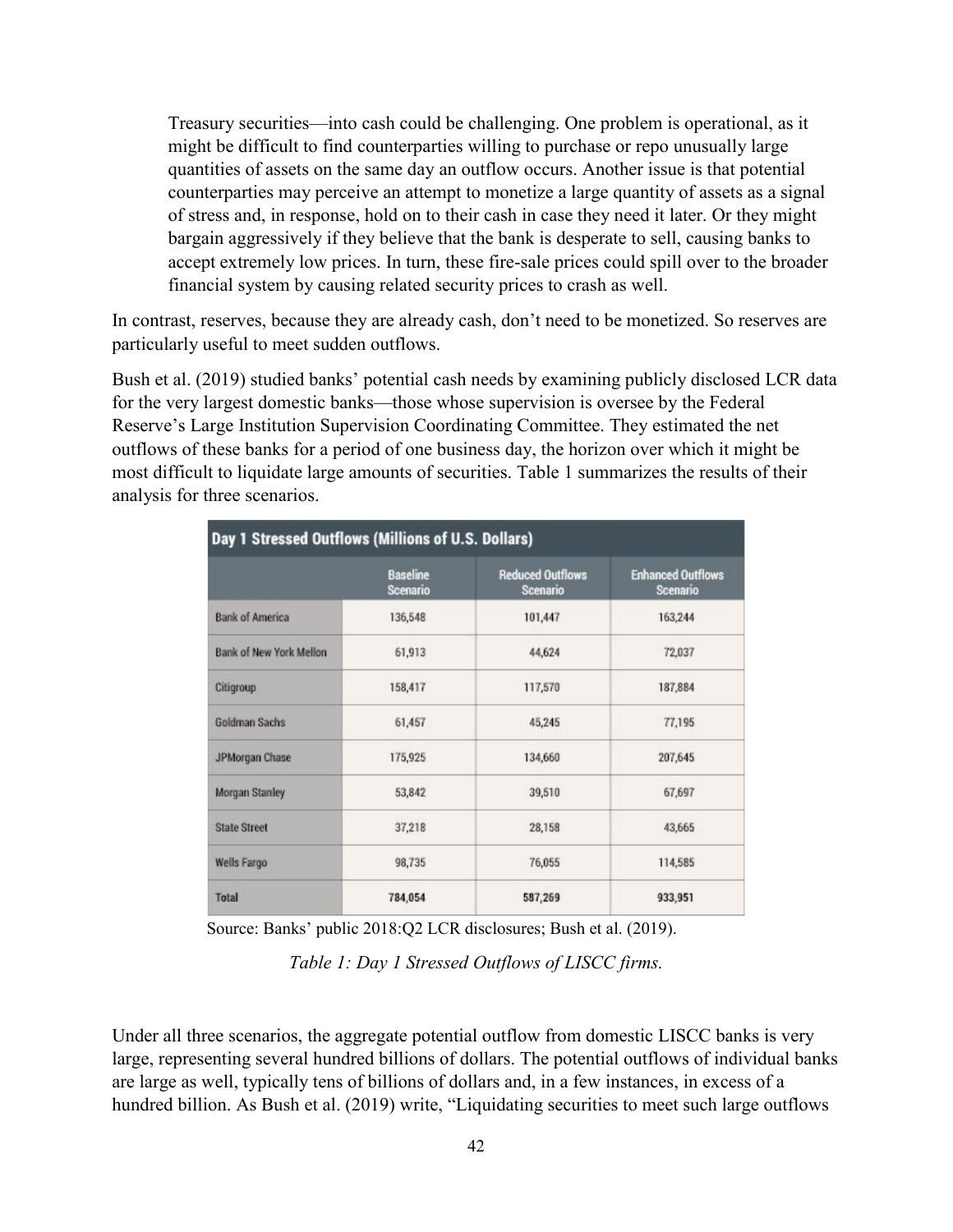would likely be very difficult and could have severe negative consequences for the bank attempting to do it."

The amount of reserves available to the banking sector is primarily a choice of the Federal Reserve (see Keister and McAndrews 2009). A monetary policy implementation regime with a sufficiently large supply of reserves allows the central bank to make sure that the banking system has enough reserves for banks to meet their outflow needs during a time of stress. This makes the financial system safer and can reduce the need for banks to borrow from the central bank.<sup>[43](#page-43-0),[44](#page-43-1)</sup>

# **7. Conclusion**

 $\overline{\phantom{a}}$ 

The 2007-2009 financial crisis, and its aftermath, have led to profound changes in the way many central banks implement monetary policy. In particular, large-scale asset purchases resulted in a very large supply of reserves at major central banks, requiring these central banks to control interest rates with administered rates, using a "floor" system. Some central banks, such as the Federal Reserve, have indicated that they expect to continue using this type of implementation framework in the foreseeable future.

The results of our paper shed some light on the implications of these policy implementation decisions. In this paper, we reviewed key features of a central bank operating regime and discussed the costs and benefits of different implementation frameworks. We highlighted potential tradeoffs between the size of a central bank's balance sheet and effectiveness of rate control, as well as the frequency of central bank operations.

We provided evidence that the Federal Reserve has had good control over short-term money market rates, as measured both by dispersion across these rates and by the pass-through of administered rates to market rates, in a monetary policy implementation regime with ample reserves. Finally, we argued that financial stability concerns may make it socially efficient for the central bank to supply ample reserves rather than make reserves scarce.

<span id="page-43-0"></span> $43$  An alternative would be for the central bank to offer a liquidity facility to "monetize" Treasury securities and, perhaps, other HQLA. See Andolfatto and Ihrig (2019), for example. Such an alternative would be effective only if the liquidity facility does not suffer from stigma.<br><sup>44</sup> A literature, which has developed since the 2007-2009 financial crisis, also argues that short-term safe assets, or

<span id="page-43-1"></span><sup>&</sup>quot;money-like" assets, such as reserves are particularly attractive to some investors and, for that reason, carry a premium that reduces their yield (see Carlson et al. 2016 and the references therein). When the supply of money-like assets is too small, private sector participants have an incentive to issue liabilities that have money-like properties because of their low cost. This can result in excessive maturity transformation, which makes the financial system more fragile.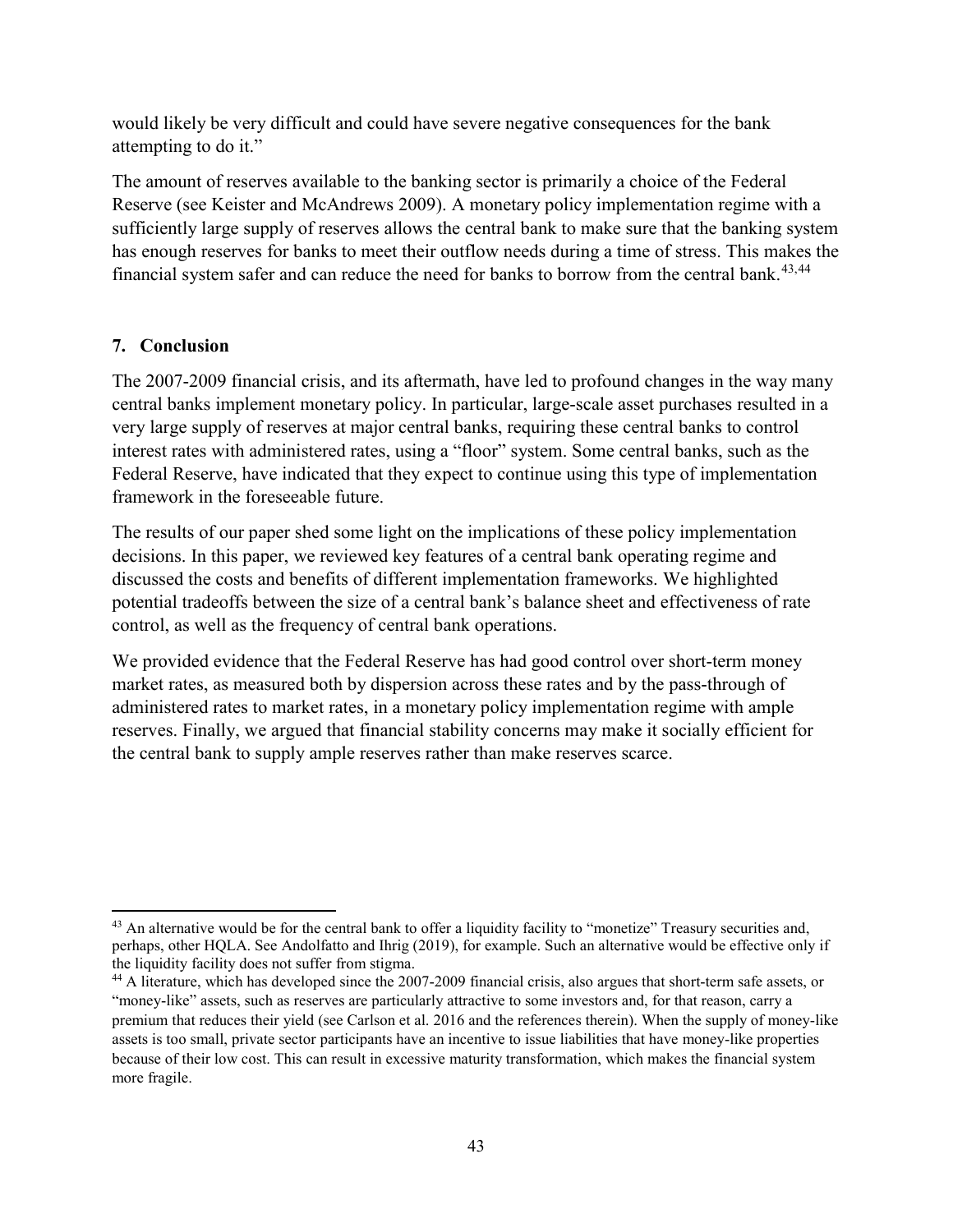# **8. References**

Adrian, Tobias, Christopher R. Burke, and James J. McAndrews (2009) "The Federal Reserve's Primary Dealer Credit Facility" Federal Reserve Bank of New York Current Issues in Economics and Finance 15, 4.

[https://www.newyorkfed.org/medialibrary/media/research/current\\_issues/ci15-4.pdf.](https://www.newyorkfed.org/medialibrary/media/research/current_issues/ci15-4.pdf)

Afonso, Gara, Roc Armenter, and Benjamin Lester (2019), "A Model of the Federal Funds Market: Yesterday, Today, and Tomorrow," Review of Economic Dynamics (33),177–204.

Afonso, Gara, Adam Biesenbach, and Thomas Eisenbach, "Mission Almost Impossible: Developing a Simple Measure of PassThrough- Efficiency," Federal Reserve Bank of New York *Liberty Street Economics* (blog), November 6, 2017,

[http://libertystreeteconomics.newyorkfed.org/2017/11/mission-almost-impossible-developing-a](http://libertystreeteconomics.newyorkfed.org/2017/11/mission-almost-impossible-developing-a-simple-measure-of-passthrough-efficiency.html)[simple-measure-of-passthrough-efficiency.html.](http://libertystreeteconomics.newyorkfed.org/2017/11/mission-almost-impossible-developing-a-simple-measure-of-passthrough-efficiency.html)

Afonso, Gara, and Ricardo Lagos (2015), "Trade Dynamics in the Market for Federal Funds," Econometrica, Volume 83, Issue 1, pages 263–313, January 2015.

Afonso, Gara, Fabiola Ravazzolo, and Alessandro Zori, "From Policy Rates to Markets Rates— Untangling the U.S. Dollar Funding Market," Federal Reserve Bank of New York *Liberty Street Economics* (blog), July 8, 2019, [https://libertystreeteconomics.newyorkfed.org/2019/07/from](https://libertystreeteconomics.newyorkfed.org/2019/07/from-policy-rates-to-market-ratesuntangling-the-us-dollar-funding-market.html)[policy-rates-to-market-ratesuntangling-the-us-dollar-funding-market.html.](https://libertystreeteconomics.newyorkfed.org/2019/07/from-policy-rates-to-market-ratesuntangling-the-us-dollar-funding-market.html)

Andolfatto, David, and Jane Ihrig, "Why the Fed Should Create a Standing Repo Facility" Federal Reserve Bank of St. Louis On the Economy (blog), March 6 2019, [https://www.stlouisfed.org/on-the-economy/2019/march/why-fed-create-standing-repo-facility.](https://www.stlouisfed.org/on-the-economy/2019/march/why-fed-create-standing-repo-facility)

Armenter, Roc, and Benjamin Lester (2017), "Excess reserves and monetary policy implementation," Review of Economic Dynamics (23), 212–235.

Armantier, Olivier, Sandra Krieger, and James McAndrews (2008) "The Federal Reserve's Term Auction Facility" Federal Reserve Bank of New York Current Issues in Economics and Finance 14, 5. [https://www.newyorkfed.org/medialibrary/media/research/current\\_issues/ci14-5.pdf.](https://www.newyorkfed.org/medialibrary/media/research/current_issues/ci14-5.pdf)

Bech, Morten L., Antoine Martin, and James McAndrews (2012) "Settlement Liquidity and Monetary Policy Implementation—Lessons from the Financial Crisis" Federal Reserve Bank of New York Economic Policy Review 18, 1.

Bush, Ryan, Adam Kirk, Antoine Martin, Phil Weed, and Patricia Zobel (2019) "Stressed Outflows and the Supply of Central Bank Reserves," Federal Reserve Bank of New York Liberty Street Economics (blog), February 20, 2019,

https://libertystreeteconomics.newyorkfed.org/2019/02/stressed-outflows-and-the-supply-ofcentral-bank-reserves.html.

Carlson, Mark, Burcu Duygan-Bump, Fabio Natalucci, Bill Nelson, Marcelo Ochoa, Jeremy Stein, and Skander Van den Heuvel (2016) "The Demand for Short-Term, Safe Assets and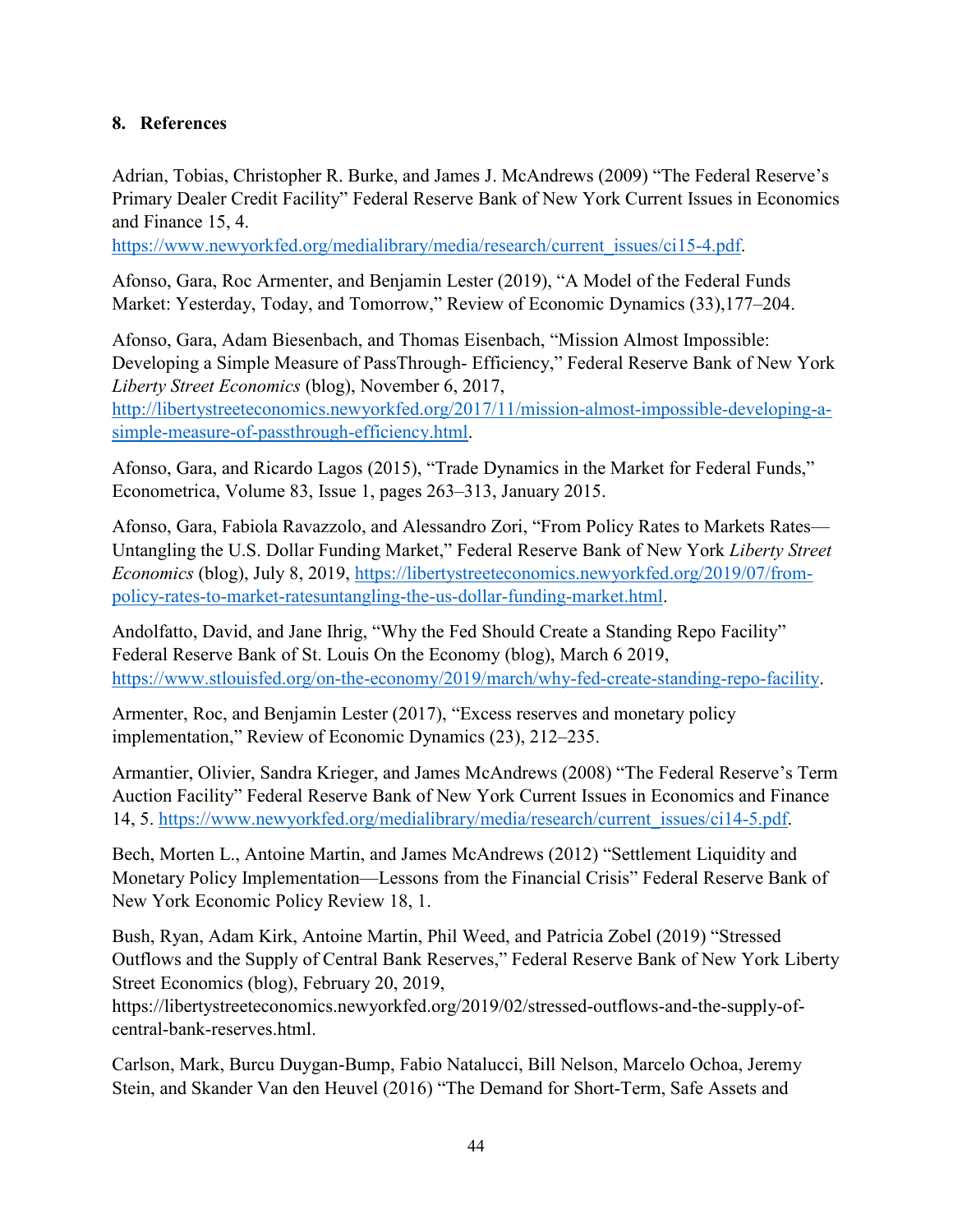Financial Stability: Some Evidence and Implications for Central Bank Policies." International Journal of Central Banking 12 (4): 307-333

Duffie, Darrell, and Arvind Krishnamurthy (2016) "Passthrough Efficiency in the Fed's New Monetary Policy Setting." Jackson Hole Symposium of the Federal Reserve Bank of Kansas City. [https://www.kansascityfed.org/~/media/files/publicat/sympos/2016/econsymposium-duffie](https://www.kansascityfed.org/%7E/media/files/publicat/sympos/2016/econsymposium-duffie-krishnamurthy-paper.pdf)[krishnamurthy-paper.pdf](https://www.kansascityfed.org/%7E/media/files/publicat/sympos/2016/econsymposium-duffie-krishnamurthy-paper.pdf)

Fleming, Michael J., Warren B. Hrung, and Frank M. Keane (2009) "The Term Securities Lending Facility: Origin, Design, and Effects" Federal Reserve Bank of New York Current Issues in Economics and Finance 15, 2.

[https://www.newyorkfed.org/medialibrary/media/research/current\\_issues/ci15-2.pdf.](https://www.newyorkfed.org/medialibrary/media/research/current_issues/ci15-2.pdf)

Federal Reserve (2018) Implementation Note issued June 13, 2018: [https://www.federalreserve.gov/newsevents/pressreleases/monetary20180613a1.htm.](https://www.federalreserve.gov/newsevents/pressreleases/monetary20180613a1.htm)

FOMC (2016) Minutes of the Federal Open Market Committee, November 1–2, 2016: [https://www.federalreserve.gov/monetarypolicy/files/fomcminutes20161102.pdf.](https://www.federalreserve.gov/monetarypolicy/files/fomcminutes20161102.pdf)

Garratt, Rodney, Antoine Martin, and James McAndrews, "Turnover in Fedwire Funds Has Dropped Considerably since the Crisis, but It's Okay," Federal Reserve Bank of New York Liberty Street Economics (blog), August 25, 2014,

[https://libertystreeteconomics.newyorkfed.org/2014/08/turnover-in-fedwire-funds-has-dropped](https://libertystreeteconomics.newyorkfed.org/2014/08/turnover-in-fedwire-funds-has-dropped-considerably-since-the-crisis-but-its-okay.html)[considerably-since-the-crisis-but-its-okay.html](https://libertystreeteconomics.newyorkfed.org/2014/08/turnover-in-fedwire-funds-has-dropped-considerably-since-the-crisis-but-its-okay.html)

Greenwood, Robin, Samuel Hanson, and Jeremy C. Stein (2015) "A Comparative-Advantage Approach to Government Debt Maturity." Journal of Finance 70 (4): 1683–1722.

Keister, Todd, and James J. McAndrews (2009) "Why Are Banks Holding So Many Excess Reserves?" Federal Reserve Bank of New York Current Issues in Economics and Finance 15, 8. [https://www.newyorkfed.org/medialibrary/media/research/current\\_issues/ci15-8.pdf.](https://www.newyorkfed.org/medialibrary/media/research/current_issues/ci15-8.pdf)

Kim, Kyungmin, Antoine Martin, and Ed Nosal (forthcoming) "Can the US Interbank Market be Revived?" Journal of Money, Credit, and Banking.

Smith, A. Lee (2019) "Do Changes in Reserve Balances Still Influence the Federal Funds Rate?" Federal Reserve of Kansas City Economic Review.

Leonard, Deborah, Antoine Martin, and Simon Potter, "How the Fed Changes the Size of Its Balance Sheet," Federal Reserve Bank of New York Liberty Street Economics (blog), July 10, 2017, [http://libertystreeteconomics.newyorkfed.org/2017/07/how-the-fed-changes-the-size-of](http://libertystreeteconomics.newyorkfed.org/2017/07/how-the-fed-changes-the-size-of-its-balance-sheet.html)[its-balance-sheet.html.](http://libertystreeteconomics.newyorkfed.org/2017/07/how-the-fed-changes-the-size-of-its-balance-sheet.html)

Logan, Lorie K. (2017) "Implementing Monetary Policy: Perspective from the Open Market Trading Desk." Remarks before the Money Marketeers of New York University, New York City: [https://www.newyorkfed.org/newsevents/speeches/2017/log170518.](https://www.newyorkfed.org/newsevents/speeches/2017/log170518)

Martin, Antoine, James McAndrews, Ali Palida, and David Skeie (2019) "Federal Reserve Tools for Managing Rates and Reserves." Federal Reserve Bank of New York Staff Reports, 642.